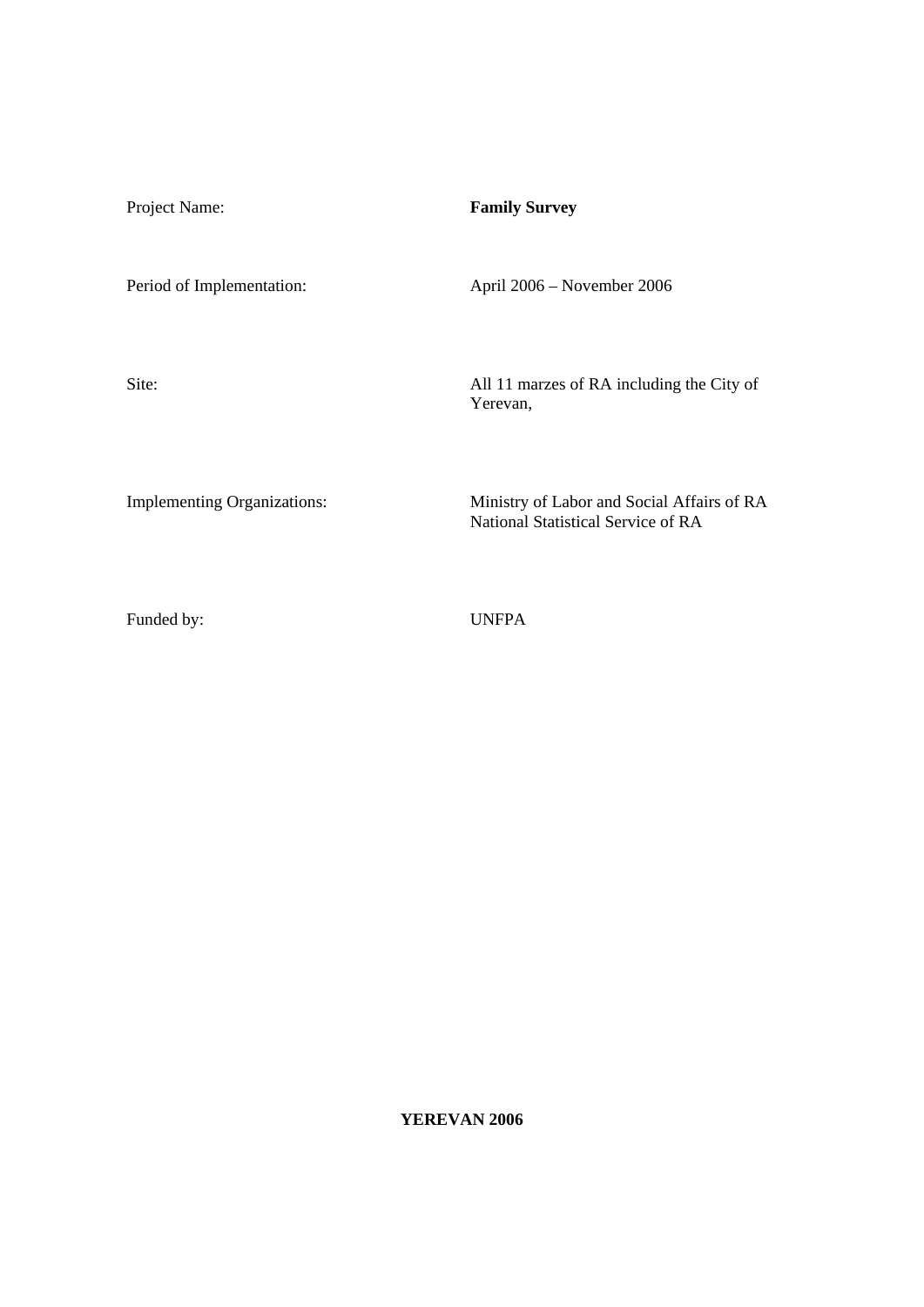

United Nations Population Fund ՄԱԿ-ի բնակչության հիմնադրամ

The Family Survey was conducted by National Statistical Service of RA and the Ministry of Labor and Social Affairs of RA in April-November 2006. The United Nations Population Fund (UNFPA) has provided funding and technical assistance. The purpose of the Survey is to collect detailed statistical and demographic data on the Armenian Family, its structure and composition, as well as to support the Government Decree (draft) on State Policy Concept towards Family and its Principles.

Additional information on the Survey can be obtained at:

Ministry of Labor and Social Affairs of RA 3 Government Building Republic Square 375010 Yerevan, Armenia Phone: (374 10) 58-76-72 Fax: (374 10) 56-37-91

National Statistical Service of RA 3 Government Building Republic Square 375010 Yerevan, Armenia Phone: (374 10) 52-43-26 Fax: (374 10) 52-19-21

UNFPA Armenia 14 P. Adamyan Street 375010 Yerevan, Armenia Phone: (374 10) 54-34-16 Fax: (374 10) 54-38-11

Views and opinions expressed in this Report belong to the authors and may not always reflect the ones of the UNFPA.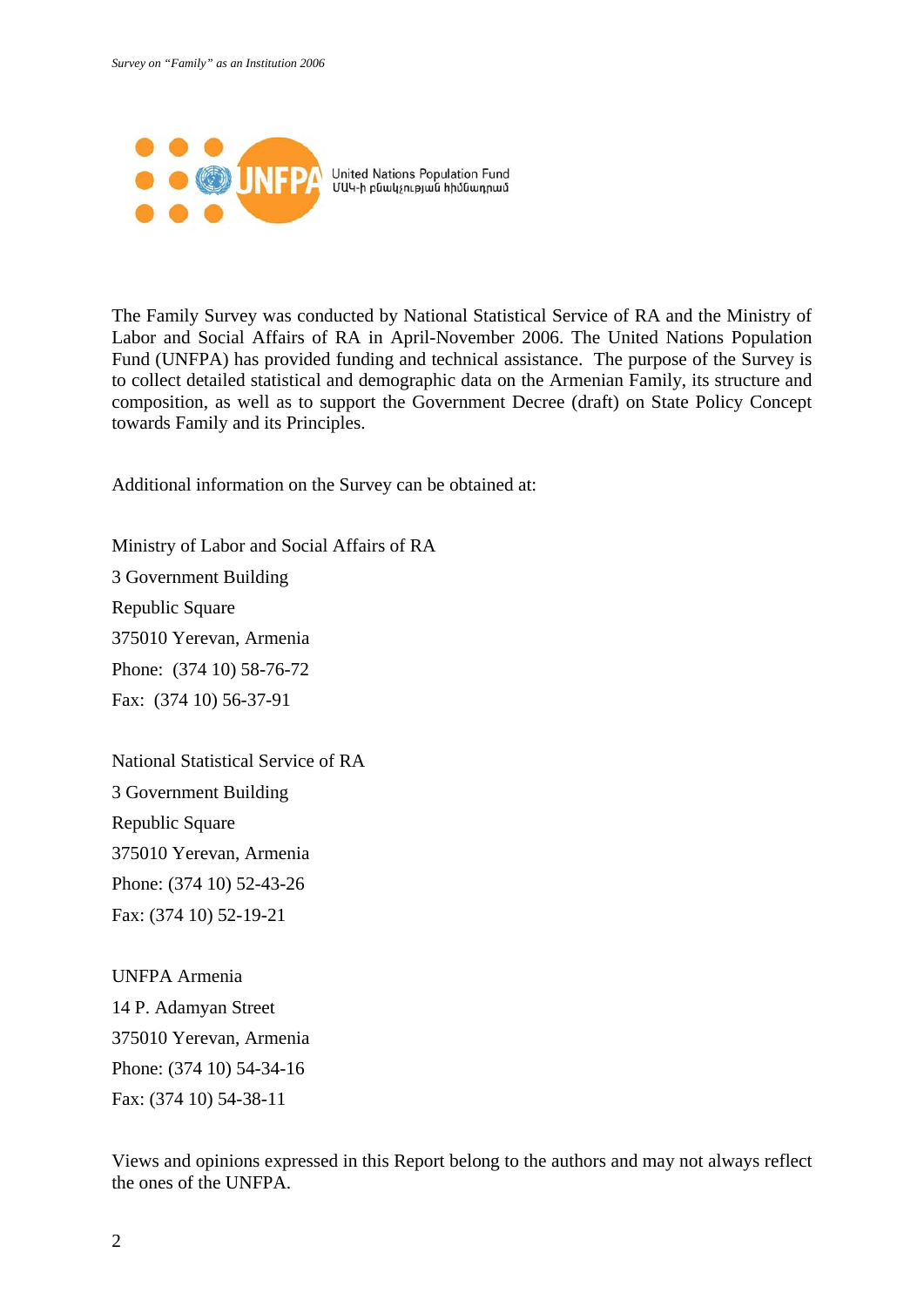# **CONTENT**

|                                                                            | 4      |
|----------------------------------------------------------------------------|--------|
|                                                                            | 6      |
|                                                                            | $\tau$ |
|                                                                            | 9      |
|                                                                            | 9      |
|                                                                            | 9      |
|                                                                            | 10     |
| 2. Socio-economic Composition and Structure of the Households and Families | 11     |
|                                                                            | 12     |
|                                                                            | 12     |
|                                                                            | 14     |
|                                                                            | 14     |
|                                                                            | 15     |
|                                                                            | 17     |
|                                                                            | 20     |
| 5. Employment. Structure of Income and Expenditures                        | 24     |
|                                                                            | 32     |
|                                                                            | 35     |
|                                                                            | 45     |
|                                                                            | 47     |
|                                                                            | 50     |
|                                                                            | 53     |
|                                                                            | 54     |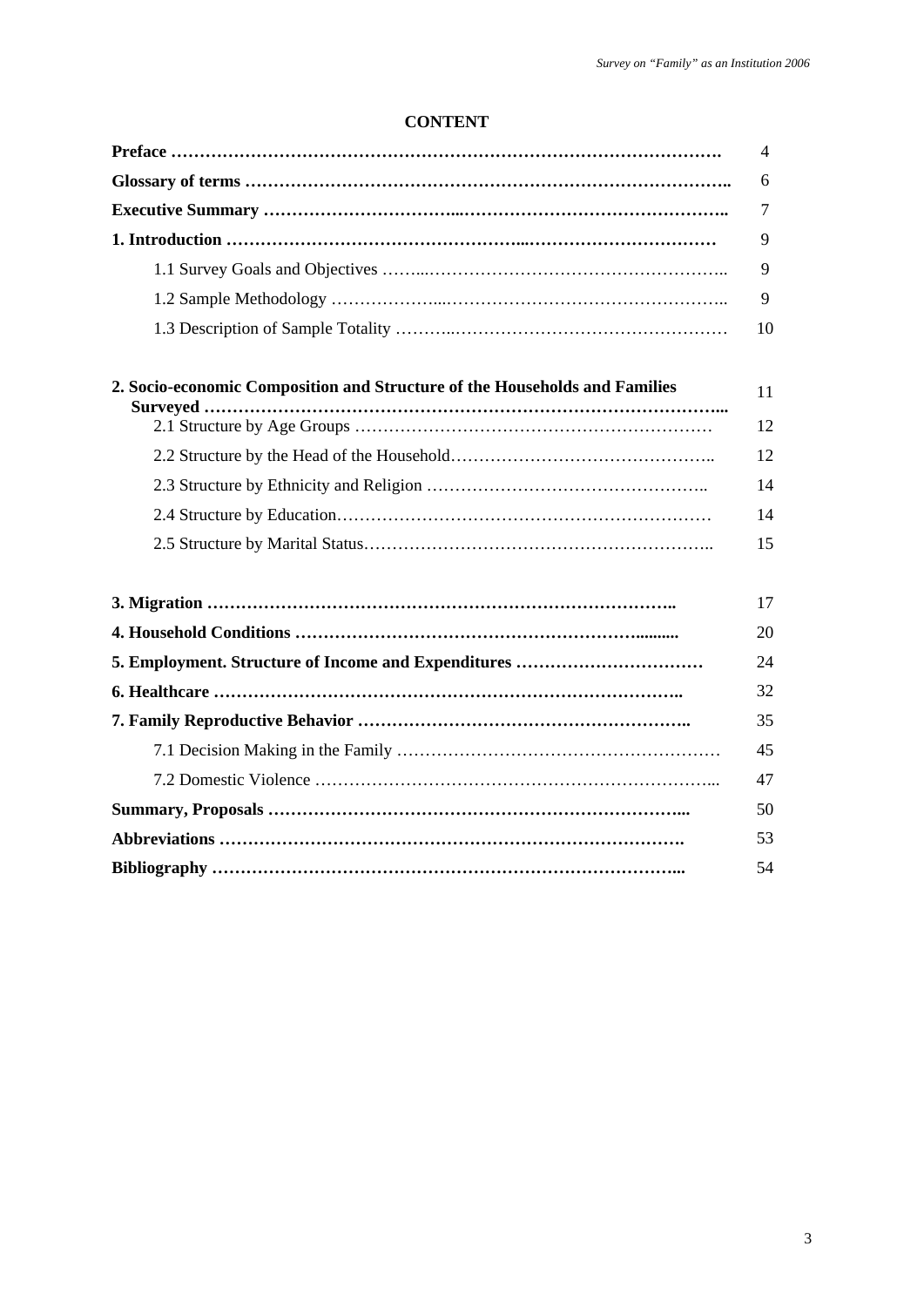# **PREFACE**

The Final Report of the Family Survey is a result of the joint initiative of the Ministry of Labor and Social Affair of the Republic of Armenia and the United Nations Population Fund (UNFPA).

The survey aimed to reveal the significant changes in the Armenian Family that took place in the last fifteen years, as well as to conduct comprehensive study of the problems mentioned and propose adequate solutions.

Socio-demographic characteristics of the family, housing conditions, structure of income and expenditure, migration and its influence on family were observed in the report. Family planning in a broader sense is emphasized – the number of children in the family, problems available and possible ways to overcome them.

Family Survey is also important in regard of development of "State Demographic Policy Concept" and "State Policy on Family" documents by the Government of RA.

Survey results will serve as basis for the development of the mentioned policies and relevant Action Plans.

Survey results can also be useful for state governing and local self-governing bodies, International organizations, NGOs and other interested parties who may be interested in family issues.

We extend our acknowledgement to the organizations and individuals contributed to the implementation of the Survey, and the UNFPA staff whose support during both the implementation of the project and analytical report writing was found valuable.

A. Minasyan

Deputy Minister of Labor and Social Affairs of RA

G. Hayrapetyan UNFPA Assistant Representative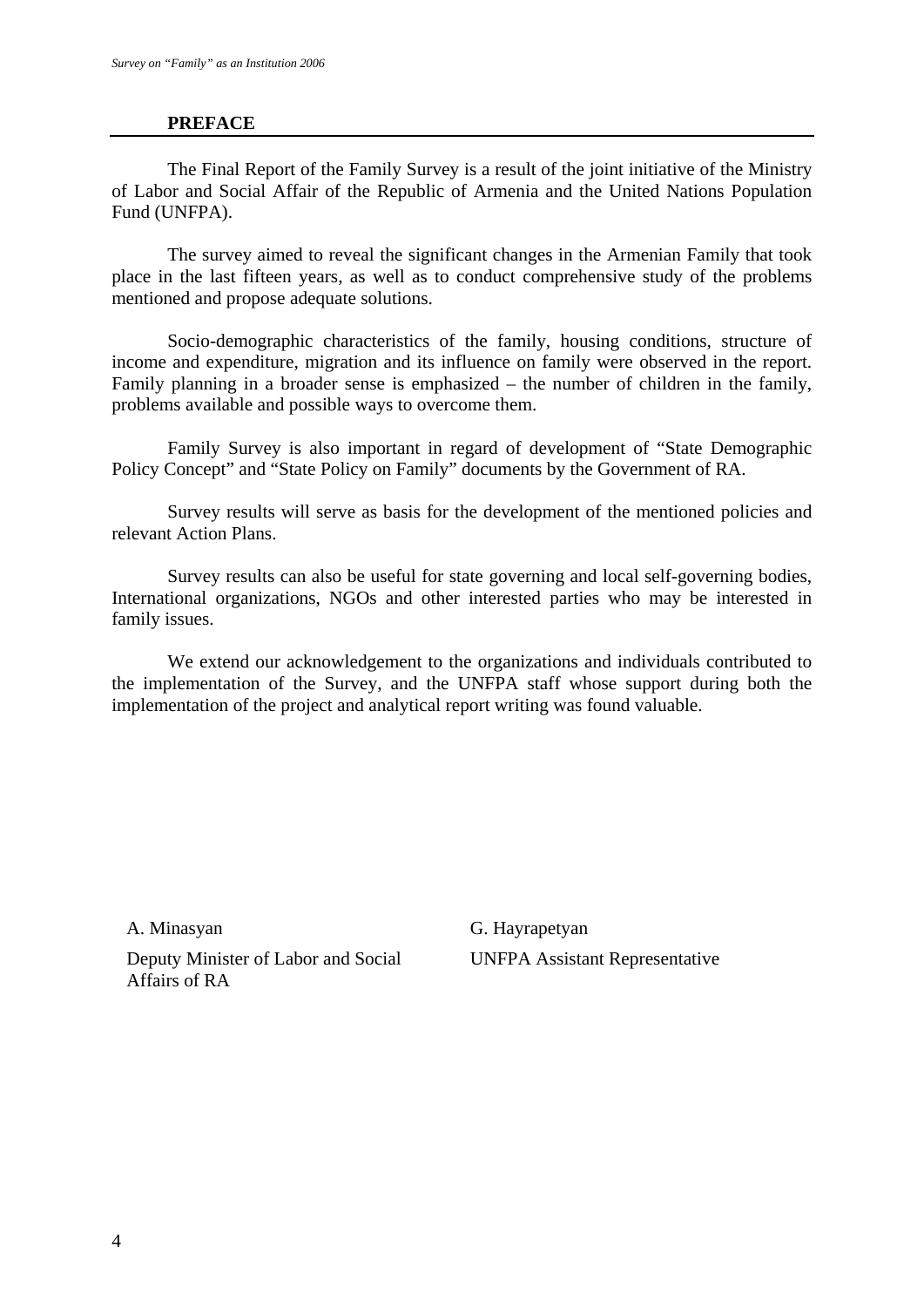# **The analytical text was written by**

| V. Marukyan,    | Ph.D. in Physics and Mathematics, Advisor to the Minister of Labor and       |
|-----------------|------------------------------------------------------------------------------|
|                 | Social Affairs of RA                                                         |
| M. Gabrielyan,  | Ph.D. in History, Ethnologist, lecturer at YSU                               |
| A. Gyulbenkyan, | Chief Specialist of Household Survey division of the National Statistical    |
|                 | Service of RA                                                                |
| L. Gharibyan,   | Specialist of the division of Children's Issues of the department of Family, |
|                 | Women and Children Issues of the Ministry of Labor and Social Affairs of RA  |

Data processing and programming by *A. Arushanyan,* Chief specialist of the division of development of information technology of the department of Information Resource Management and Technologies of the National Statistical Service of RA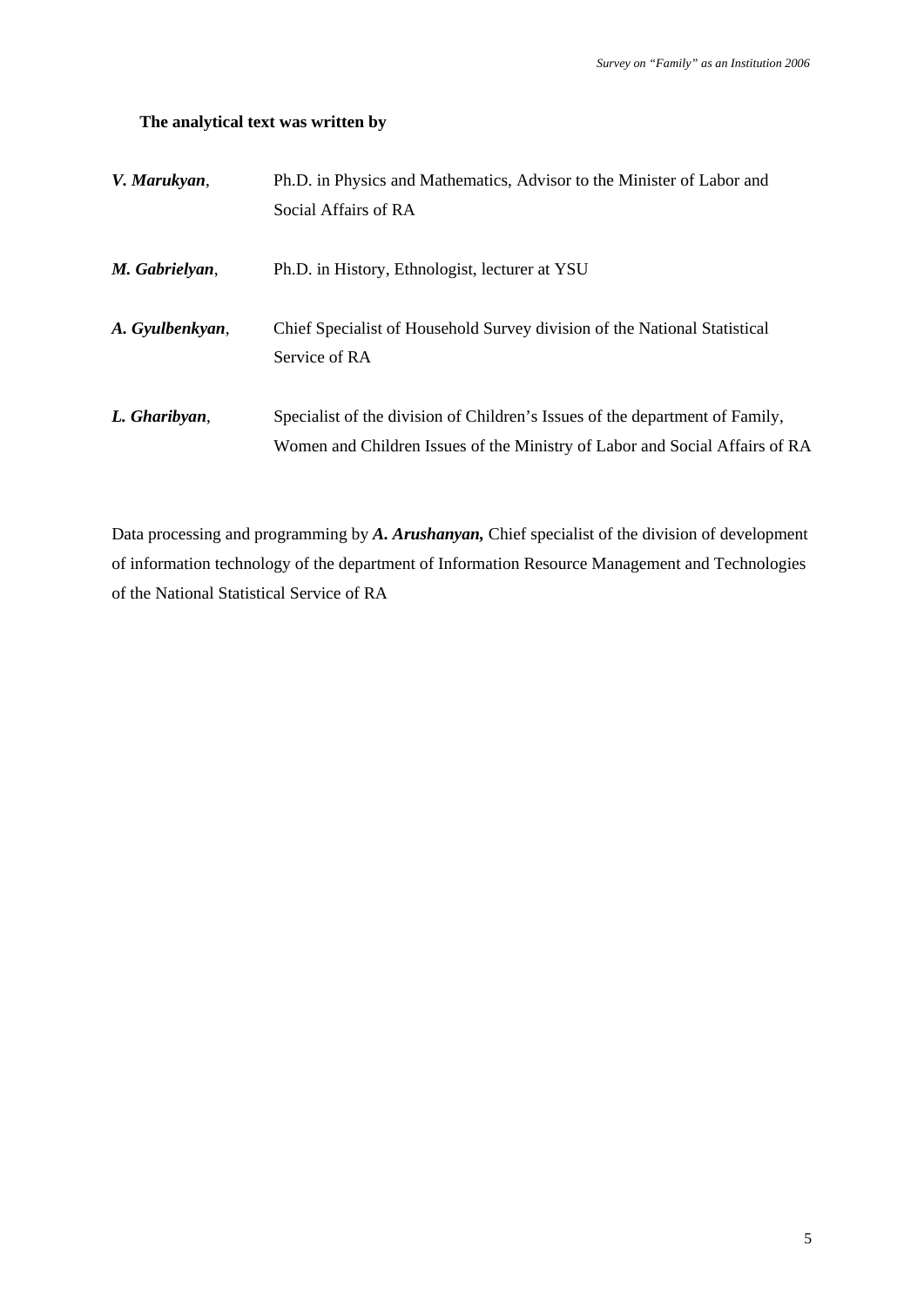#### **GLOSSARY OF TERMS USED IN THE SURVEY**

The following types of family were mentioned in the survey:

**Mixed family** – two- or three-generation family where, besides direct relatives (parents, children, grandchildren), live other relatives too.

**Nuclear family** – family consisting of married couple and children living with parents.

**Family with single mother in head** – a sub-type of nuclear family consisting of mother and children living with her.

**Family with one parent and children** – a sub-type of nuclear family consisting of father or mother and children.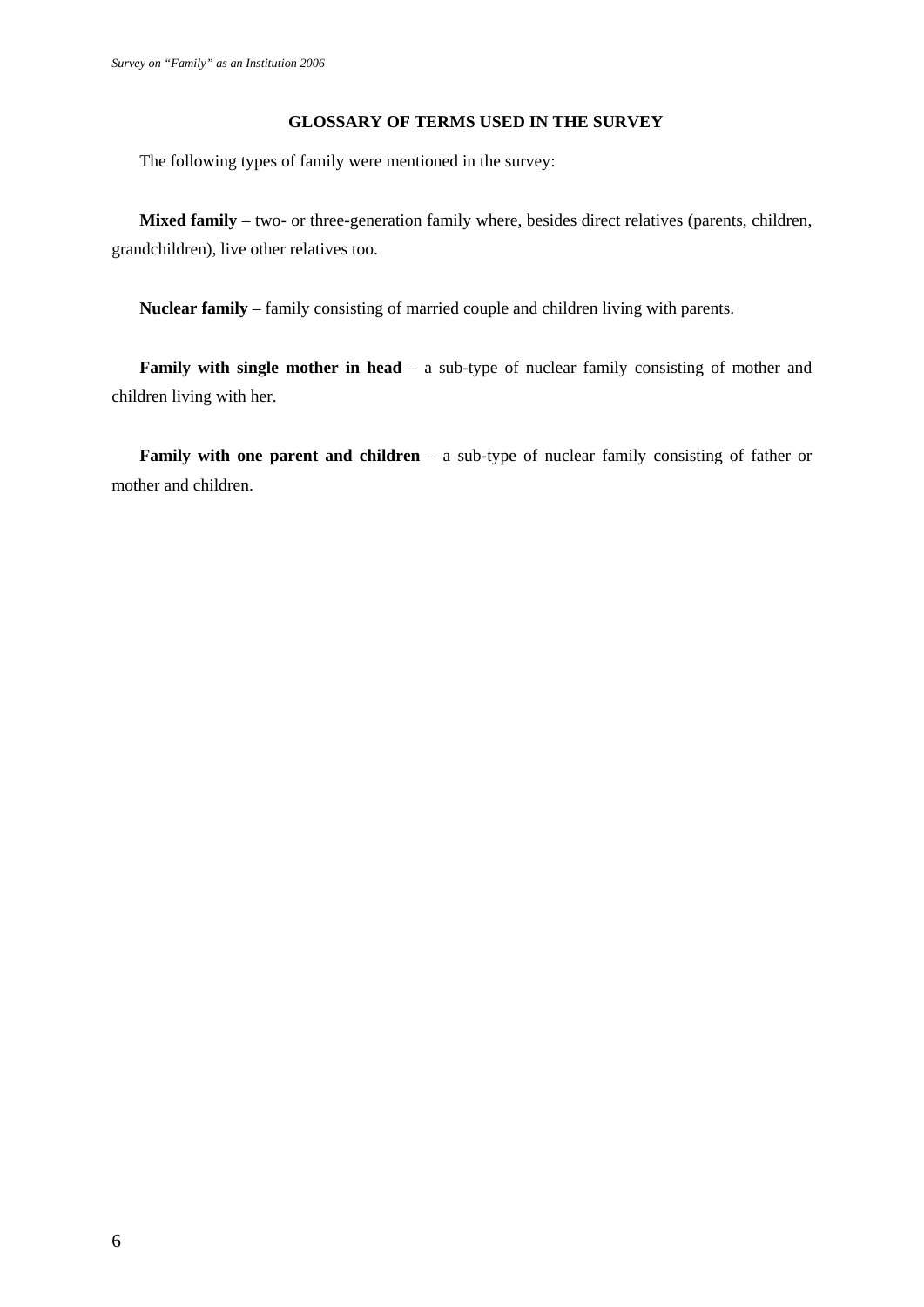#### **Executive Summary**

Family issues are of high importance for theoretical and practical projects of state governing and local self-governing bodies, International organizations and NGOs.

Various are the reasons for such approach. Family, as a vulnerable and protection needed entity from the political, social, economic, cultural and psychological points of view, becomes "risky", which is more vivid especially in emergency situations<sup>1</sup> and in the societies in transition. Persistence of such situation causes significant changes in, sometimes even deformation of social, psychological and other characteristics of family as the base unit of the society.

The survey on "Family" as an institution, its main characteristics, situation and development trends, implemented in all marzes of RA (including city of Yerevan) has both theoretical and practical importance in various fields.

Nevertheless, this Survey differs from other surveys on the family as an institution in terms of certain specifications in goals and objectives:

- A *complex approach*, versus observation of separate problems, was provided in the Survey. Evaluation of the effects of main socio-demographic indicators, housing conditions, structure of income and expenditures, and migration on different characteristics of family, especially reproductive behavior, was conducted during the project.
- Family planning in a broader sense is emphasized: the number of children in the family, problems available and possible ways to overcome them.
- Since family bears not only economic factors but also ones of cultural values, the continuous process of changes in culture and values in family were also given a high importance.
- Finally, different facts and tendencies are viewed in the context of state policy implemented by the authorities of RA. "State Demographic Policy Concept of the Republic of Armenia" has been developed, while the "State Policy Concept on Family" is in the process of development. The main problems and policy directions of the papers mentioned require complex activities and comprehensive justification.

Survey results in general reflect the current situation in the country, indicating that family, as an organic entity, nowadays faces not only economic, but also serious social, cultural, and psychological problems. Economic, political, social, and cultural changes of the last fifteen years have considerably affected the Armenian family, its composition, structure, and socio-demographic characteristics and continue to do so until now. According to survey results, families consisting of 1-4 persons make 84.4% of the sample, families with 5 and more members – as low as 15.6%. 44.9% of the families surveyed have children under 18 years old, of which the families with one child comprised 19.3%, with two children – in 19.1%. Only 6.5% of the families surveyed have 3 and more children. In other words, the number of children in the Armenian families have decreased from previous 2-3 to today's 1-2.

These problems in family reproductive behavior are, in fact, cumulative. Particularly:

1

**Housing problems** have become of a higher concern. It is more crucial especially for youth and young families living in urban settlements. There average 1.38 persons per apartment room in urban settlements. This indicator is especially high among one-room apartments – 2.32. As a confirmation of the above mentioned, 51.2% of the surveyed has mentioned assistance in purchase of apartment or expansion of the living surface as primary concern.

<sup>1</sup> Particularly, the first half of the 1990's can be considered as "emergency situation" for the Armenian society: 1988 earthquake was not recovered, a compulsory war was going on in the border with Azerbaijan and in Nagorno Karabakh, the country was in a blockade. The majority of families were hardly managing to meet the very basic needs. Common to the period, the concept of "Survival Strategy" was in use.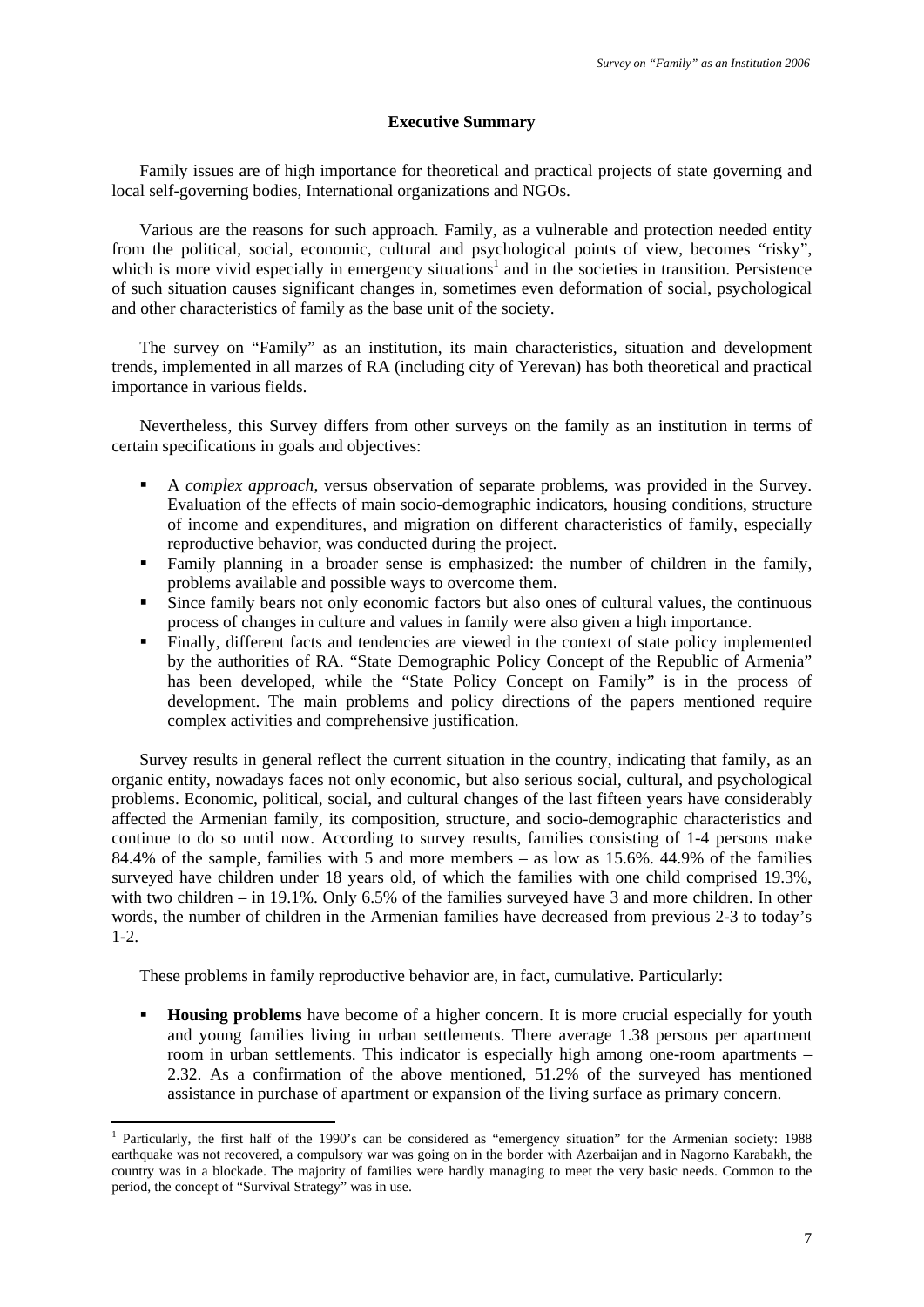- The low percentage of employed, as well as disproportion of male and female employed are serious issues in the sphere of **Employment**. 28.6% of family members surveyed was employed: males – 36.2%, females – 21.8%. In almost all the fields of employment the share of males is higher then the one of females. Certain differences were observed in the employment of families with under-16-year-old children.
- A problem of *social-professional stratification* related to limitations in roles and importance of different groups in urban and especially rural settlements does exist. Optimal proportions in the structure by education level are deformed in rural settlements. The share of population with higher education in rural settlements is as low as 6.5%.
- Serious problems were observed in the field of **Healthcare,** too. 21.6% of the families has had a need to apply to a healthcare institution, but did not, the mainly because of financial reasons  $-86.3\%$ .

This kind of situation, in fact, can be described as demographic crisis. The number one problem in the family is the number of children that does not ensure even a simple reproduction, and will not do so in the near future, should the currents trends persist.

Overcoming the demographic crisis and ensuring extended reproduction will require comprehensive and balanced multi-sphere activities which should in the nearest future have direct and indirect influence on all the aspects of "family" as an institution.

The "State Policy Concept on Family" and "State Demographic Policy Concept of the Republic of Armenia", as well as programmes and action plans should be developed considering the current demographic situation and possible development trends.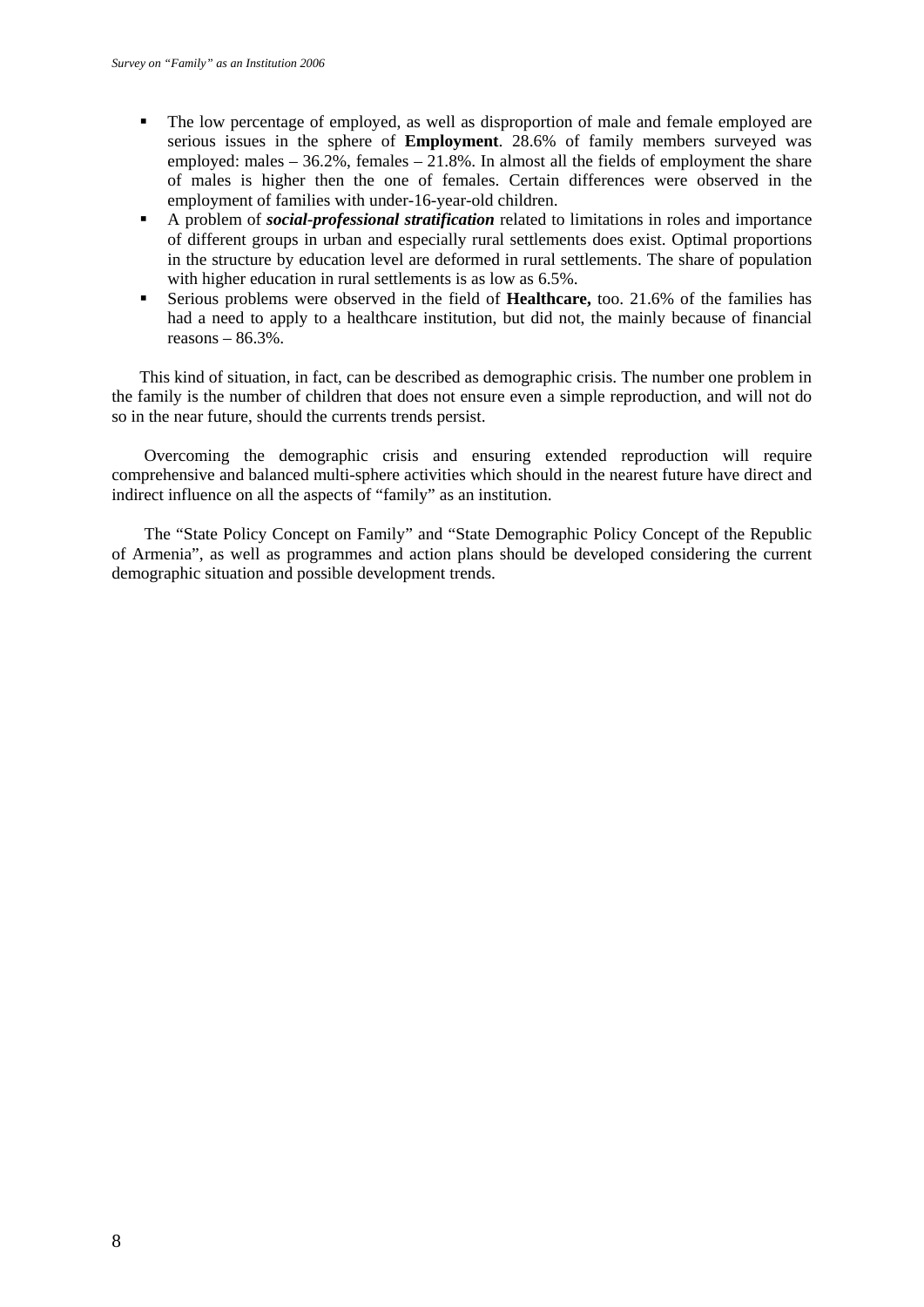#### **1. INTRODUCTION**

Numerous studies, analysis, statistical reports and yearbooks on Armenian Family have been published since the independent in 1991. Despite the diversity of sources, the number of complex and complete surveys related to "Family" institute is rather small<sup>2</sup>.

# *1.1. SURVEY GOALS AND OBJECTIVE*

The *goal* the survey is to discover and analyze the main factors determining the status of family, and make proposals towards overcoming the problems related to "Family" institute.

Survey *objectives* relate to the following:

- Collect broad statistical data related to "Family" institute (**See Appendix 1. Survey Questionnaire**)
- Reveal the situation and study the reasons for changes

#### *1.2. SAMPLE METHODOLOGY*

1

The updated database of addresses of all the households in the country, developed based on Census 2001, served as basis for sample formation, done by the NSS, with the technical assistance of the World Bank.

Stratified sample was decided to apply for the survey based on the goals and objectives of the survey. The database of household addresses was split into 48 strata (groups) to form the sample. 12 of the 48 strata are the communities of the city of Yerevan.

All households were classified into three categories: *big towns* with population of 15 thousand and more, *villages* and *other towns* (with population less than 15,000). Big towns made 16 strata. Only Vayots Dzor marz does not include big towns. Villages and other towns made 10 strata each.

According to the above mentioned, a bi-degree stratified sample by marzes was developed. All the marzes and rural and urban settlements were included in the sample totality according to the proportion of households in the settlement in the total number of households in the country. 35 towns and 44 villages were included in the sample.

In the *first phase,* settlements as preliminary units of the sample were selected. In the *second phase*, **2,500 households to be surveyed were selected, of which urban – 1,802, rural – 698**.

<sup>&</sup>lt;sup>2</sup> The number of publications related to different aspects of "Family" institute is rather big, that's why the main list is referred where especially the socio-cultural issues are discussed. **For details please see**: Poverty Reduction Strategy Paper, Yerevan, 2003 (in Armenian and English); Emigration from Armenia, (Editor: **H. Kharatyan**), Yerevan, 2003 (in armenian); **M. Gabrielyan**, Armenian Family in Transition. Ethnological Survey, Yerevan, 2003 (in Armenian), **M. Gabrielyan**, Contemporary Rural Population of Armenia, Yerevan, 2001 (in Armenian); **M. Gabrielyan**, Ways to Eradicate Poverty in Urban and Rural Settlements, Yerevan, 2001 (in Armenian); **M. Galstyan**, Interstate Employment Migration of the Population of the Republic of Armenia, Armenian Center of Strategic and National Researches (ACSNR), Yerevan, 1998 (in Armenian); **R. Yeganyan, K. Kuyumjyan**, Socio-demographic Challenges of Post-Soviet Armenia, Yerevan, 2004 (in Armenian); Economic Growth, Inequality and Poverty in Armenia, Yerevan, 2002 (in Armenian); **V. Khojabekyan**, Employment Issues in Armenia in Transition Period, Yerevan, 1998 (in Armenia); Armenia: Human Development Report, Yerevan, 1995-2004 (in Armenian); Social Snapshot and Poverty in Armenia, Statistical-Analytical Report, Yerevan, 2002 (in Armenian); Problems of Family Survey, Yerevan, 2001 (in Armenian); **A. Tadevosyan**, Strategy of Survival in the Context of Social Cooperation, ACSNR, Yerevan, 1998 (in Armenian); **A. Tadevosyan,** Social Layering and Poverty Formation Snapshot in Armenia in 1991-1997, ACSNR, Yerevan, 2000 (in Armenian); **A. Tadevosyan, M. Gabrielyan,**  Poverty and Survival Snapshot: Process of Social Layering in the Republic of Armenia, IDHR, Yerevan, 2003 (in Armenian); **H. Kharatyan**, Poverty and Democracy in Armenia, Yerevan, 2000 (in Armeniam); Women and Men of Armenian: Statistical Report, Yerevan, 2005 (in Armenian); Armenia Census 2001; **E. Minasyan**, Socio-Economic Reforms in the Republic of Armenia (1990-2003), Yerevan, 2003 (in Armenian); **A. Ter-Sarkisyants**, Armenia: History and Ethnocultural Traditions, Moscow, 1998 (in Russian); **G. Poghosyan**, Armenian Society in Transformation, Yerevan, 2003 (in Russian).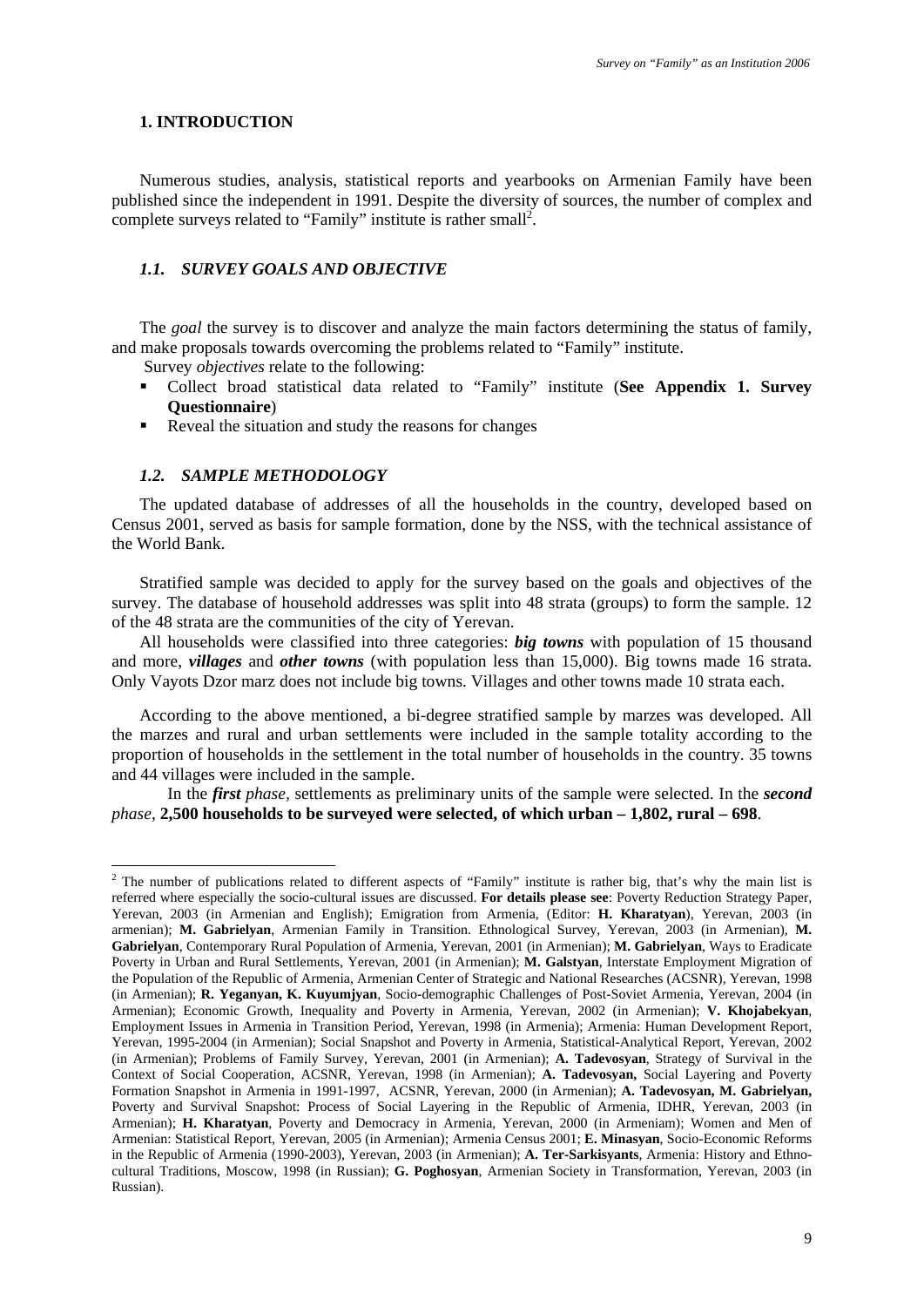### *1.3. DESCRIPTION OF SAMPLE TOTALITY*

A survey personnel of 52 interviewers, 15 supervisors and 2 coders was formed to conduct the survey. Training on survey sample and questionnaire fill-out was conducted for the field workers. Each interviewer has turned in a report on the sample together with the filled questionnaire.

Survey database was brought into the final version, i.e. the data were passed to SPSS for Windows format, and separately operating files were aggregated into one database.

It was projected that in some cases a questionnaire will not be filled out due to refusal of households, absence from the country or other reasons. Therefore, *a reserve sample* was also developed to ensure the representativeness required.

Table 1.1 displays the number and structure of the households surveyed by marzes (the biggest share has the city of Yerevan - 29.64%).

*Table 1.1* **The number of households surveyed and structure by marzes** 

| <b>Marz</b>     | <b>Number of households</b> | Household % |
|-----------------|-----------------------------|-------------|
| City of Yerevan | 741                         | 29.7        |
| Aragatsotn      | 128                         | 5.1         |
| Ararat          | 209                         | 8.4         |
| Armavir         | 199                         | 8.0         |
| Gegharkunik     | 188                         | 7.5         |
| Lori            | 218                         | 8.7         |
| Kotayk          | 251                         | 10.0        |
| Shirak          | 194                         | 7.8         |
| Syunik          | 165                         | 6.6         |
| Vayots Dzor     | 73                          | 2.9         |
| Tavush          | 134                         | 5.3         |
| Total           | 2500                        | 100         |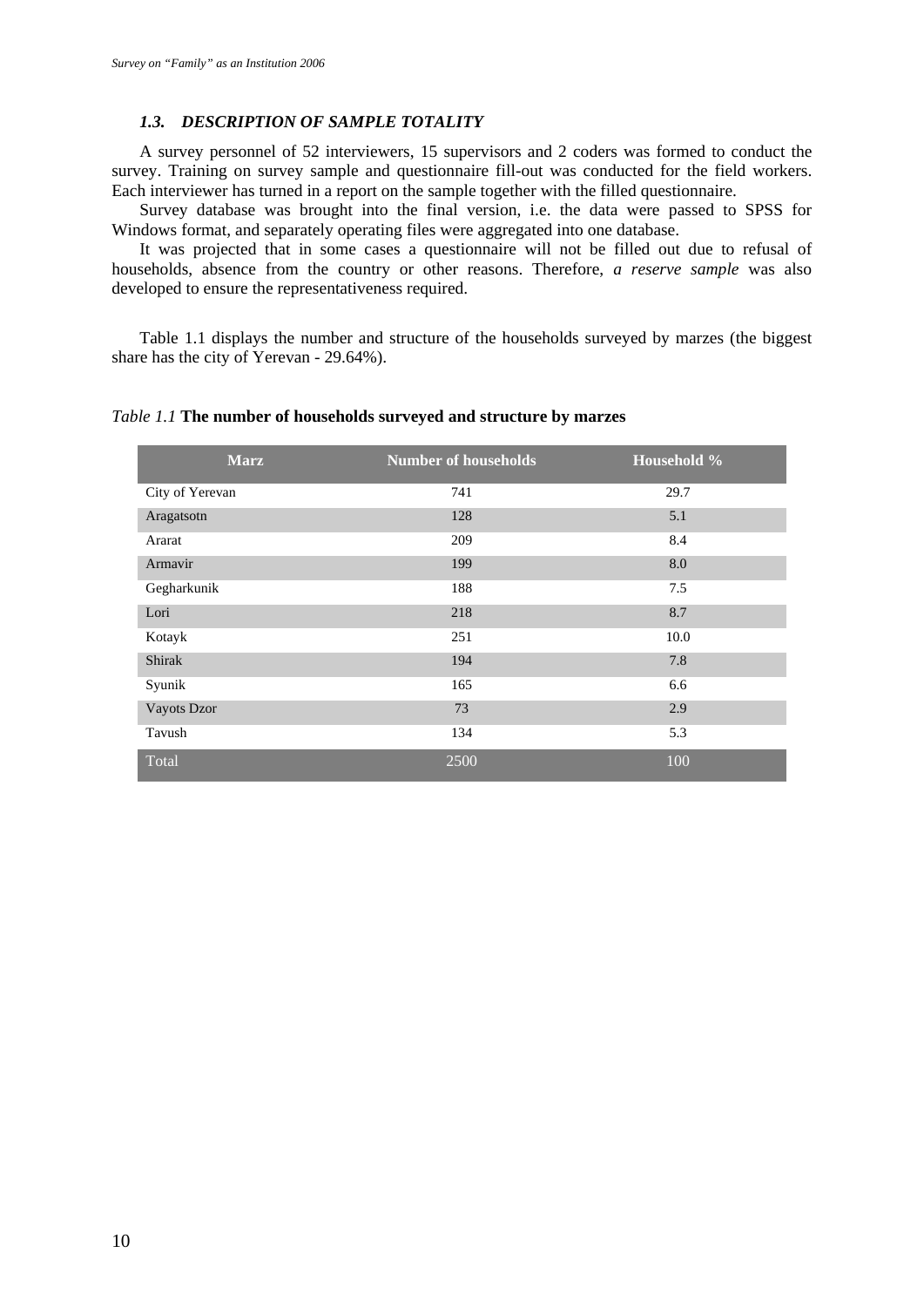# **2. SOCIO-ECONOMIC COMPOSITION AND STRUCTURE OF THE HOUSEHOLDS AND FAMILIES SURVEYED**

Due to the specifics of the survey, both households (with total number of 2,500) and families (with total number of  $3,102$ ) in each household were surveyed<sup>3</sup> (Table 2.1).

*Table 2.1* 

<u>.</u>

|                                     |                           |                                                    | The Structure of Surveyed by Households and Families |                                                          |                                                       |
|-------------------------------------|---------------------------|----------------------------------------------------|------------------------------------------------------|----------------------------------------------------------|-------------------------------------------------------|
| Number of<br>Households<br>surveyed | Number of<br>families     | Average<br>number of<br>families in 1<br>household | Number of<br>persons living<br>in the<br>households  | Average<br>number of<br>persons living<br>in 1 household | Average<br>number of<br>persons living<br>in 1 family |
| 2500                                | 3102                      | 1.24                                               | 9093                                                 | 3.6                                                      | 2.9                                                   |
|                                     |                           |                                                    | Number of families in the households, %              |                                                          |                                                       |
| Number of<br>Households<br>surveyed | Consisting of 1<br>family | 2 families                                         | 3 families                                           | 4 families                                               | Total                                                 |
| 2500                                | 80.3                      | 18.0                                               | 1.6                                                  | 0.1                                                      | 100                                                   |

According to Table 2.1, the majority of households (80.3%) consist of one family. The share of households consisting of 3-4 families is 1.7%, the ones of 2 families – 18.0%. On average, 1.24 families live in 1 household. The average number of household and family members is 3.6 and 2.9 respectively.

*Table 2.2* **The Structure of Surveyed by Sex, %** 

|        | <b>Sex</b> | <b>According to survey</b><br>results* | <b>According to Census</b><br>2001 | <b>According to the data</b><br>of NSS as of 1<br><b>January 2006</b> |
|--------|------------|----------------------------------------|------------------------------------|-----------------------------------------------------------------------|
| Male   |            | 47.9                                   | 48.0                               | 48.3                                                                  |
| Female |            | 52.1                                   | 52.0                               | 51.7                                                                  |
| Total  |            | 100                                    | 100                                | 100                                                                   |

The structure of surveyed by sex does not vary from the average indictor of the country: The share of women is a little higher than the one of men.

| <i>Table 2.3</i> The Number of Persons in the Families Surveyed, % |  |  |  |  |  |  |  |
|--------------------------------------------------------------------|--|--|--|--|--|--|--|
|--------------------------------------------------------------------|--|--|--|--|--|--|--|

| <b>Number</b><br>of<br><b>Families</b> | $\Omega$ f<br>which:<br>person | $\mathbf{2}$<br><b>persons</b> | $\angle$ 3<br><b>persons</b> | $\sim$ $\sim$ $\sim$<br>persons | $-5$<br>persons | -6<br><b>persons</b> | <b>persons</b> | 8 and<br>more<br><b>persons</b> | <b>Total</b> |
|----------------------------------------|--------------------------------|--------------------------------|------------------------------|---------------------------------|-----------------|----------------------|----------------|---------------------------------|--------------|
| 3102                                   | 10.0                           | 23.4                           | 21.3                         | 29.7                            | 13.1            | 2.1                  | 0.2            | 0.2                             | 100          |

<sup>&</sup>lt;sup>3</sup> When planning the survey, certain difficulties regarding acquiring information on income and expenditures of families living in one household were considered: it is hard to record expenditures of a separate family and classify them proportionally when families live in one household, since a common budget is often generated and expenditures are made (utility bills, food, expenditures on agricultural activities in rural settlements, etc). That is why a part of the report is presented by households. In the section "Family Reproductive Behavior" both data and conclusions are by families. For this reason, the relevant section of the questionnaire is filled out for each family within the household.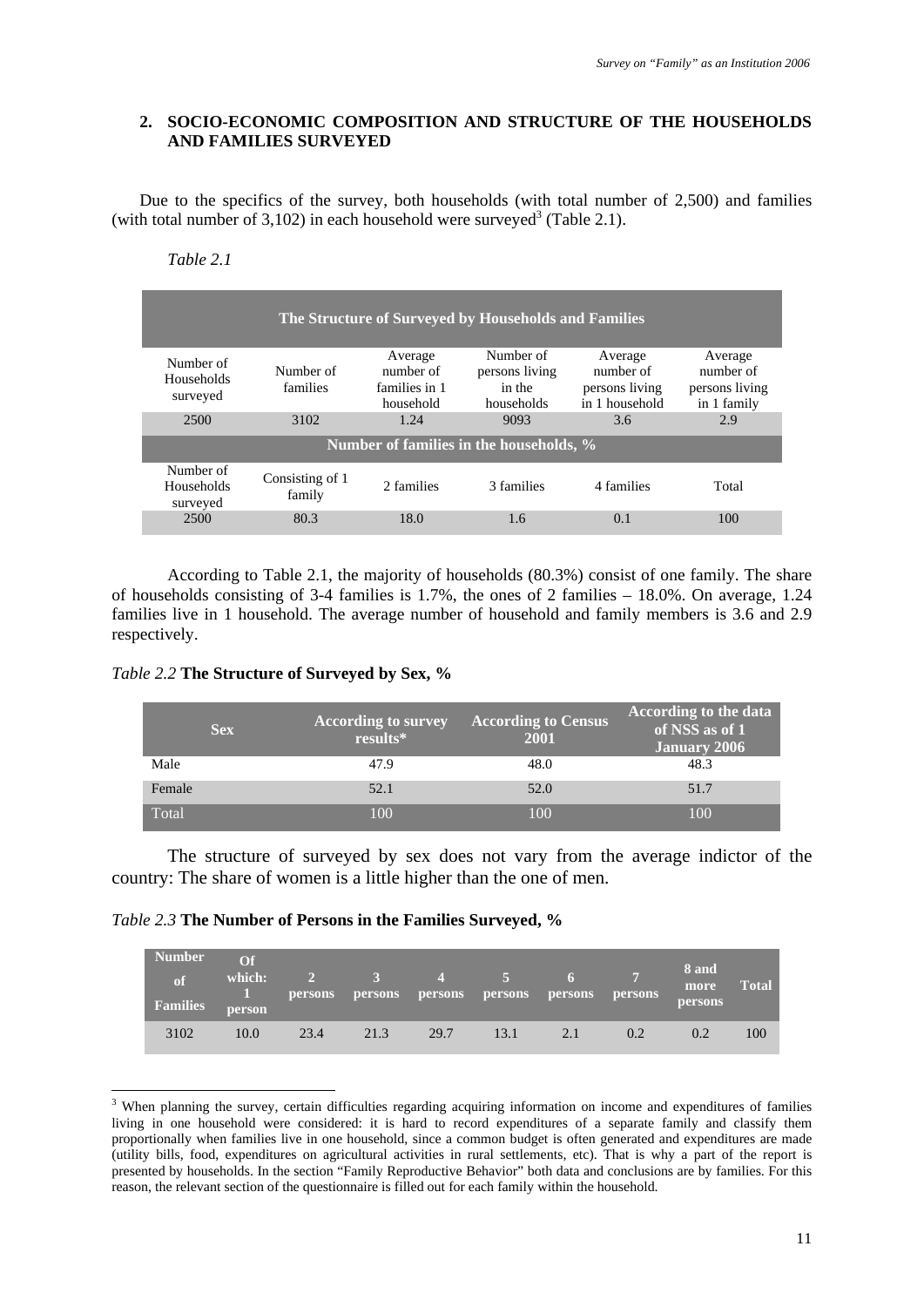According to survey results, families consisting of 1-4 persons (84.4%) are majority, families with 5 and more members comprise 15.6%. The situation described is a result of latest developments. The result of urbanization and socio-economic migrations of the Soviet times was the decrease of the share of three-generation families. Starting from 1960's, two-generation families were dominating all over the country. Perhaps, rural settlements of mountainous regions were the exception, where the process of family split started a little later, although, the process here went very fast, too<sup>4</sup>. It should be also mentioned that the process ceased in the recent years due to the worsening of housing problems especially in the urban settlements.

# *2.1. STRUCTURE BY AGE GROUPS*

## *Table 2.4*

| Age structure                                               | <b>Less</b><br>then 16    | $16 - 30$ | 31-49              | $50-62$ | 63 and above             | <b>Total</b> |
|-------------------------------------------------------------|---------------------------|-----------|--------------------|---------|--------------------------|--------------|
| according to the Survey                                     |                           | 2         | 3                  | 4       |                          | 6            |
|                                                             | 19.1                      | 27.8      | 27.4               | 12.1    | 13.6                     | 100          |
| Age structure<br>according to statistics, 2005 <sup>5</sup> | Under able-<br>bodied age |           | Of able-bodied age |         | Over able-<br>bodied age | <b>Total</b> |
|                                                             |                           |           |                    |         | 3                        | 4            |
|                                                             | 23.6                      |           | 63.3               |         | 13.1                     | 100          |

Table 2.4 also reflects the developments of the last fifteen years, particularly, the increase of pension age population share in the total number of population.

# *2.2. STRUCTURE BY THE HEAD OF HOUSEHOLD*

In the majority of households the eldest members were mentioned as head, in some cases – the pension age male or female.

The following structure by the education level and employment of the head of the household was observed:

*Table 2.5* **Education level and employment of the head of the household** 

| Education level of the head of the household, % |      |
|-------------------------------------------------|------|
| <b>Illiterate</b>                               | 0.7  |
| Non-complete elementary                         | 0.7  |
| Elementary                                      | 4.6  |
| Non-complete basic general                      | 3.3  |
| Basic general                                   | 5.7  |
| Non complete secondary                          | 5.4  |
| general secondary                               | 33.5 |
| Special secondary                               | 23.5 |
| Non-complete higher                             | 1.7  |
| Higher                                          | 20.8 |

<sup>4</sup> In 1970-80's in the majority of villages the so called "no mother-in-law blocks" were formed where two-generation families consisting of married couple and minor children were living. See M. Gabrielyan, Contemporary Rural Population of Armenia.

<sup>&</sup>lt;sup>5</sup> Source: Demographic Indicators of Armenia -2005, Yerevan., 2005, p. 16: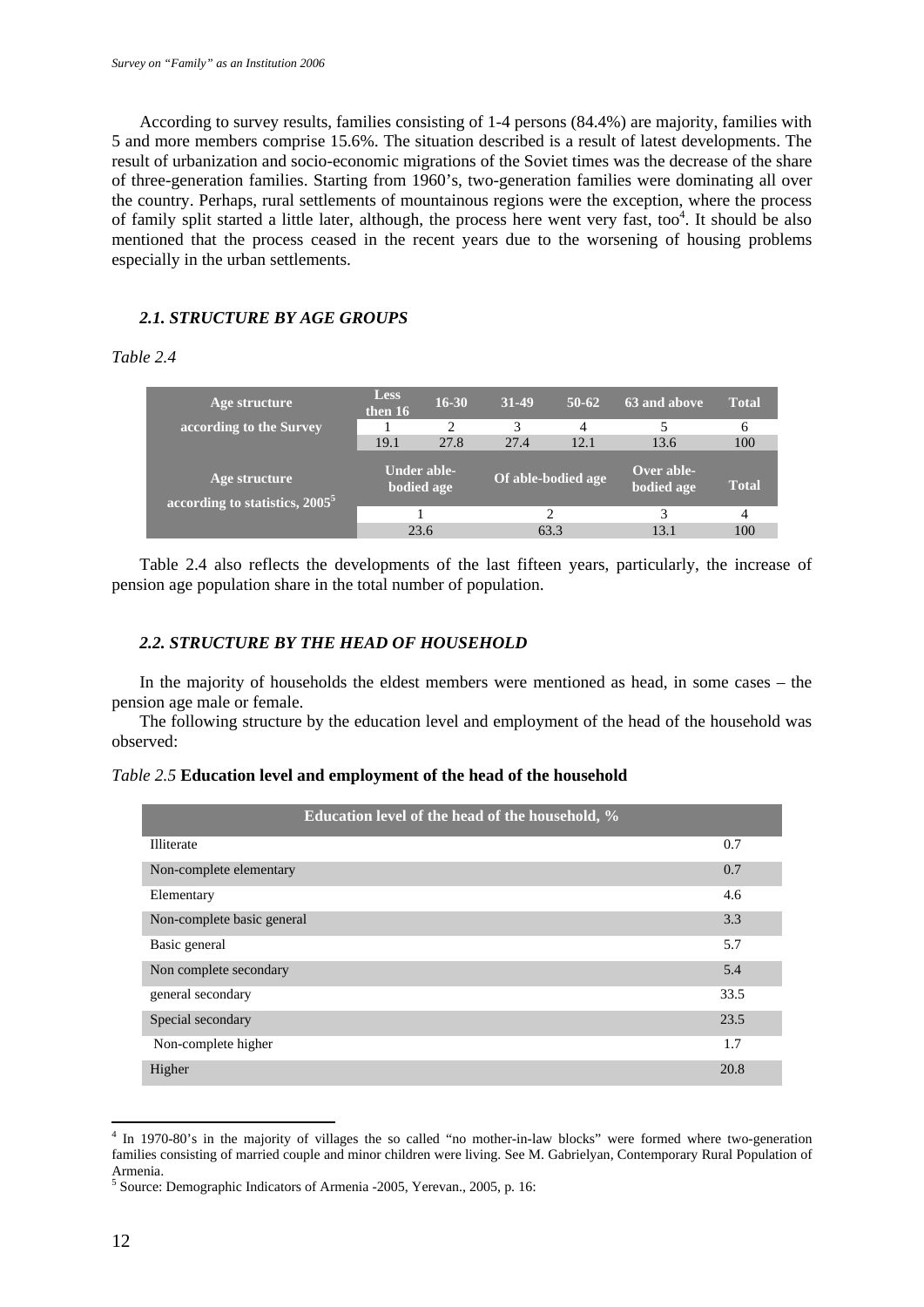| Sphere of employment of the head of the household, % |      |
|------------------------------------------------------|------|
| Employee in the state sector                         | 17.2 |
| Employee in the private sector                       | 15.7 |
| Self-employed, including agriculture                 | 0.8  |
| Entrepreneur                                         | 38.1 |
| Pensioner                                            | 38.1 |
| <b>Student</b>                                       | 0.6  |
| Unemployed                                           | 3.9  |
| Housewife                                            | 1.4  |
| Does not work                                        | 5.4  |
| Other                                                | 0.8  |

As seen in Table 2.5, the majority of the heads of the households have general secondary and higher education (79.5%). Every fifth has higher education. It can be assumed that the heads of the households with less than general secondary education are mainly elders.

The structure by employment of the head of the household is as follows: pensioners have the highest share – 38.1%, the share of employees in the state and private sectors and self employed is also rather high. The share of entrepreneurs is as low as 0.8%. The sum of unemployed and nonworkings is 9.3%. About 35% of the heads of the households have jobs; this indicator is 52% including the self employed.

**According to survey results, in 68% of cases, the head of the households was male, females**  comprised 32%<sup>6</sup>. The dynamics of the process indicates certain increase in the number of families with a female in head. The latest can be explained by a number of facts:

*a) Socio-economic*: As a result of mass emigration and continual absence of men, the number of non-complete families has increased in the country. Such situation lessens the role of men in the family.

b) *Situational*: number of artificial divorces has increased during the recent years. In rural settlements this phenomenon appeared in 1991, and was explained by the wish to get extra land area as the result of privatization<sup>7</sup>. For this reason cases of family separation were observed in rural settlements, where not-married girls were also registered as separate household units. Artificial divorces in urban settlements, especially in 1990's, aimed to provide people with opportunity to get humanitarian aid, and be involved in the system of social benefits and allowances. Finally, it should be considered that, especially in three-generation families, the eldest woman is mentioned as the head of the household, if the husband has passed away. The latest is more of a traditional specific, since the household is actually governed by the son or daughter living with the mother.

# **Certain differences are observed among urban and rural settlements. In rural settlements males were mentioned as the head of the family in 71.5% of cases, in urban settlements this figure is 62.2%.**

The situation described, regardless of diversity of objective and subjective reasons, is direct reflection of changes in traditional understanding of roles in family. Consequences of such situation for the coming years should be viewed from the viewpoint of possible positive and negative tendencies. On one hand, this is a regular procedure common to lots of countries: increase of women's social activity, independence and financial sustainability should cause changes in the in-family

Ferrit 4 as of 2003, the households with males in the head were 71.3% (urban - 70.2%, rural - 73%), females – 28.7% (urban -29.8%, rural - 27.0%). Women and Men of Armenia, Statistical Report, Yerevan, 2005, p. 43.<br><sup>7</sup> This phenomenon is hard to explain statistically or by different studies. Thus, certain conclusions are made on the

assumption level. For this phenomenon in rural areas, see M. Gabrielyan, Contemporary Rural Population of Armenia; M. Gabrielyan, Armenian Family in Transition.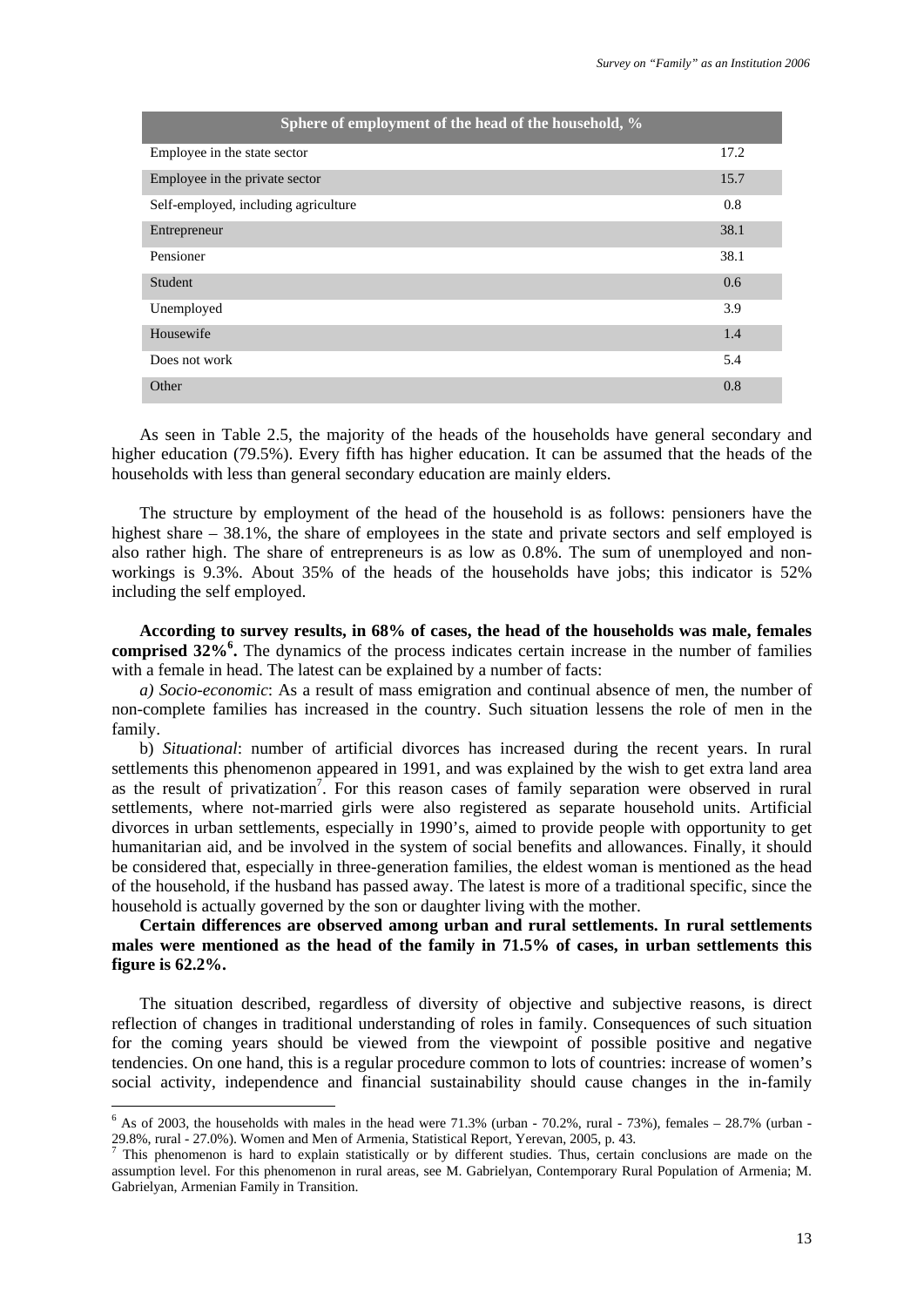relations in terms of roles in the family. On the other hand, despite the absence of complete statistical and survey data, it can be assumed that families with a woman in head, especially the ones with single mothers, are more vulnerable. This tendency may cause "overload" in state social policy. In rural areas, for instance, such families have limited resources to undertake agricultural activities, especially in the fields requiring bigger human resources $\delta$ .

# *2.3. STRUCTURE BY ETHNICITY AND RELIGION*

Vast majority of surveyed were Armenian – 98.6%, which the direct reflection of population ethnical structure. 0.5% of surveyed were Russian, representatives of other ethnicities made up 0.9%. Structure by religion is as follows: 99.0% of surveyed were Christian; atheists  $-0.7\%$ ; 0.3% were of other religions.

#### *2.4. STRUCTURE BY EDUCATION*

| <b>Level of Education</b>                                    | <b>Total</b> | <b>Urban</b> | <b>Rural</b> | <b>Female</b> | <b>Male</b> |
|--------------------------------------------------------------|--------------|--------------|--------------|---------------|-------------|
| 1. Illiterate                                                | 0.8          | 0.7          | 0.9          | 1.0           | 0.5         |
| 2. Non-complete elementary                                   | 2.1          | 1.8          | 2.6          | 1.9           | 2.3         |
| 3. Elementary (until forth grade)                            | 4.5          | 3.2          | 6.8          | 4.7           | 4.3         |
| 4. Non-complete basic general (non-complete)<br>eight years) | 5.3          | 4.9          | 6.1          | 4.8           | 5.8         |
| 5. Basic general (eight years)                               | 6.8          | 5.3          | 9.4          | 6.2           | 7.5         |
| 6. Non complete secondary (non-complete ten<br>years)        | 7.0          | 6.2          | 8.3          | 6.5           | 7.5         |
| 7. General secondary (ten years)                             | 33.0         | 29.1         | 40.3         | 31.7          | 34.5        |
| 8. Specialized secondary                                     | 19.0         | 20.4         | 16.5         | 21.0          | 16.8        |
| 9. Non-complete higher                                       | 3.8          | 4.4          | 2.6          | 4.0           | 3.5         |
| 10. Higher                                                   | 17.6         | 23.9         | 6.5          | 18.1          | 17.2        |
| 11. Post graduate                                            | 0.1          | 0.1          | 0.0          | 0.1           | 0.1         |
| Total                                                        | 100          | 100          | 100          | 100           | 100         |

The highest share by education level belongs to persons with higher, secondary and specialized secondary education. Urban settlements compared to rural ones have higher share of persons with higher (about 4 times) and secondary education. There are no significant differences between the education level of female and male. Although, certain differences are observed in special secondary and higher education – the share of women is higher by 4.2 and 0.9 percent points respectively. A slightly higher share of women with non-complete higher education is probably due to ceasing studies because of marriage and child birth.

There are significant differences in the education levels of household members in urban and rural settlement (as seen in Table 2.6), especially in higher and special secondary education. The fact that only 6.5% of rural population surveyed has higher education is, in fact, alarming. The number of persons with higher education in rural settlements started to decrease from back in Soviet times<sup>9</sup>. The

<sup>&</sup>lt;sup>8</sup> See M. Gabrielyan, Contemporary Rural Population of the Republic of Armenia.

<sup>&</sup>lt;sup>9</sup> This phenomenon can be discussed in the context of natural urbanization process. Although, the process in Armenia had some "artificial" elements, too, since the human resources in the country were not sufficient enough to provide the required labor force for the rapidly increasing industrial production. Starting from 1970-80's human resources were being invited from the other Soviet countries. One of the direct consequences of the process described was the fact that 271 urban settlements were abandoned during 1926-1986. G. Avagyan, Armenia in 1920-1990, Yerevan, 1997, p. 99-100. See also R. Yeganyan, K. Kuyumjyan, Socio-demographic Challenges of Post-Soviet Armenia, Yerevan, 2004.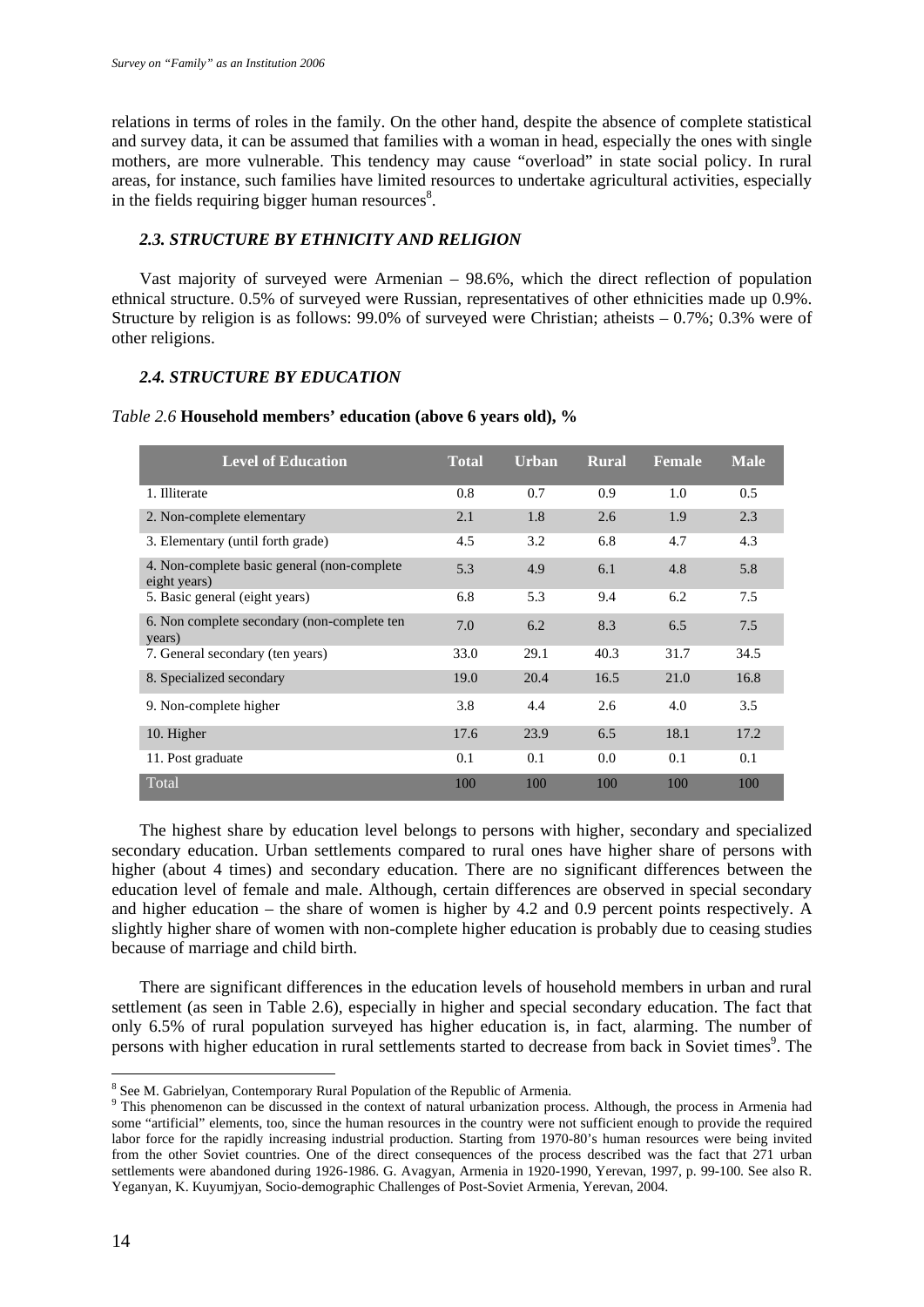major migration to mainly Yerevan and newly established or rapidly developing industrial centers in 1950's, caused the phenomenon of aging and abandoning the rural settlements. The majority of rural young population getting higher education in the towns was trying to establish in urban settlements because of higher opportunities for social mobility. Nonetheless, the lack of specialists with higher education in rural settlements was tried to be "eased" with compulsory assignments in rural settlements. After the independence, too, urban areas, especially City of Yerevan continued to remain as the "main center" for rural youth with higher education. In the beginning of 1990's the share of persons with higher education was also rather high among emigrants<sup>10</sup>. Meanwhile, the affect of compulsory assignments is decreasing: only very few young men do pedagogical work in the frontier villages of the country for the reason to be exempt from compulsory military service. As a result, tendencies to decrease the role and importance of professional groups and social-professional eventout go even further. Pedagogues are the "preserved" and more or less influential group in rural settlements. While Armenian villages, besides the pedagogues, have had other socially influential individuals and groups, too, who were capable of imposing relevant attitude and approach if necessary. Taking into account that State Policy on Family implies changes in demographic behavior, one can conclude that in both urban and rural environments the availability of human resources and actively operating constructive groups is becoming a primary requirement.

From the viewpoint of strategic planning, along with ensuring extended reproduction in the rural settlements, the problem of infrastructures is also crucial<sup>11</sup>. The absence of the infrastructures may keep up the existing attitude towards migration.

# *2.5. STRUCTURE BY MARITAL STATUS*

1

| <b>Marital status</b>                        | Total, % | Urban | <b>Rural</b> |
|----------------------------------------------|----------|-------|--------------|
| 1. Married                                   | 60.8     | 59.4  | 63.6         |
| 2. Never married                             | 26.0     | 26.7  | 24.7         |
| 3. Widowed                                   | 10.0     | 10.0  | 9.8          |
| 4. Divorced                                  | 2.8      | 3.5   | 1.4          |
| 5. Living together /marriage not registered/ | 0.4      | 0.4   | 0.5          |

#### *Table 2.7* **Marital status of the surveyed (above 16 years old), %**

According to the Table 2.7, 60.8% of the survey sample was married. The share of widowed and divorced is rather high. No significant differences registered among rural and urban populations, although the share of married is a little higher among rural population. The share of divorced is also lower among rural population – 1.4% compared to 3.5% among urban population and 2.8% nationwide.

Table 2.8 below shows the number of children in the families with under-18-year-old children. Families with under-18-year-old children comprise 44.9% of the sample.

 $10$  The share of persons with higher and non-complete higher education in the country is about 25%. Among the emigrants of 1991-1996 the share of the persons mentioned was 48%. Thus, because of emigration in 1991-1996 Armenia has lost the 1/3

of its specialists in natural, humanitarian and technical sciences. National Report on Human Development, 1996, p. 14-15.<br><sup>11</sup> In case of 1 child in rural families, the absence of kindergarten may not be viewed as a crucia children, the problem might be of high importance.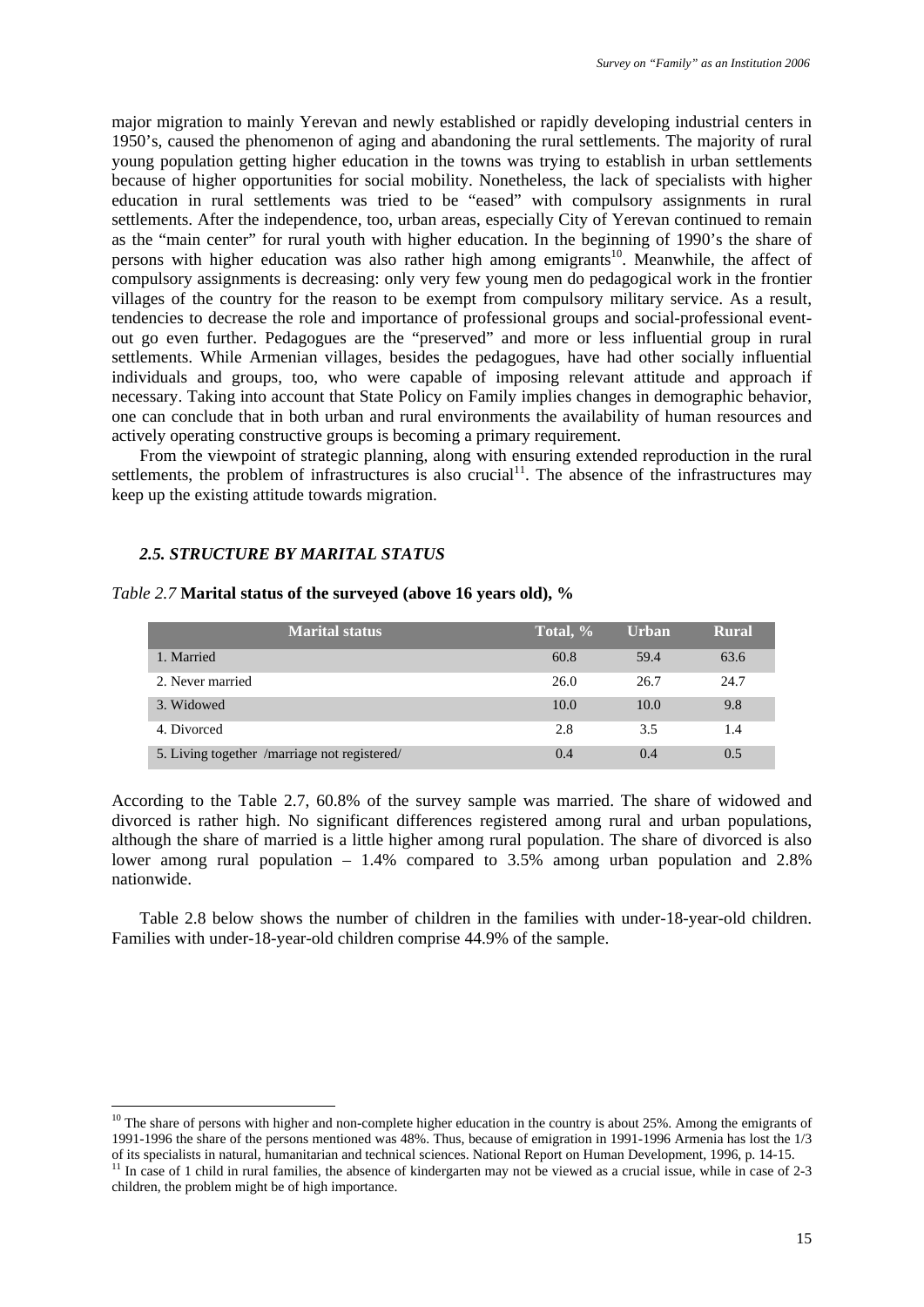| child<br>$\equiv$ | ā<br>le —<br>Ē<br>$\sim$ | F<br>r=<br>ä<br>$\sim$ | F<br>æ | E<br>Ę<br>Ghil<br><b>In</b> | $\overline{5}$<br>톱<br>and<br>child<br>$\overline{\phantom{0}}$ | 5 Total share of families<br>that have under 18-<br>year-old children in<br>the sample | The share of families<br>that does not have<br>under-18-year old<br>children in the sample | <b>Total</b> |
|-------------------|--------------------------|------------------------|--------|-----------------------------|-----------------------------------------------------------------|----------------------------------------------------------------------------------------|--------------------------------------------------------------------------------------------|--------------|
| 19.3              | 19.1                     | 55                     | 0.8    |                             |                                                                 | 44.9                                                                                   | 54.1                                                                                       | 100          |

#### *Table 2.8* **Structure of families by the number of under-18-year-old children, %**

According to Table 2.8, families having under-18-year-old children comprise less than the half of the sample – 44.9%. The share of families with 1 and 2 children together does not exceed 40% of the sample. The situation described indicates that socio-economic and cultural developments of the recent years directly influence the current demographic situation that does not ensure even simple reproduction<sup>12</sup>. It should be also mentioned that influence of Soviet period developments is noticeable. The generation raised in 2-3 children families of 1970-80's is now "reproducing itself", has adopted 1-2 children family model.

# *Table 2.9* **The share of orphan children in the family, %**

| Share of orphan children in the family, of which 1 orphan child 2 children |     |     | 3 children |
|----------------------------------------------------------------------------|-----|-----|------------|
|                                                                            | 2.8 | 0.8 | 0.5        |

Table 2.9 presents the structure of households having orphan children. 4.1% of households surveyed have orphan children. 2.6% of the households surveyed has 1 one-sided orphan child, 0.7% has 2 one-sided orphan children, 0.5% has 3 one-sided orphan children. 0.3% of the households surveys has 1 both sided orphans, 0.1% has 2 both-sided orphan children. Little is the share of households with guardians or custodians – 0.6% and 0.1% respectively.

 $12$  According to the Survey, the average number of under-16-year-old children in one family is 1.61 nationwide, and 1.57 and 1.70 in urban and rural settlements respectively.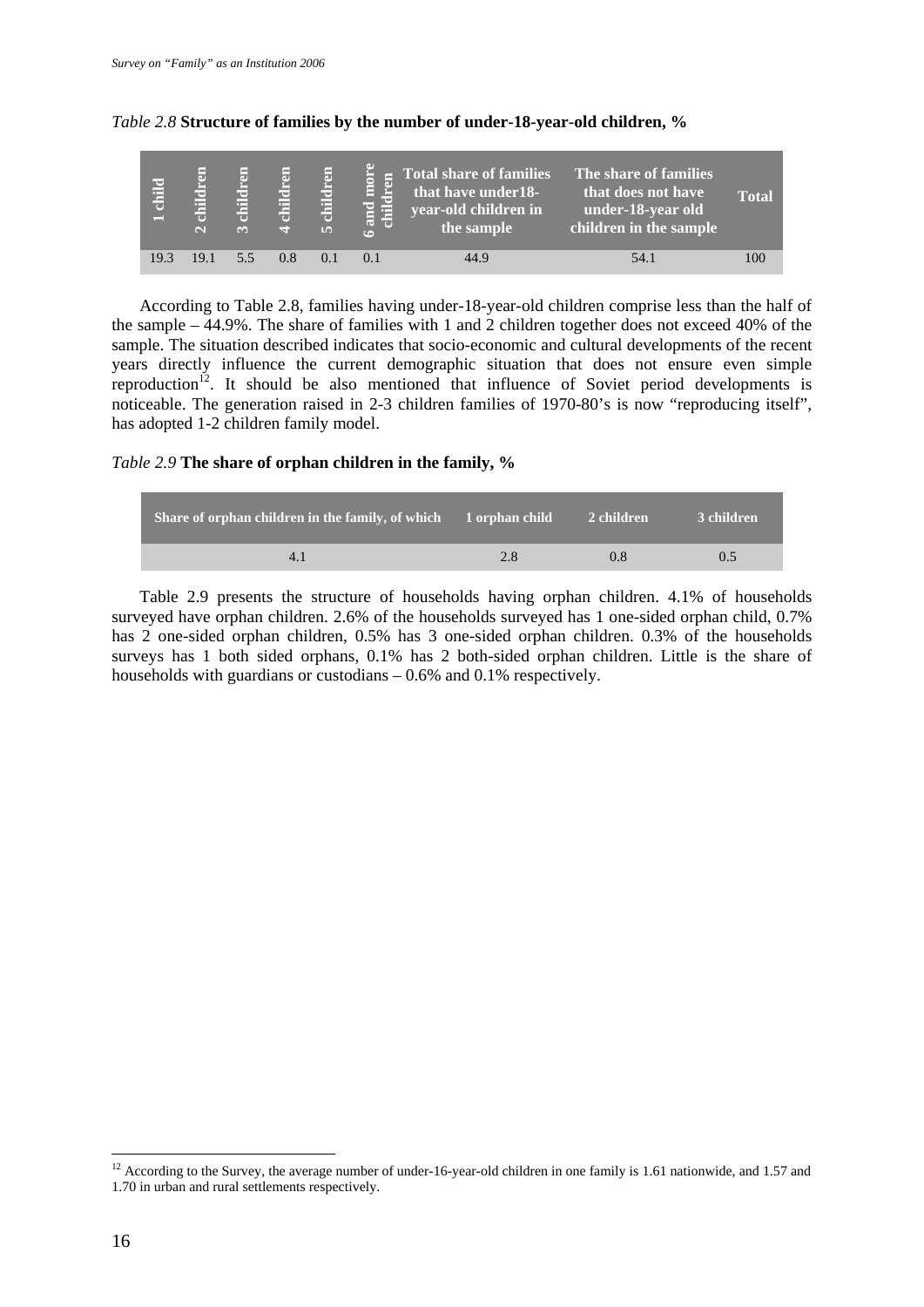#### **3. MIGRATION**

One of the direct consequences of political, social and economic changes of the recent years is the mass migration process in the country. The latest has a direct impact on Armenian family too. This topic has been written about a lot. The only positive effect is the fact that migrants' family members living in Armenia receive regular or casual financial support from the family member abroad to help meet basic needs. Negative effects of migration, especially interstate migration, are destruction of harmony in the family, problems in raising children, and other problems related to the continual absence of the male member of the family. Some of the migrants are vulnerable in the workplace in the country they appear: absence of basic living conditions, negative attitude,  $\text{etc}^{13}$ .

According to the survey data, 7.3% of the households surveyed has an absent family member.

## *Table 3.1* **The place of absent member of the household**

| <b>County / settlement</b> | Share in the total<br>number of absents | <b>Share in the</b><br>households - 2500 | <b>Number of households</b><br>having absent<br>members from the<br>total number of<br>households in RA <sup>14</sup> |
|----------------------------|-----------------------------------------|------------------------------------------|-----------------------------------------------------------------------------------------------------------------------|
| 1. Yerevan                 | 11.9                                    | 0.9                                      | 7320                                                                                                                  |
| 2. Other town in RA        | 16.6                                    | 1.2                                      | 9760                                                                                                                  |
| 3. Village in RA           | 2.5                                     | 0.2                                      | 1630                                                                                                                  |
| 4. Russian Federation      | 56.9                                    | 4.1                                      | 33350                                                                                                                 |
| 5. Other CIS country       | 3.6                                     | 0.3                                      | 2440                                                                                                                  |
| 6. European country        | 4.2                                     | 0.3                                      | 2440                                                                                                                  |
| 7. US or Canada            | 3.0                                     | 0.2                                      | 1630                                                                                                                  |
| Other                      | 1.3                                     | 0.1                                      | 815                                                                                                                   |
| Total                      | 100                                     | 7.3                                      | 59385                                                                                                                 |

According to the Table 3.1, the main direction of migration process both in the last 15 years and nowadays is the one from RA to the Russian Federation – more than half of the absent members of the households are located in the Russian Federation. Taking into consideration the share of migrants in other CIS countries, this indicator reaches up to  $2/3$ . The share of internal migrants is also significant; Yerevan has a share of almost 12%. The share of internal migrants is also significant.

The structure by the reasons for absence is as follows:

| Table 3.2 Main reason for absence |  |  |  |  |  |  |
|-----------------------------------|--|--|--|--|--|--|
|-----------------------------------|--|--|--|--|--|--|

| <b>Main reason for</b><br>absence | Share in the total | <b>Share in the</b><br>households | <b>Number of households</b><br>having absent<br>members from the<br>total number of<br>households in RA |
|-----------------------------------|--------------------|-----------------------------------|---------------------------------------------------------------------------------------------------------|
| 1. Education                      | 4.8                | 0.3                               | 2440                                                                                                    |
| 2. Medical treatment              | 1.5                | 0.1                               | 815                                                                                                     |
| 3. Employment                     | 54.1               | 4.0                               | 32544                                                                                                   |
| 4. Marriage                       | 8.6                | 0.6                               | 4880                                                                                                    |
| 5. Other family reasons           | 10.5               | 0.8                               | 6506                                                                                                    |

<sup>&</sup>lt;sup>13</sup> For more details, see M. Galstyan, Interstate Employment Migration of the Population of the Republic of Armenia, ACSNR, Yerevan, 1998

 $14$  Figures calculated by the proportion of each direction in the number of households of RA. According to the table, the number of households with an absent member is about 60,000. Though, this is an approximate figure, which can vary from the real numbers due to several absent members from one household, seasonal factors and the period survey was implemented. Survey was conducted in the summer time when the working migrants were already out of country. The figures may change in the winter time when some of the migrants return home.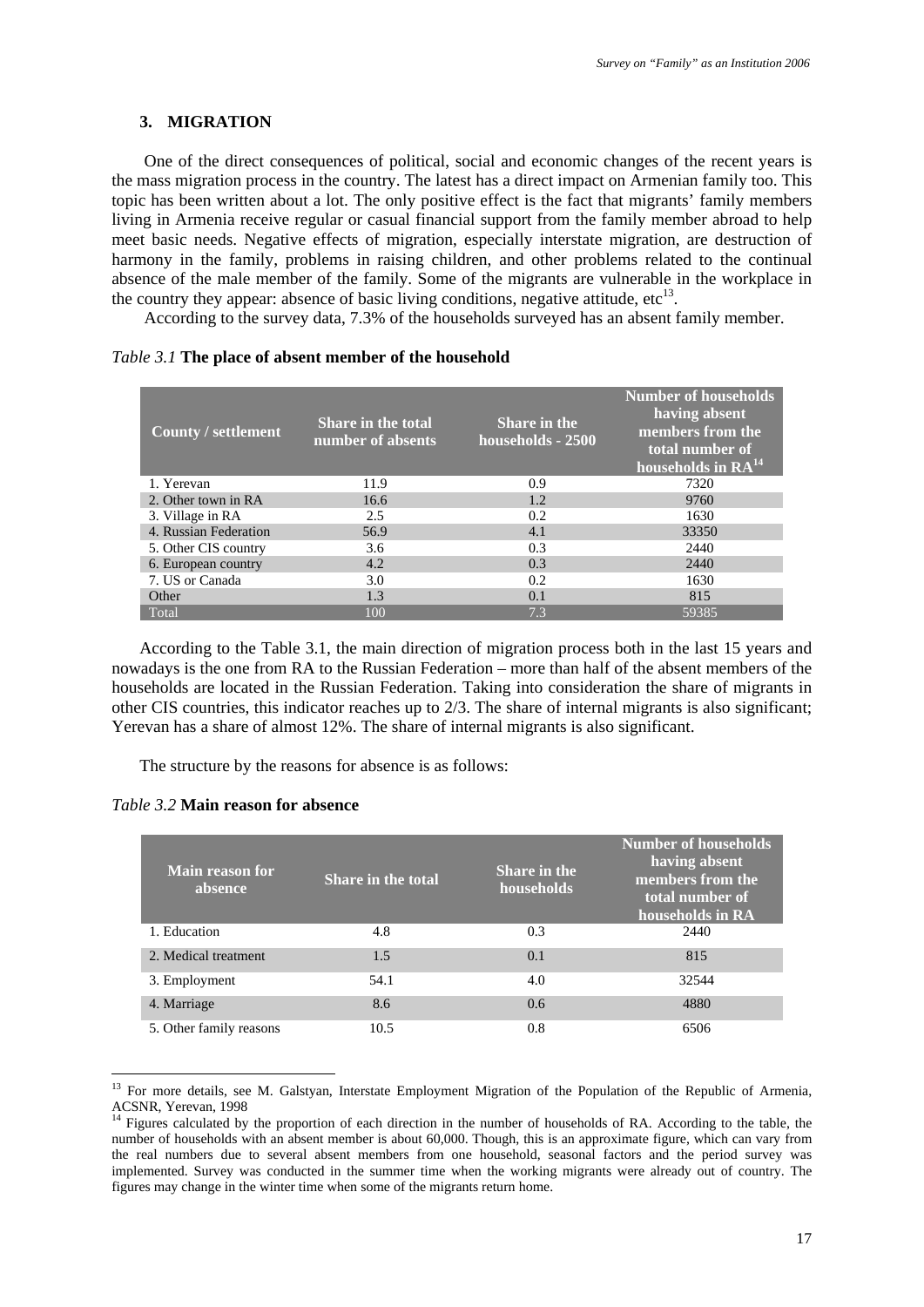| 6. Army  | 16.2 | .   | 9760  |
|----------|------|-----|-------|
| 7. Other | د.4  | 0.3 | 2440  |
| Total    | 100  | 7.3 | 59385 |

The main reason is employment. The share of other family reasons and military service is also high. According to survey results, employment still remains the main factor determining migration flows - both internal and external. The latest thought is reflected in the Table 3.3 below, too<sup>15</sup>.

*Table 3.3* **Reasons for being in a specific place** 

|                           |                                                   |           |                             |            | <b>Reasons for absence</b> |                         |      |              |
|---------------------------|---------------------------------------------------|-----------|-----------------------------|------------|----------------------------|-------------------------|------|--------------|
| <b>Place of being</b>     | the total $\frac{6}{6}$ ,<br>of which<br>Share in | Education | <b>hreatment</b><br>Medical | Employment | Marriage                   | Other family<br>reasons | Army | <b>Other</b> |
| Yerevan                   | 11.9                                              | 11.4      | 0.0                         | 17.1       | 37.0                       | 12.4                    | 17.1 | 5.1          |
| Other town in RA          | 16.6                                              | 0.5       | 2.4                         | 1.7        | 2.1                        | 5.9                     | 85.3 | 2.1          |
| Village in RA             | 2.5                                               | 0.0       | 0.0                         | 15.6       | 28.0                       | 30.1                    | 0.0  | 26.3         |
| <b>Russian Federation</b> | 56.9                                              | 4.9       | 1.8                         | 78.0       | 2.9                        | 9.3                     | 0.0  | 3.2          |
| Other CIS country         | 3.6                                               | 6.4       | 2.5                         | 50.2       | 7.6                        | 22.6                    | 0.0  | 10.8         |
| European country          | 4.2                                               | 0.0       | 0.0                         | 69.3       | 20.1                       | 7.1                     | 0.0  | 3.6          |
| US or Canada              | 3.0                                               | 12.7      | 0.0                         | 60.4       | 2.7                        | 17.1                    | 0.0  | 7.1          |
| Other                     | 1.2                                               | 0.0       | 0.0                         | 35.2       | 23.9                       | 34.0                    | 0.0  | 6.9          |

As seen on the Table 3.3, employment is the main reason of absence for migrants in all the settlements. The highest share is observed in the Russian Federation – 78% of working migrants. The same can be concluded for CIS and European countries and US and Canada. Employment is a main reason for absence, and a big part of job seekers had to leave the country.

Considerable fluctuations are observed by duration of absence, as seen from Table 3.4 below.

# *Table 3.4* **Duration of absence**

| <b>Duration of absence</b> | <b>Share in the total</b> | <b>Share in the households</b> |
|----------------------------|---------------------------|--------------------------------|
| Less than one month        |                           | 0.4                            |
| 1-3 months                 | 14.2                      | 1.0                            |
| 3-6 months                 | 12.8                      | 0.9                            |
| 6 months - 1 year          | 16.0                      | 1.2                            |
| $1-3$ year                 | 17.1                      | 1.2                            |
| 3 years and more           | 35.5                      | 2.6                            |
| Total                      | 100                       | 7 <sup>3</sup>                 |

Absents for more than 3 years have the highest share in the structure. Added the number of absents for 1-3 years, the figure will exceed 50%.

<sup>&</sup>lt;sup>15</sup> As opposed to Tables 3.1, 3.2 and 3.4, data of Tables 3.3 and 3.5 are presented for households having migrants (i.e. for the 3.7% of the households surveyed). The shares calculated in the total number of households are close to zero. Such approach aims to register the main migration directions and duration of absence. Based on the survey objectives, this approach can be considered as satisfactory.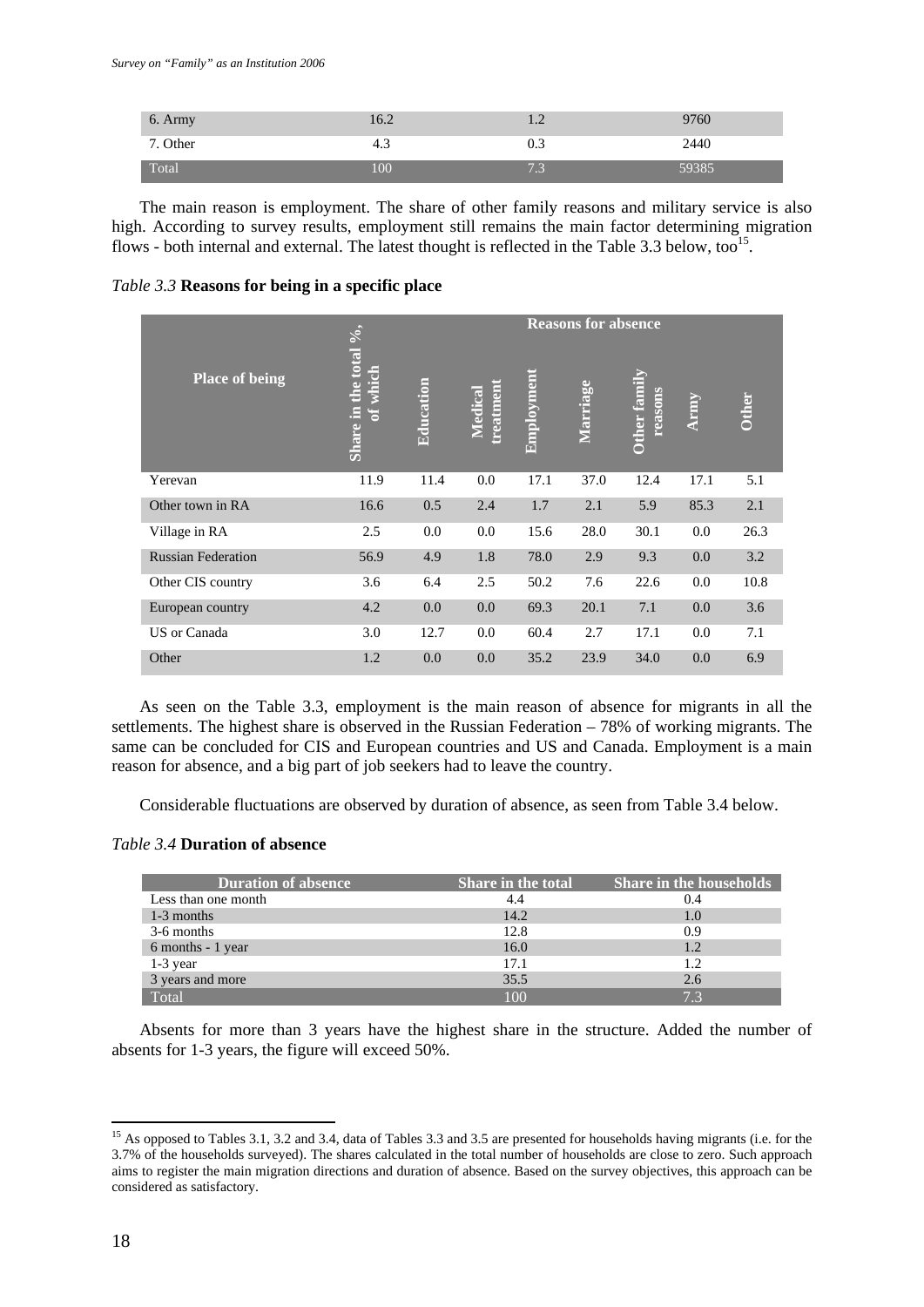The structure by the duration of stay in the specific place is as follows:

|  | Table 3.5 Durations of stay in a specific place |  |  |  |  |
|--|-------------------------------------------------|--|--|--|--|
|--|-------------------------------------------------|--|--|--|--|

|                           | $\sqrt{2}$                          |                        |                             |                  | <b>Duration of absence</b>     |                 |                                      |                         |
|---------------------------|-------------------------------------|------------------------|-----------------------------|------------------|--------------------------------|-----------------|--------------------------------------|-------------------------|
| <b>Place of being</b>     | the total<br>which<br>t<br>Share in | Less than one<br>month | -3 months<br>$\mathbf{\Xi}$ | $3.1 - 6$ months | $=$<br>months<br>year<br>$\Xi$ | year<br>$1.1-3$ | years and<br>more<br>$\overline{31}$ | $\frac{6}{6}$<br>Total, |
| Yerevan                   | 11.9                                | 8.0                    | 7.1                         | 6.1              | 21.6                           | 18.8            | 38.4                                 | 100                     |
| Other town in RA          | 16.6                                | 3.9                    | 13.6                        | 8.5              | 31.7                           | 31.5            | 10.8                                 | 100                     |
| Village in RA             | 2.5                                 | 38.1                   | 15.3                        | 15.6             | 9.9                            | 7.5             | 13.6                                 | 100                     |
| <b>Russian Federation</b> | 56.9                                | 2.8                    | 17.0                        | 15.7             | 10.7                           | 12.4            | 41.4                                 | 100                     |
| Other CIS country         | 3.6                                 | 6.8                    | 5.1                         | 9.6              | 17.1                           | 11.1            | 50.3                                 | 100                     |
| European country          | 4.2                                 | 0.0                    | 0.0                         | 20.6             | 13.2                           | 31.4            | 34.8                                 | 100                     |
| US or Canada              | 3.0                                 | 0.0                    | 3.8                         | 0.0              | 23.7                           | 15.8            | 56.7                                 | 100                     |
| Other                     | 1.2                                 | 0.0                    | 55.9                        | 8.3              | 0.0                            | 13.3            | 22.5                                 | 100                     |

Absence durations, as shown in the Table 3.5, state the dangerous tendency of formation of permanent migration, especially for the migrants out of Armenia. Duration of absence of the 50% of migrants in Russian Federation, CIS and European counties, and US and Canada is more than 1 year. The figure for absents for more than 3 years is getting close to 50%. For the migrants in US or Canada and CIS countries the number even exceeds the mentioned figure.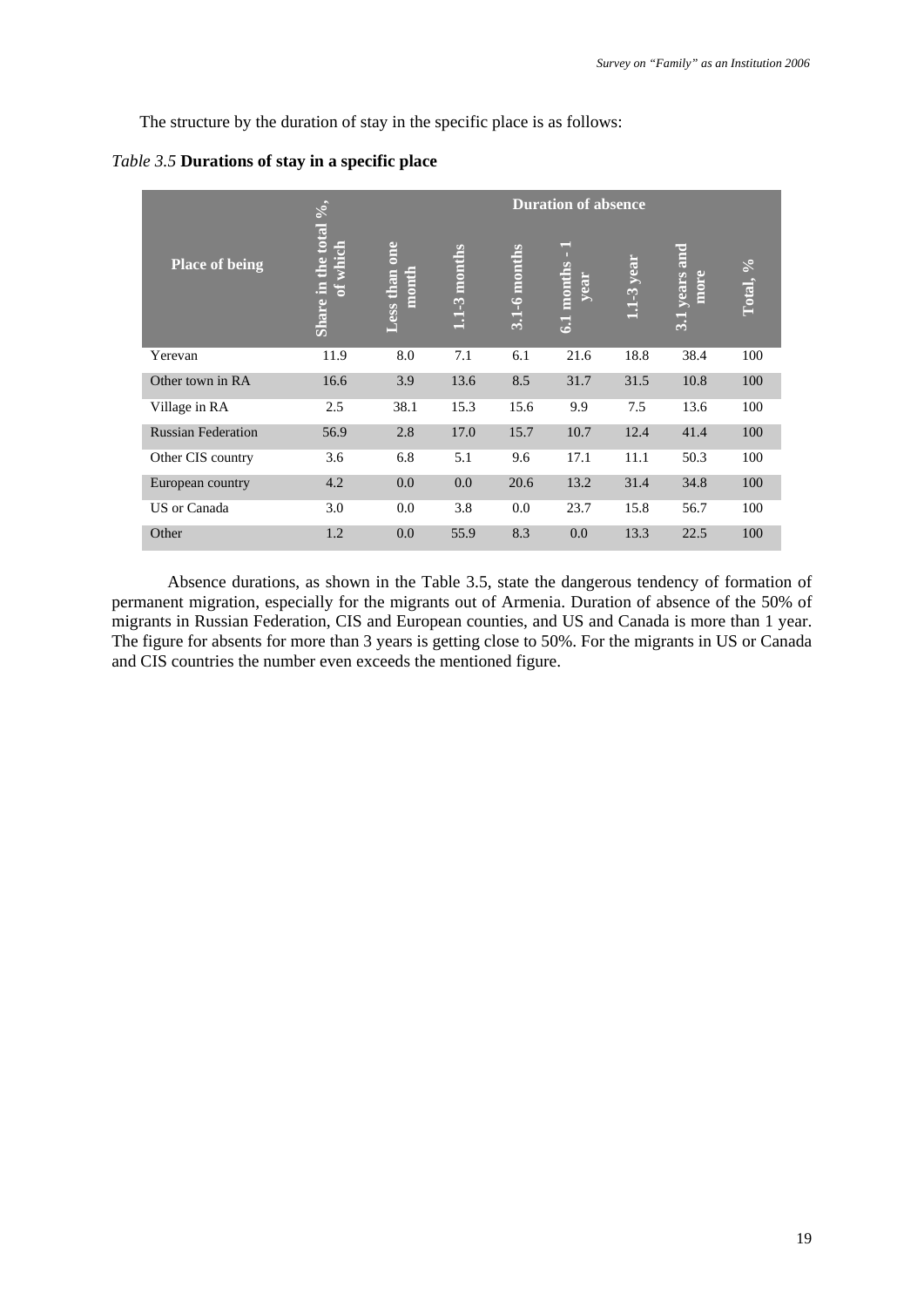### **4. HOUSING CONDITIONS**

The question on the type of dwelling was answered by all the households surveyed (100%). The following structure was produced according to the answers:

44.1% of the households surveyed lives in private houses, 52.0% - in the apartment buildings, 1.7% - dormitories, 2.0% - in wagon houses or temporary dwellings.

68.4% of household dwellings are solely owned; 21.8% is joint property; 9.8% refused to answer to this question.

To the question about owning property other than the dwelling, of total 2500 households 1298 answered negatively, 1203 households' answer was positive (48.1%). Based on the answers, the following structure is revealed:

#### *Table 4.1* **Property of households surveyed**

| <b>Type of Property</b>               | <b>Households</b><br>$(\%)$             |
|---------------------------------------|-----------------------------------------|
| Land area                             | 35.3                                    |
| Vehicle for personal use              | 8.7                                     |
| Agricultural equipment/machinery      | 0.2                                     |
| Area for agricultural purposes        | 2.2                                     |
| Property of trade or service purposes | 0.4                                     |
| Property of production purposes       | 0.1                                     |
| Other                                 | 1.2                                     |
| Total                                 | $\Delta$ <sup><math>\alpha</math></sup> |

A question on the number of rooms in the dwelling was asked to evaluate the housing conditions of households in different regions. The share of respondent to the question mentioned in the total number of households surveyed was 99.8%.

| Number of rooms in the<br>dwelling | <b>Total sample</b> | Urban households | <b>Rural households</b> |
|------------------------------------|---------------------|------------------|-------------------------|
| One room                           | 12.0                | 14.4             | 7.3                     |
| Two rooms                          | 28.8                | 33.7             | 19.4                    |
| Three rooms                        | 34.6                | 37.4             | 29.2                    |
| Four rooms                         | 16.2                | 10.8             | 26.5                    |
| Five rooms                         | 5.7                 | 2.2              | 12.4                    |
| Six and more rooms                 | 2.6                 | 1.4              | 4.9                     |
| Households responded, %            | 99.8                | 99.9             | 99.7                    |

Table 4.2 **Structure of households by the number of rooms in the dwelling, %** 

As seen from the Table 4.2 above, 12% of the total 2,500 households surveyed lives in one-room apartment. The number of one room apartment in urban settlement is twice the number of ones in rural settlements. The number of one-, two-, and three-room apartments in urban settlements is respectively 2, 1.7 and 1.3 times more than the ones in rural settlements.

The number of four-, five-, and six and more room dwellings in rural settlements is respectively 2, 5.6, and 3.5 times more than the ones in urban settlements. The difference between urban and rural settlement is easily explained by the Soviet state policy on family planning and support and the tendencies in the recent years.

The Soviet government was building multi-storey buildings with one-, two- and three-room apartments in the towns (for 1-2, 3-4 and 5-6 member families respectively), which were designed for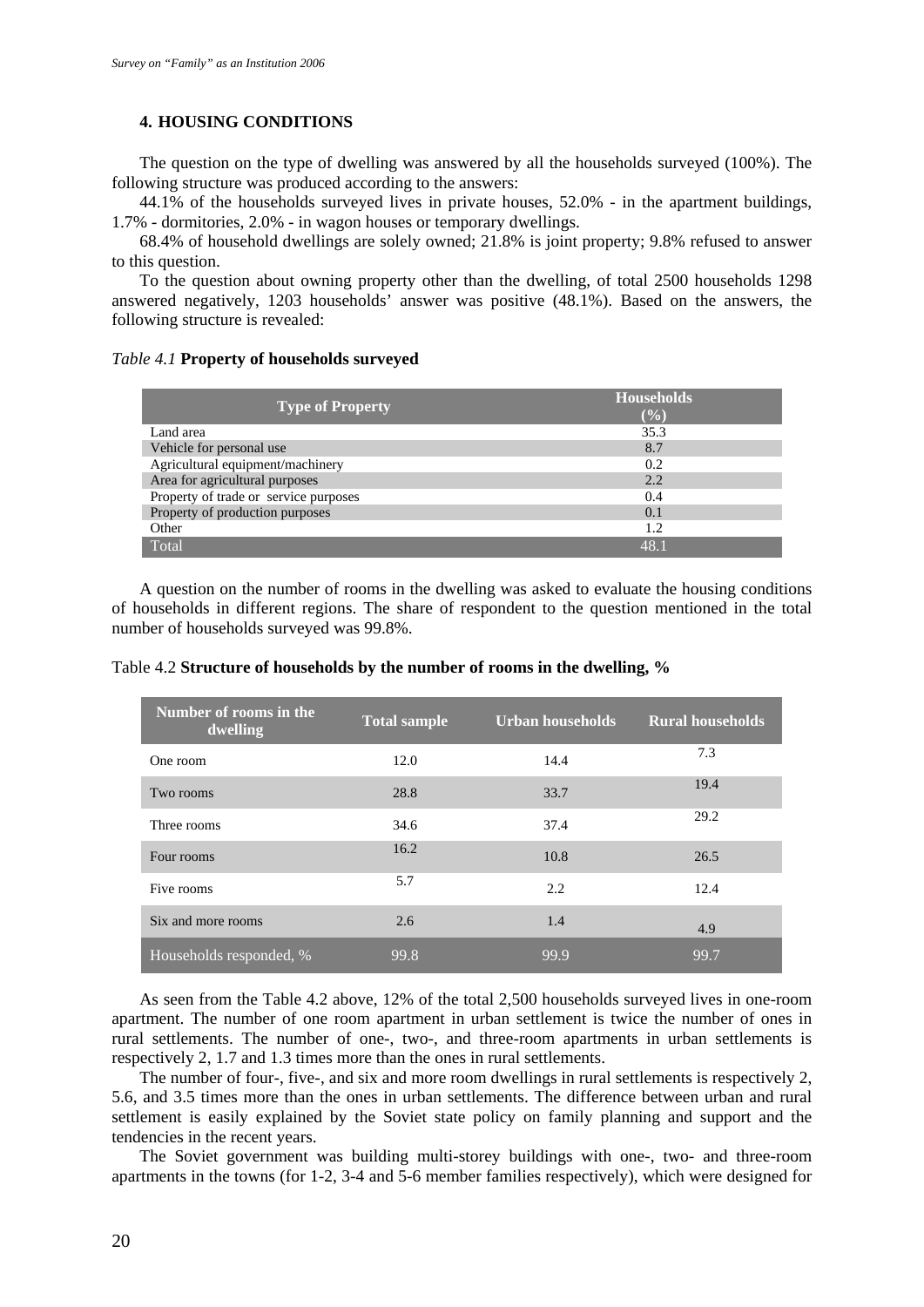the employees of different organizations. Families with 7 and more members were given either a 4 room apartment or two 2-room apartments in the same building. In cases when family had children of both sex, regardless housing standards, an additional room was provided. In case of family members with certain diseases (tuberculosis, etc), additional space was provided. Private houses in urban settlement were also constructed with 2-4 rooms which was due to land scarcity and context of income evaluation. As a rule, houses in rural settlements were constructed with multi rooms to promote living in rural settlements because of collective economies. Rural families usually had bigger number of members with three generations living together. When a newly created family was moving out of the family, the new house was being constructed with 4-6 rooms, as multi-member new families were traditionally planned to create. According to the statistics, families in the rural settlements of Armenia used to have more than 4 children on average in 1960's. The total fertility rate in the same period was 4.3 nationwide, and more than 6 in rural settlements.

After the Soviet times, due to numerous socio-economic factors, housing construction by the state had considerably decreased. Mainly private buildings are being constructed, where 1 square meter of an apartment space costs more than USD 500 which is not affordable even for thousands of families with high incomes. According to survey data on household incomes, no family in the sample can buy an apartments with the price mentioned above. Housing problems are, actually, solved for the parents of today's children. In families with scarce housing space, birth of each child worsens the situations, and often the housing problem keeps the families away from having the desired number of children. Comparisons of housing conditions in the survey reveal the following:

| Number of rooms<br>in the dwelling | <b>Total in the sample</b><br>(person) | In urban households<br>(person) | In rural household<br>(person) |
|------------------------------------|----------------------------------------|---------------------------------|--------------------------------|
| One room                           | 2.32                                   | 2.36                            | 2.19                           |
| Two rooms                          | 1.6                                    | 1.65                            | 1.44                           |
| Three rooms                        | 1.31                                   | 1.31                            | 1.29                           |
| Four rooms                         | 1.04                                   | 1.05                            | 1.04                           |
| Five rooms                         | 0.87                                   | 0.93                            | 0.85                           |
| Six and more rooms                 | 0.73                                   | 0.74                            | 0.72                           |
| Average number in                  | 1.27                                   | 1.38                            | 1.11                           |
| one room                           |                                        |                                 |                                |

#### *Table 4.3* **Number of persons per one room**

Average figures on housing space of urban and rural households surveyed are shown on Table 4.4 below.

| <b>Settlement</b> | <b>Housing space</b> | <b>Square meter</b> |
|-------------------|----------------------|---------------------|
| Urban             | Per household        | 50.43               |
|                   | Per household member | 14.20               |
|                   | Per household        | 81.01               |
| Rural             | Per household member | 21.73               |
|                   | Per household        | 60.93               |
| Total             | Per household member | 16.87               |

As seen from Table 4.4, the housing space norm of 9 square meters per person defined in the Soviet times is exceeded both in rural (by 2.4 times) and urban (by 1.58 times) settlements. One-room apartments of the apartment buildings constructed in Soviet times have an average of 18 square meter living space (twice the norm) designed for two persons. According to survey results, on average 2.4 persons live in one-room urban apartment. This complies neither with former Soviet standards nor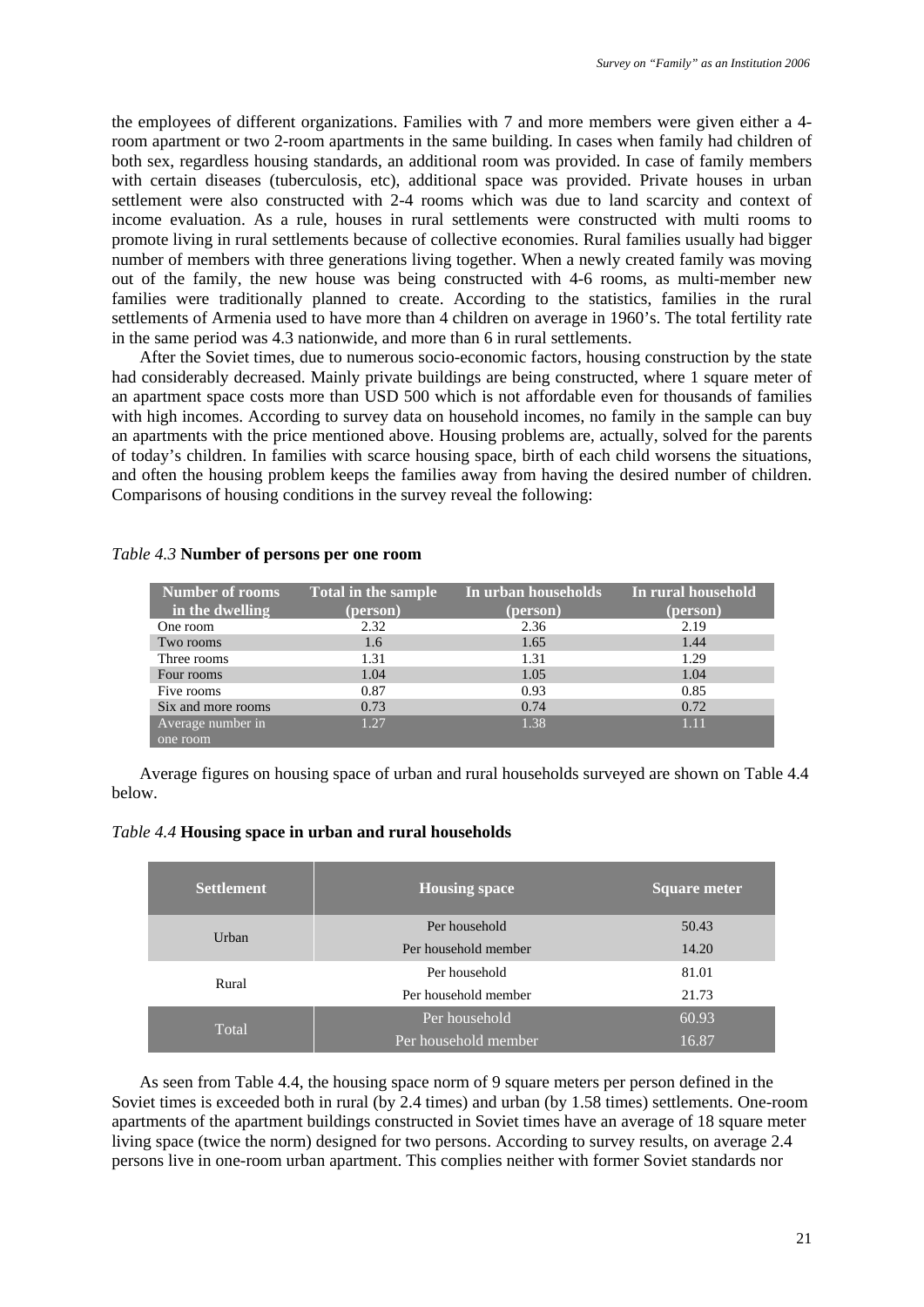with civilized international ones, where ensuring the personal hygiene of the family members is a priority.

According to survey results, in five age groups of household members, the structure by the number of rooms is as follows:

| Number of rooms in the | <b>Below 16</b> | $16 - 30$ | 31-49            | $50-62$   | 63 and |
|------------------------|-----------------|-----------|------------------|-----------|--------|
| dwelling               | vears old       | vears old | <b>vears old</b> | vears old | above  |
| One room               | 7.3             | 6.2       | 7.3              | 8.9       | 11     |
| Two rooms              | 24.5            | 24.7      | 26.4             | 24.8      | 28.0   |
| Three rooms            | 37.7            | 37.8      | 37.1             | 40.4      | 34.2   |
| Four rooms             | 19.2            | 20.3      | 18.7             | 18.2      | 17.2   |
| Five rooms             | 7.4             | 6.8       | 7.0              | 5.4       | 6.3    |
| Six rooms              | 1.9             | 2.4       | 2.0              |           | 1.9    |

|  | Table 4.5 Structure of age groups by the number of rooms, % |
|--|-------------------------------------------------------------|
|--|-------------------------------------------------------------|

It is obviously seen from the Table 4.5, that starting from two rooms in the dwelling, the number of persons decreases. The more the number of rooms, the lower the number of persons.

Considering the above mentioned, it can be concluded that reproductive age population lives mainly in 2-4 room dwellings.

The availability and type of winter heating in the dwelling is an important indicator evaluating the household living and housing conditions. According to survey result, 33% of households heats their dwelling with gas, 28% - with wood, 21% - with electricity, 0.1% - with kerosene, 0.1% - with coal, 4.6% - using other types of fuel.

Table 4.6 below shows the household communal conditions, according to the survey results.

# *Table 4.6* **Availability of communal utilities in households, %**

| <b>Communal utilities</b> | <b>Available</b> | <b>Not</b><br>available | Available, but not<br>functioning |
|---------------------------|------------------|-------------------------|-----------------------------------|
| Kitchen                   | 92.1             | 7.0                     | 0.9                               |
| Toilet with water         | 68.9             | 29.6                    | 1.5                               |
| Outdoor toilet            | 37.8             | 61.1                    | 1.0                               |
| Bathroom, shower          | 65.7             | 23.9                    | 10.4                              |
| Telephone                 | 73.9             | 24.5                    | 1.6                               |
| Central water supply      | 88.7             | 10.6                    | 0.8                               |
| Central sewer             | 76.3             | 22.4                    | 1.3                               |
| Garbage service           | 63.8             | 35.3                    | 1.0                               |
| Hot water                 | 21.6             | 76.1                    | 2.4                               |
| Central gas supply        | 55.9             | 43.6                    | 0.5                               |

The summary of three main groups of indicators chosen to evaluate the household conditions gives us the following picture:

- 1. *Minimal household conditions (availability of kitchen, toilet with water, sewer, and garbage service)* are available at 52.4% of households.
- 2. *Average household conditions (availability of kitchen, water supply, sewer, garbage service, telephone, hot water supply)* are available at 17.3% of households.
- 3. *Full household conditions (availability of kitchen, water supply, sewer, garbage service, telephone, hot water supply, bathroom, shower, central gas supply)* available at 11.5% of households.

According to survey results, housing and household conditions of the significant part of the households surveyed are far from being satisfactory. 19.8% of households does not have minimal household conditions either.

The mentioned is more vivid taking into consideration the availability of heating and fresh water supply. According to survey results, 2.4% of the households surveyed has central heating, 38.1% has private heating system, 58.1% of dwellings are heated by electric heater, wood and fire, 1.5% is not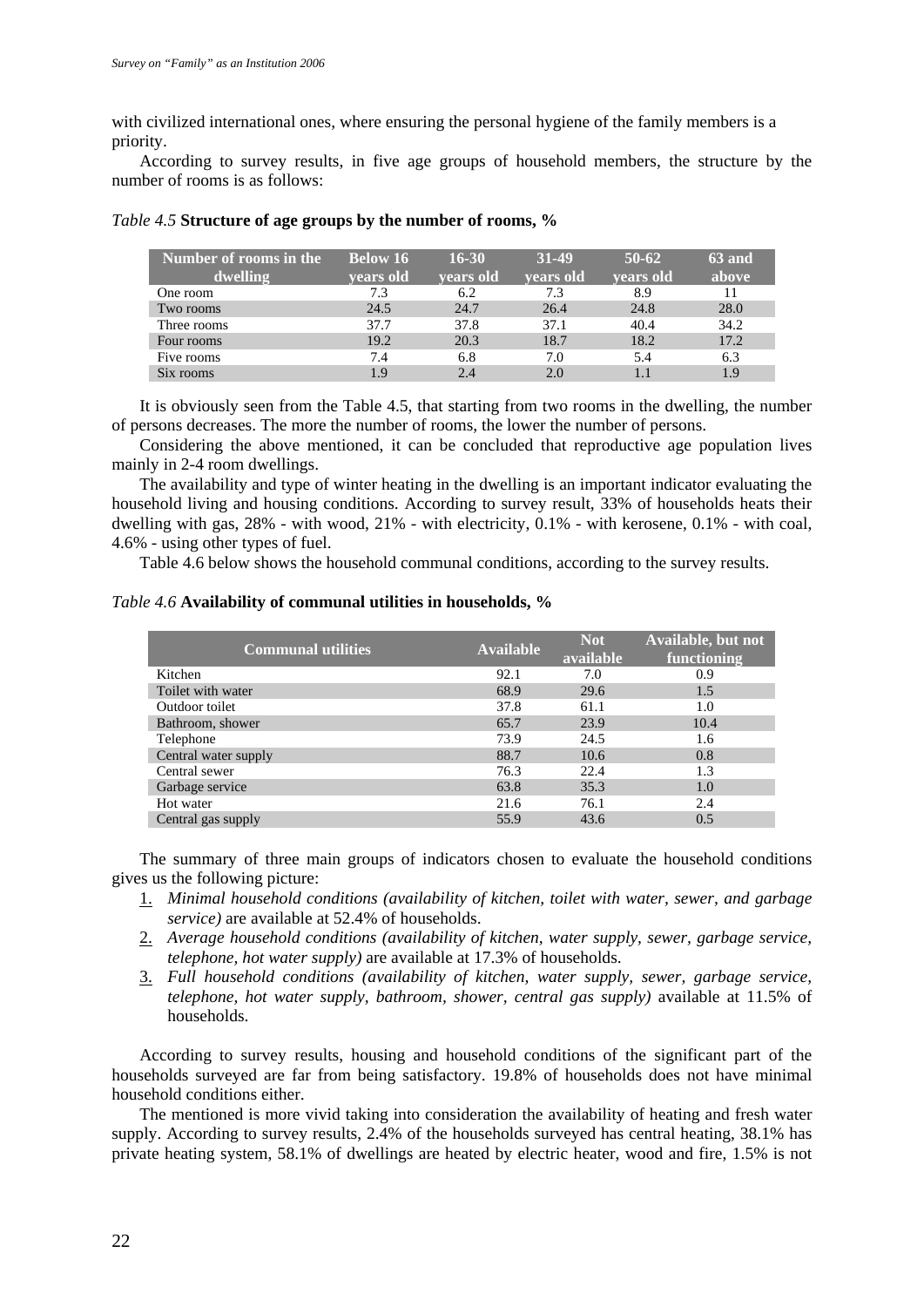heated. 87.3% of the households has central water supply, 4.8% uses wells and springs, 5.4% of the households use water brought from outside.

Studies on the distance between the household dwellings and social institutions were carried on. Table 4.7 shows the percentage of households in the radius and circular zones of the mentioned distance from each institution.

|                            | Distance of dwelling from the institution |                 |          |          |                 |                 |                      |  |
|----------------------------|-------------------------------------------|-----------------|----------|----------|-----------------|-----------------|----------------------|--|
| <b>Institutions</b>        | $0 - 0.5$<br>km                           | $0.5 - 1$<br>km | $1-2$ km | $2-5$ km | $5-10~{\rm km}$ | $10 - 20$<br>km | 20 and<br>more<br>km |  |
| Healthcare<br>institutions | 37.4                                      | 27.4            | 20.1     | 10.5     | 2.2             | 2.0             | 0.1                  |  |
| Pharmacy                   | 62.4                                      | 19.2            | 6.7      | 5.9      | 3.6             | 1.0             | 1.2                  |  |
| Community library          | 53.6                                      | 29.2            | 10.9     | 4.9      | 0.1             | 0.6             | 0.3                  |  |
| kindergarten               | 67.7                                      | 2.17            | 3.9      | 4.4      | 0.1             | 0.2             | 0.7                  |  |
| Elementary school          | 36.1                                      | 22.2            | 27.8     | 8.3      | 2.8             | 2.8             |                      |  |
| Secondary school           | 44.0                                      | 31.0            | 22.5     | 4.6      | 0.1             | 0.8             |                      |  |

## *Table 4.7* **Distance of the utilities from the dwelling**

All the households surveyed mentioned difficulties in using the services of healthcare and educational institutions, pharmacies, and libraries. The answers give the following picture:

| Table 4.8 Availability of services for the households |  |  |  |  |  |
|-------------------------------------------------------|--|--|--|--|--|
|-------------------------------------------------------|--|--|--|--|--|

| <b>Institution</b> | <b>Have serious</b><br>difficulties | <b>Have somewhat</b><br><b>difficulties</b> | <b>Have no difficulties</b> |
|--------------------|-------------------------------------|---------------------------------------------|-----------------------------|
| Healthcare         | 8.8                                 | 25.9                                        | 65.3                        |
| Pharmacy           | 8.2                                 | 25.1                                        | 66.7                        |
| Library            | 2.8                                 | 14.4                                        | 82.8                        |
| Kindergarten       | 12.2                                | 20.9                                        | 66.9                        |
| Elementary school  | 0.6                                 | 7.8                                         | 91.6                        |
| Secondary school   | 15.5                                | 9.9                                         | 74.6                        |

According to the Table 4.8, 34.7% of families surveyed have difficulties with using healthcare services, 33.3% - pharmacies, 8.4% - with elementary schools, 25.4% - with secondary schools, 33.1% - with kindergartens. It should be noted that the availability of the utilities mentioned (in percentage) with minor differences coincide with the average level of poverty in the country.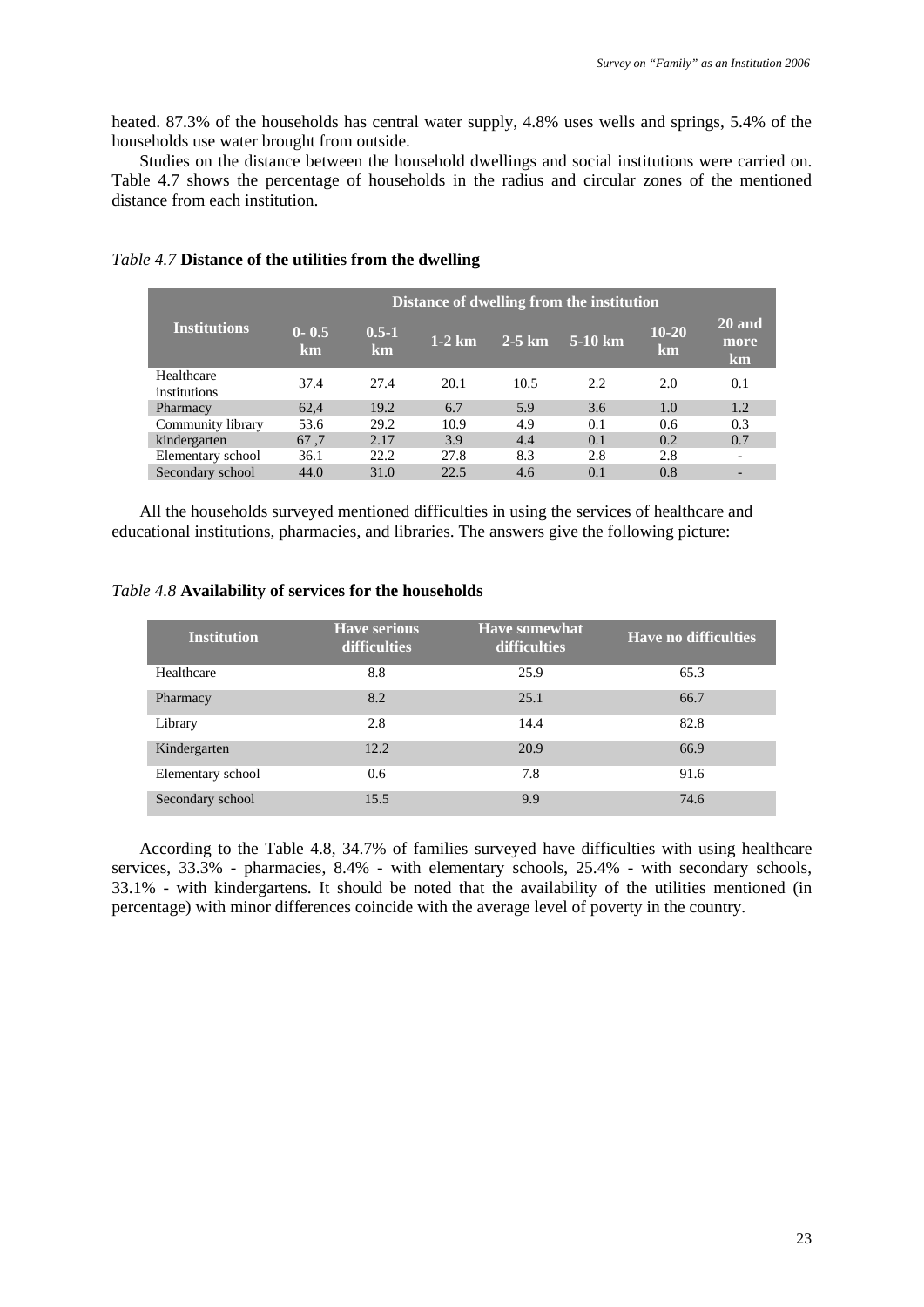## **5. EMPLOYMENT. STRUCTURE OF INCOME AND EXPENDITURE**

 According to survey results, 28.6% of family members surveyed was employed: males – 36.2%, females – 21.8%, urban – 28.8%, rural – 28.2% (Table 5.1).

#### *Table 5.1* **Employment of family members surveyed, %**

| Type of employment                                                                                                                                                                       | Average<br>Nationwide | <b>Female</b> | <b>Male</b> | Urban | Rural |
|------------------------------------------------------------------------------------------------------------------------------------------------------------------------------------------|-----------------------|---------------|-------------|-------|-------|
| Managers and representatives of all levels of government<br>bodies                                                                                                                       | 2.0                   | 1.3           | 2.7         | 2.3   | 1.4   |
| High qualified specialists                                                                                                                                                               | 4.5                   | 3.9           | 5.2         | 5.9   | 1.9   |
| Medium qualified specialists                                                                                                                                                             | 4.6                   | 4.6           | 4.6         | 4.7   | 4.2   |
| Specialists dealing information processing, document<br>preparation, accounting, conducting maintenance                                                                                  | 1.1                   | 1.2           | 0.9         | 1.3   | 0.8   |
| Workers of service sector                                                                                                                                                                | 5.4                   | 4.3           | 6.7         | 7.2   | 2.2   |
| Qualified workers in the field of agriculture, forest<br>industry, hunting, fish industry, and fishing                                                                                   | 1.9                   | 1.2           | 2.7         | 0.5   | 4.5   |
| Qualified workers in big and small industrial<br>organizations, and in the fields of production of fine art<br>items, construction, transportation, communication,<br>geology and mining | 2.5                   | 0.7           | 4.6         | 3.1   | 1.5   |
| Fitters and machinery and equipment operators                                                                                                                                            | 0.8                   | 0.1           | 1.5         | 0.9   | 0.6   |
| Workers with no qualification                                                                                                                                                            | 5.8                   | 4.5           | 7.3         | 2.9   | 11.1  |
| Total                                                                                                                                                                                    | 28.6                  | 21.8          | 36.2        | 28.8  | 28.2  |

According to Table 5.1, the share of males is higher in almost all the fields of employment. There are 2 times more males in the field of managers and representatives of all levels of government bodies; the number of males is about 7 times more among qualified workers. Certain differences are observed between urban and rural populations: employment level in almost all the fields is higher in urban settlements, except for qualified workers in agriculture and forest industry, and workers with no qualification. The share of high qualified workers in urban settlements is 3 times more than the same indicator in rural settlements. In case of workers of service sector, the indicator in urban settlements is more than 3 times higher than the one for rural areas.

The employment structure mentioned above goes in line with certain changes in "work proportionality" and women's status and employment. As opposed to Soviet times, when the employment problem was basically solved, today's economic reforms caused changes in the structure of labor market, and workers' mentality. Nowadays, due to unfavorable socioeconomic conditions and limited employment opportunities, the fact of having job itself, and not the correspondence of the latest to the professional skills, preferences and education level, is considered to be an essential priority. In case of highly paid jobs these factors may be completely dismissed. At the same time, it can be assumed that possibility to lose the job is higher for women, thus, women are more vulnerable in this sphere $16$ .

<u>.</u>

 $16$  A vivid proof of the thought mentioned is the restrictions (below 35, good-looking, higher education, knowledge of foreign languages) to be employed by different organizations, especially in the service industry. In many cases the requirements are higher than the specific job implies.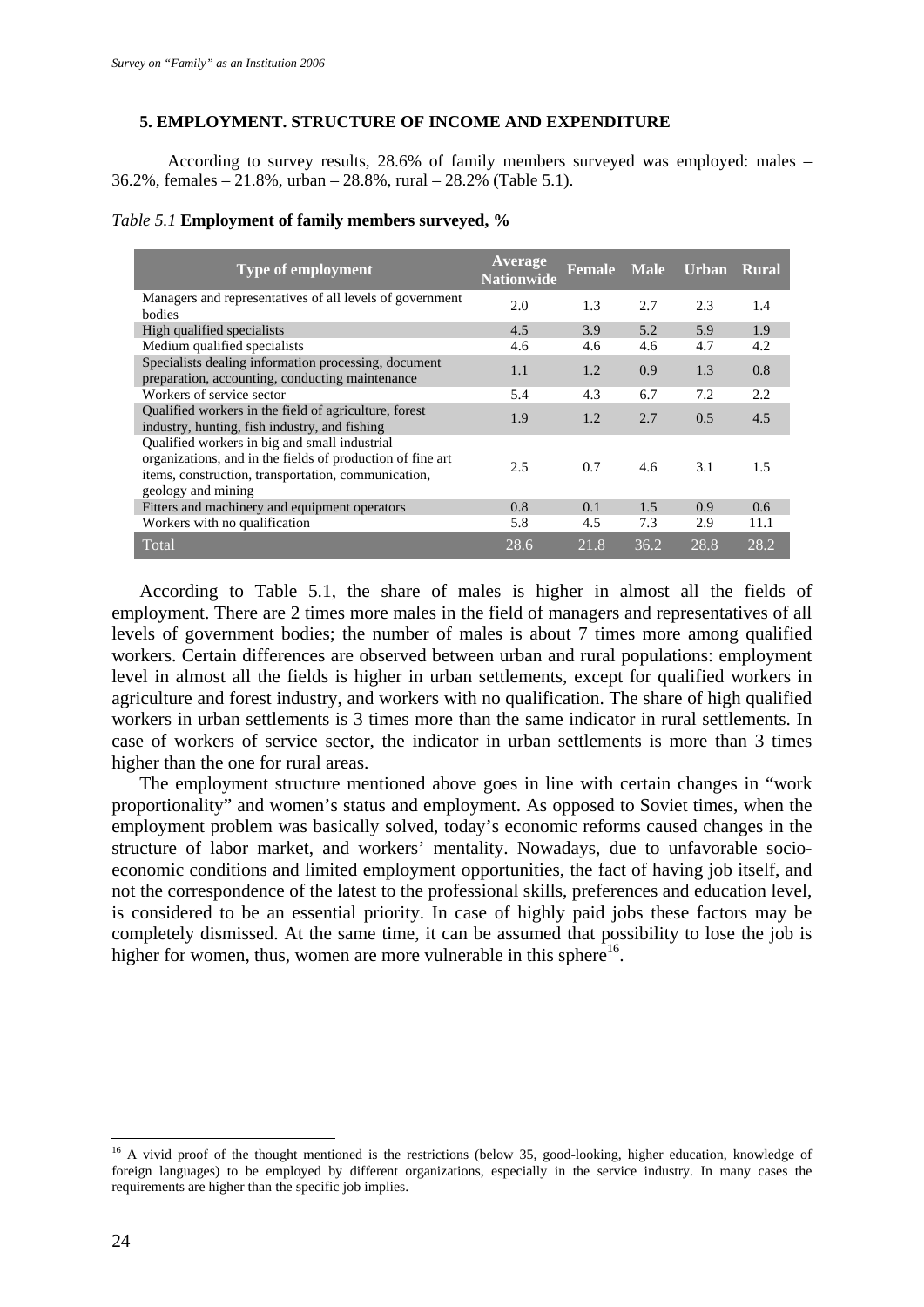| Type of employment                                                                                                                                                                    | By the number of under-16-year-old<br>children in the family, % |                |      |               |  |
|---------------------------------------------------------------------------------------------------------------------------------------------------------------------------------------|-----------------------------------------------------------------|----------------|------|---------------|--|
|                                                                                                                                                                                       | 1                                                               | $\overline{2}$ | 3    | 4 and<br>more |  |
| Managers and representatives of all levels of government bodies                                                                                                                       | 5.8                                                             | 7.9            | 6.1  | $\Omega$      |  |
| High qualified specialists                                                                                                                                                            | 15.3                                                            | 19.2           | 12.0 | $\Omega$      |  |
| Medium qualified specialists                                                                                                                                                          | 16.6                                                            | 19.9           | 9.5  | 15.3          |  |
| Specialists dealing information processing, document preparation,<br>accounting, conducting maintenance                                                                               | 4.7                                                             | 3.4            | 0.8  | $\Omega$      |  |
| Workers of service sector                                                                                                                                                             | 19.9                                                            | 16.0           | 12.3 | 14.4          |  |
| Qualified workers in the field of agriculture, forest industry,<br>hunting, fish industry, and fishing                                                                                | 6.7                                                             | 7.4            | 7.4  | $\Omega$      |  |
| Qualified workers in big and small industrial organizations, and in<br>the fields of production of fine art items, construction,<br>transportation, communication, geology and mining | 9.6                                                             | 7.8            | 11.2 | 13.4          |  |
| Fitters and machinery and equipment operators                                                                                                                                         | 2.8                                                             | 1.5            | 3.7  | $\Omega$      |  |
| Workers with no qualification                                                                                                                                                         | 18.6                                                            | 16.9           | 37.0 | 56.9          |  |
| Total                                                                                                                                                                                 | 100                                                             | 100            | 100  | 100           |  |

## Table 5.2 **Social-professional status by the number of under-16-year-old children in the family17, %**

As seen on Table 5.2, there is a certain connection between the number of children in the family and type of employment, though in-depth analysis of the situation requires additional studies and materials. According to survey results, the following tendency is revealed: among the employed with 1 child in the family, the share of workers in the service sector, high and medium qualified workers, and workers with no qualification is relatively high. Qualified workers are assumed to be young married couples with higher education who managed to find jobs by specialty. Among representatives of government bodies, too, the share of persons with 1 child in the family is higher than the one of persons who have 2 and 4 children, though, once again, it is hard to make precise conclusions in this case. During the recent years, government bodies, especially the staffs of the ministries are being replenished with young persons in the reproductive age, thus, given the information we currently have, it cannot be said that this has become a demographic behavior or having one child ensures higher employment status. Employment of families with two children does not differ significantly from the ones with one child: the structure by the sphere of employment is almost the same. A little higher is the share of representatives of government bodies. In this case, too, it can be assumed that these are mainly young men and women with higher education. Rather interesting situation is observed in the families with 3 children. A relatively higher share is observed in the upper (managers and representatives of all levels of government bodies) and lower (workers with no qualification) "borders" of the employment field. The share in the upper limit is higher than the same indicator for families with 1 child is 6.1% compared to 5.8% for families with 3 children.

In the families with 4 children, the differences are significant compared to other groups. The highest share in this group belongs to workers with no qualifications, workers of service sector, and medium qualification workers. It can be assumed that inconsistency between the education level and employment field in this group might occur. Finally, it should be mentioned that the structure of employment by the number of children in the family can change rather rapidly. The structure reflects changes during the last fifteen years, and can undergo significant changes because of socio-economic developments.

<u>.</u>

 $17$  As mentioned in the beginning of Section 5, 28.6% of the survey sample was employed, i.e. 2,600 persons (there were 9,093 persons living in the households surveyed). If the number is recalculated by the number of children in the family, the shares of Table 5.2 data in the total number of surveyed are getting close to zero or are slightly above it. Thus, the Table 5.2 is developed by the share of children, considering the employment structure. This indicates the general tendencies only, and is not sufficient enough to analyze the complete employment structure and in-depth relations between the number of children and employment.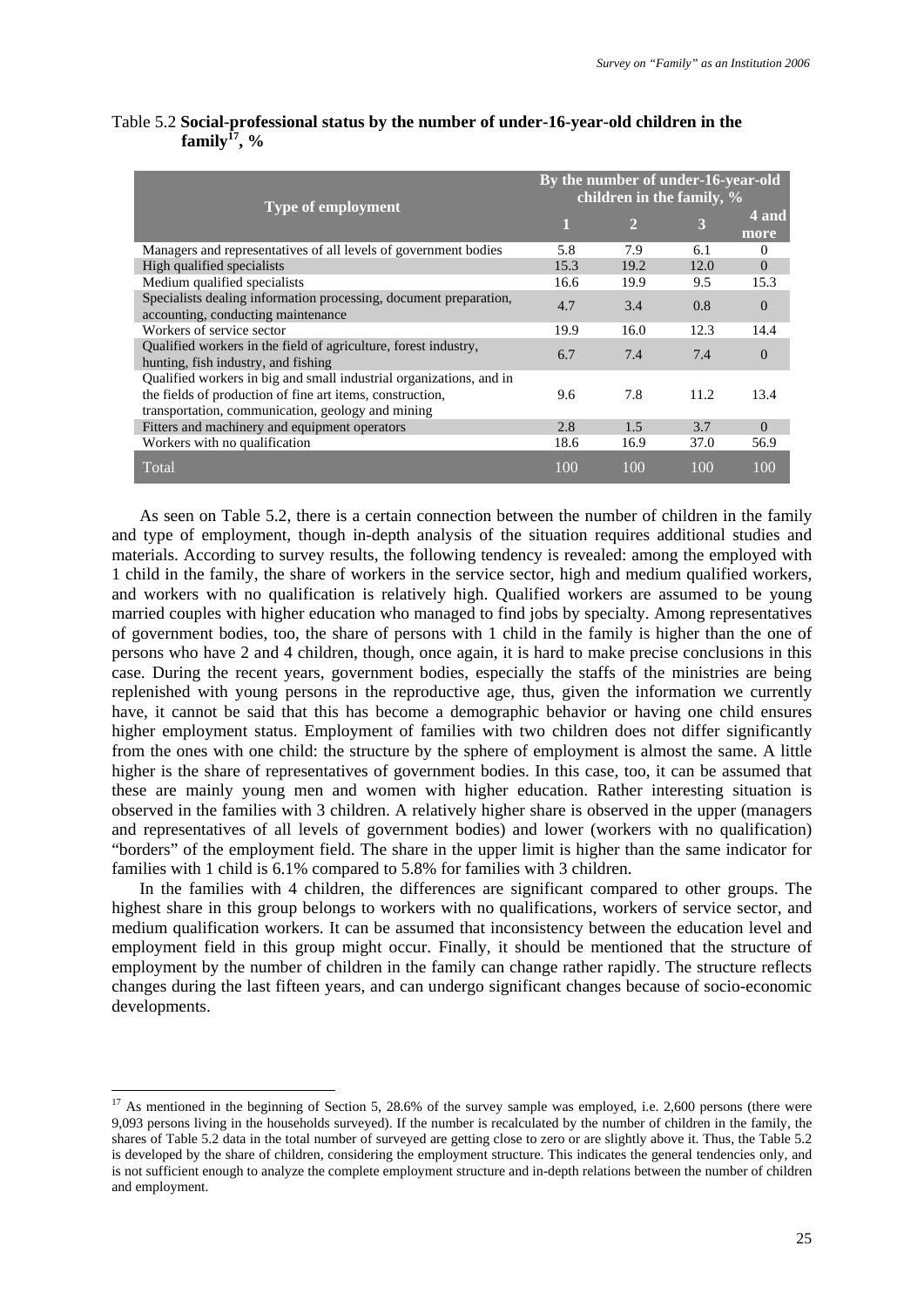#### *Table 5.3* **Number of nuclear family members employed, %**

| <b>Number of family</b><br>members employed | percentage |
|---------------------------------------------|------------|
| One person                                  | 54.9       |
| Two persons                                 | 37.5       |
| Three persons                               | 5.5        |
| Four persons                                | 1.8        |
| Five persons                                | 0.2        |
| Total                                       | 100        |

According to Table 5.3, majority of families have 1 and 2 working members – 54.9% and 37.5%. The lower share of 3 and more employed members, besides the difficulty of getting employed, can also be explained by the fact that children of not working age make a big number in nuclear families. The amount of salary was also asked in the survey.

#### *Table 5.4* **Structure of surveyed by the salary**

|                 | <b>Salary (in AMD)</b> | $\frac{0}{0}$ |
|-----------------|------------------------|---------------|
| Less than 10000 |                        | 0.6           |
| 10000-15000     |                        | 6.7           |
| 20000-30000     |                        | 24.4          |
| 35000-45000     |                        | 21.2          |
| 50000-70000     |                        | 25.9          |
| 80000-100000    |                        | 13.8          |
| 120000-150000   |                        | 7.4           |
|                 | Total                  | 100           |

According to the Table 5.4, as low as  $7.4\%$  of the surveyed have salary of AMD 120,000 – 150,000, 13.8% - AMD 80,000 – 100,000, 25.9% - AMD 50,000 – 70,000.

Besides salary and income from other activities, important source of income are the financial transfers from household members living abroad. Only 2.8% of the surveyed mentioned any financial aid received. The size of transfers varies between AMD 10,000 and 200,000 for the households having members outside Armenia, and AMD 5,000 – 50,000 for the households with relatives living in the Republic of Armenia<sup>18</sup>.

Household income is an important indicator to evaluate the living standard of the population. In regard of this survey, financial income and types of social benefits are considered as household income. Household financial income consists of monetary income and in-kind income (converted into money) received by the members of the household as remuneration for work, in a result of selfemployment or entrepreneurial activities, from rental of property, from sale of agricultural products, dividends, as well as social benefits, pensions, financial aid received from relatives or charity organizations, etc.

Table 5.5 reflects average monthly income per person in the household by income source.

<sup>&</sup>lt;sup>18</sup> Financial transfers are recorded for one year, and then recalculated for a month. Such difference of lower and upper margins (20 times for the household members living abroad and 10 times for household members living in the Republic of Armenia) can be explained by the fact that not all the household members living abroad can regularly help their relatives and family members. The lower margin of aid from the family members living abroad makes up USD 300, which sounds like a realistic figure.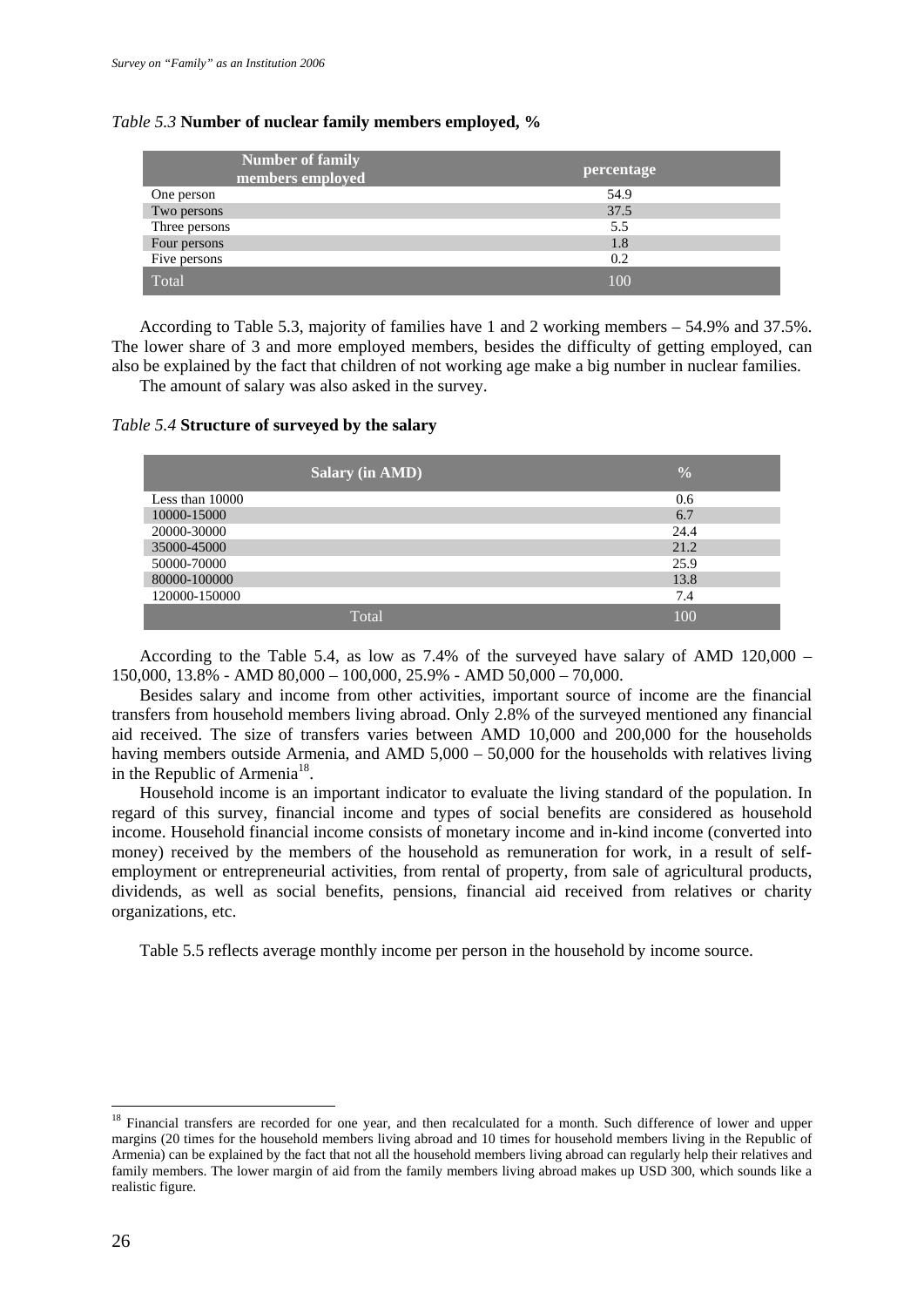#### Table 5.5

# **Average monthly income per person in the household by income source, urban-rural, %**

| <b>Source</b>                                                                | <b>Urban</b> | <b>Rural</b> | <b>Average nationwide</b> |
|------------------------------------------------------------------------------|--------------|--------------|---------------------------|
| 1. Salary                                                                    | 64.7         | 23.8         | 48.1                      |
| 2. Pensions                                                                  | 8.7          | 5.9          | 7.5                       |
| 3. Allowances                                                                |              |              |                           |
| including                                                                    |              |              |                           |
| family                                                                       | 1.4          | 1.7          | 1.6                       |
| child                                                                        | 0.3          | 1            | 0.6                       |
| other                                                                        | 0.2          | 0.1          | 0.2                       |
| 4. Financial aid                                                             |              |              |                           |
| including                                                                    |              |              |                           |
| From a household member abroad                                               | 9.3          | 8            | 8.8                       |
| From relatives in RA                                                         | 3.1          | 1.1          | 2.3                       |
| From relatives out of RA                                                     | 4.5          | 3.8          | 4.2                       |
| Humanitarian                                                                 | 0.04         | 0.01         | 0.03                      |
| 5. Other (Sale of agricultural products, entrepreneurial<br>activities, etc) | 7.8          | 54.6         | 26.7                      |
| Total                                                                        | 100          | 100          | 100                       |
| Total (AMD)                                                                  | 25500        | 32000        | 28000                     |

According to the Table 5.6, salary is the main income source for urban population (64.7%), meanwhile the income from salary in rural settlements comprises 23.8%. Reverse situation is for other (sale of agricultural products, entrepreneurial activities, etc) sources of income: 7.9% in urban settlements, 54.6% - in rural.

# *Figure 5.1* **Income structure**

1



According to survey results, place of living has a significant impact on the financial condition of the family. Average income per member of family is AMD 26,000 in urban and AMD 32,000 in rural settlements<sup>19</sup>.

According to survey results, in the families with one under-16-year-old child average income per present member is 1.7 times more than in families with 2 or 3 children under 16 years old.

<sup>&</sup>lt;sup>19</sup> The survey was conducted in the summer, thus, can be assumed that the period coincided with the period of agricultural product sale (considered as income), that is why figures in rural settlement are more accurate. Income is more likely under-presented in urban settlements.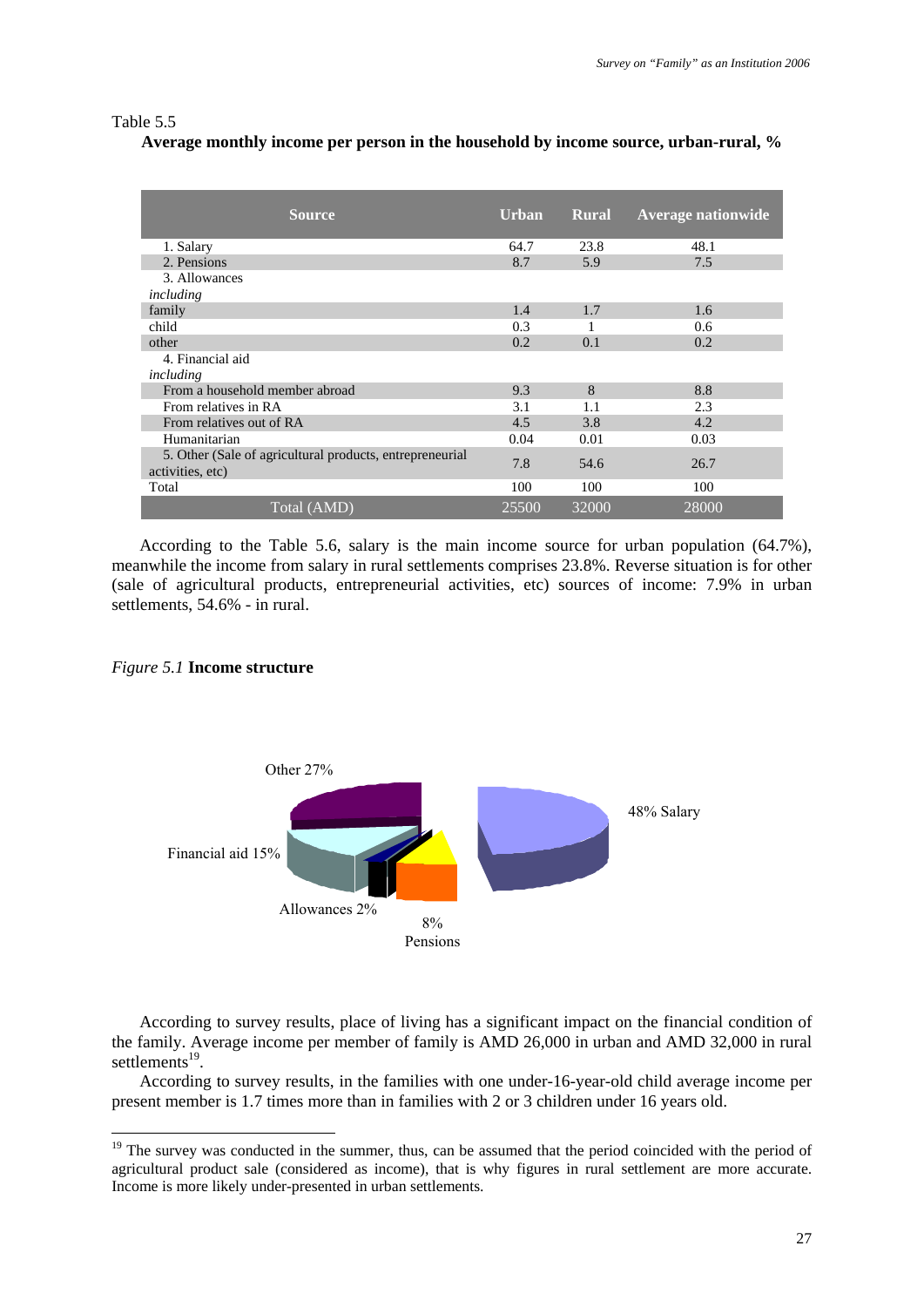| Number of under-16-year-old children in the family | <b>Average income (AMD)</b> |
|----------------------------------------------------|-----------------------------|
| 1 child                                            | 24000                       |
| 2 children                                         | 20000                       |
| 3 children                                         | 14000                       |

*Table 5.6* **Average income per present member by the number of under-16-year-old children (AMD)** 

According to survey data, 61.4% of families with under-16-year-old children have had a job, 26.1% have had other income generating business (sale of agricultural products, entrepreneurial activities, etc.), and 12.5% have had both job and other income generating business. Among the families with under-16-year-old children living in urban settlements, the number of members having a job is significantly higher compared to families living in rural settlements (84.2% and 15.8% respectively). Reverse situation is observed in the number of families having other income generating business, comprising 23.2% in urban and 76.8% in rural settlements. This can be explained by the fact that majority of rural population deals with agricultural activities.

# *Table 5.7* **Average income per person by the type of family and the number of under-16-year-old children (AMD)**

| Children under 16 | <b>Nuclear family</b> | <b>Type of family</b><br><b>Family with single</b><br>mother in head | <b>Mixed families</b> |
|-------------------|-----------------------|----------------------------------------------------------------------|-----------------------|
| 1 child           | 26000                 | 19000                                                                | 18000                 |
| 2 children        | 20000                 | 10000                                                                | 13000                 |
| 3 children        | 14000                 | 5000                                                                 | 9000                  |

According to Table 5.7, there are certain differences observed by the type of the family and the number of children in the family. Differences are not significant in case of 1 child, but for 2 and 3 children, differences are well reflected. The income of complete nuclear families with 2 and 3 children is about twice the income of families with single mother in head, as well as one of mixed families.

It is worthy to mention that income is decreasing along with the increase in the number of children in all types of families. Income of complete nuclear families with one child is AMD 26,000; and AMD 14,000 in case of three children, which is about two times less. Bigger differences are observed in the families with single mother in head – more than 3 times. Supposedly, in this case, along with the increase in the number of children in the family, decreases the possibility to work especially in families with single mother in head. Differences are observed in mixed families, too, where in case of 1 and 3 children, income differs twice.

# *Figure 5.2* **Structure of income sufficiency**

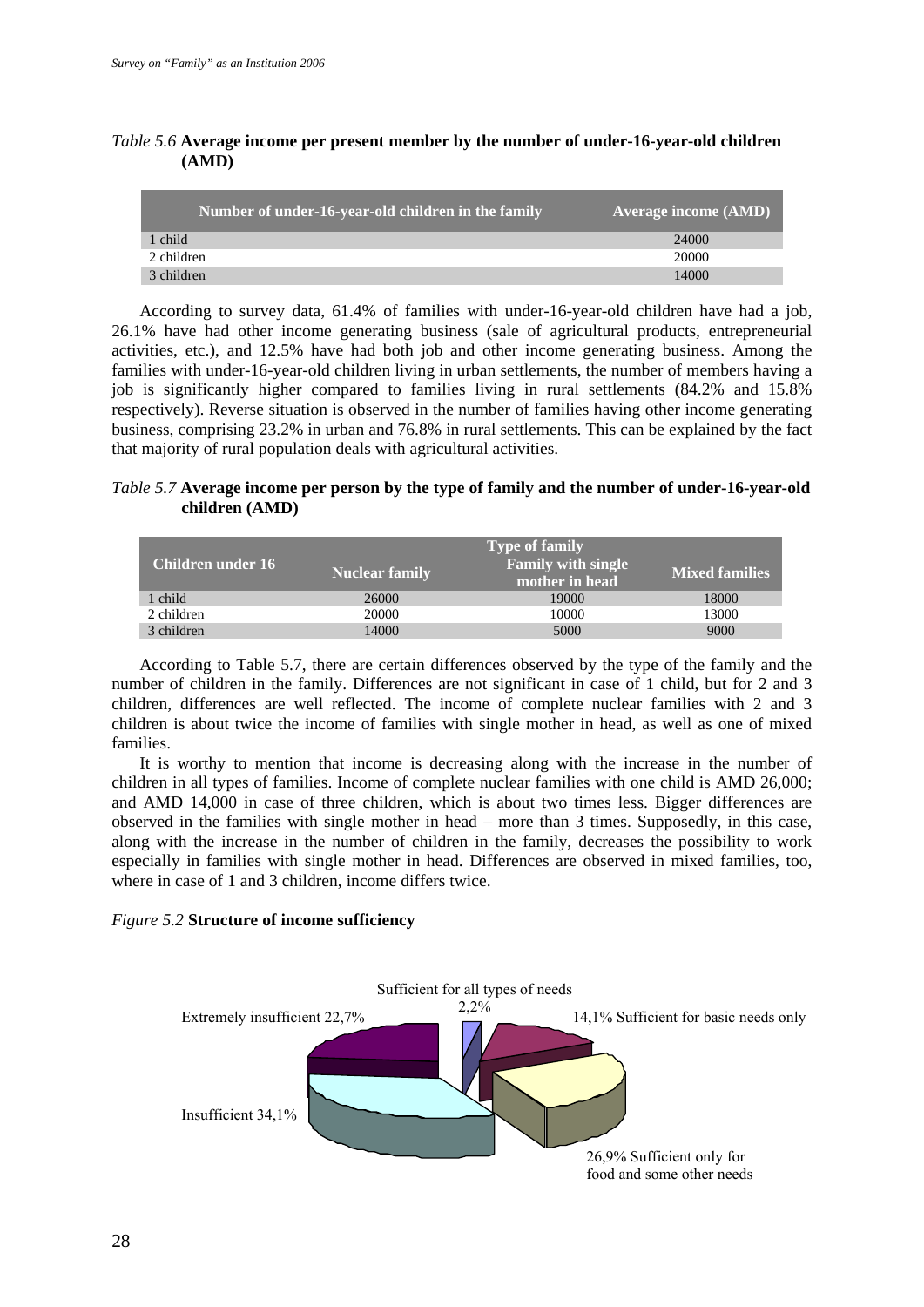According to survey results, only 2.2% of respondents mentioned its income sufficient for all types of needs. In 14.1% cases "Sufficient for basic needs only" option was chosen. The total of insufficient and extremely insufficient answers is close to 60%. Added the share of families whose income is sufficient enough for food and some other needs only, we have a figure of exceeding 80%. This indicates that economic factor still remains as the most important in family related issues.

AMD 250,000 was mentioned as average monthly income sufficient enough to cover all basic expenditures and enable to make savings. To the question "which should be the main sources of the income mentioned", 46.5% answered – salary, 35.8% mentioned income from private entrepreneurial activity, 15.2% - income from agricultural activities, 1.9% - pensions and allowances, and 0.2% transfers from the absent member of the household (Picture 5.3).

Such distribution is rather interesting. About the half of the respondents mentioned the importance of salary in formation of family budget, which indicates that, despite changes in recent years, availability of jobs still remains important, which is especially crucial in terms of development of State Policy on Family.



*Figure 5.3* **Sources of desired average monthly income**



Household expenditures is the next indicator defining household financial conditions which is presented as consumer expenditures in this report. All types of expenditures have been surveyed during the project. Expenditures are defined as total payments made for goods and services purchased by the household in the given month, as well as money paid for long term goods and rituals services.

*Table 5.8* **Expenditures per person by present population (for one month), %** 

| <b>Expenditures</b>                                     | <b>Average</b><br>nationwide | urban | rural |
|---------------------------------------------------------|------------------------------|-------|-------|
| 1. Food                                                 | 38.1                         | 38.0  | 38.3  |
| a. Tobacco and alcoholic beverages                      | 4.8                          | 4.2   | 6.2   |
| 2. Non-grocery items (clothing, shoes, item of hygiene) | 9.9                          | 8.4   | 13.2  |
| 3. Services, including                                  | 17.3                         | 16.5  | 19.1  |
| a. Household services                                   | 8.0                          | 8.5   | 6.7   |
| b. Healthcare                                           | 3.0                          | 2.6   | 4.0   |
| c. Education                                            | 3.2                          | 3.1   | 3.2   |
| d. Culture                                              | 0.5                          | 0.5   | 0.3   |
| e. Other                                                | 2.7                          | 1.8   | 4.8   |
| 4. Long term goods and ritual services                  | 29.9                         | 32.8  | 23.3  |
| Total                                                   | 100                          | 100   | 100   |
| $\overline{\text{Total (AMD)}}$                         | 34000                        | 36000 | 30000 |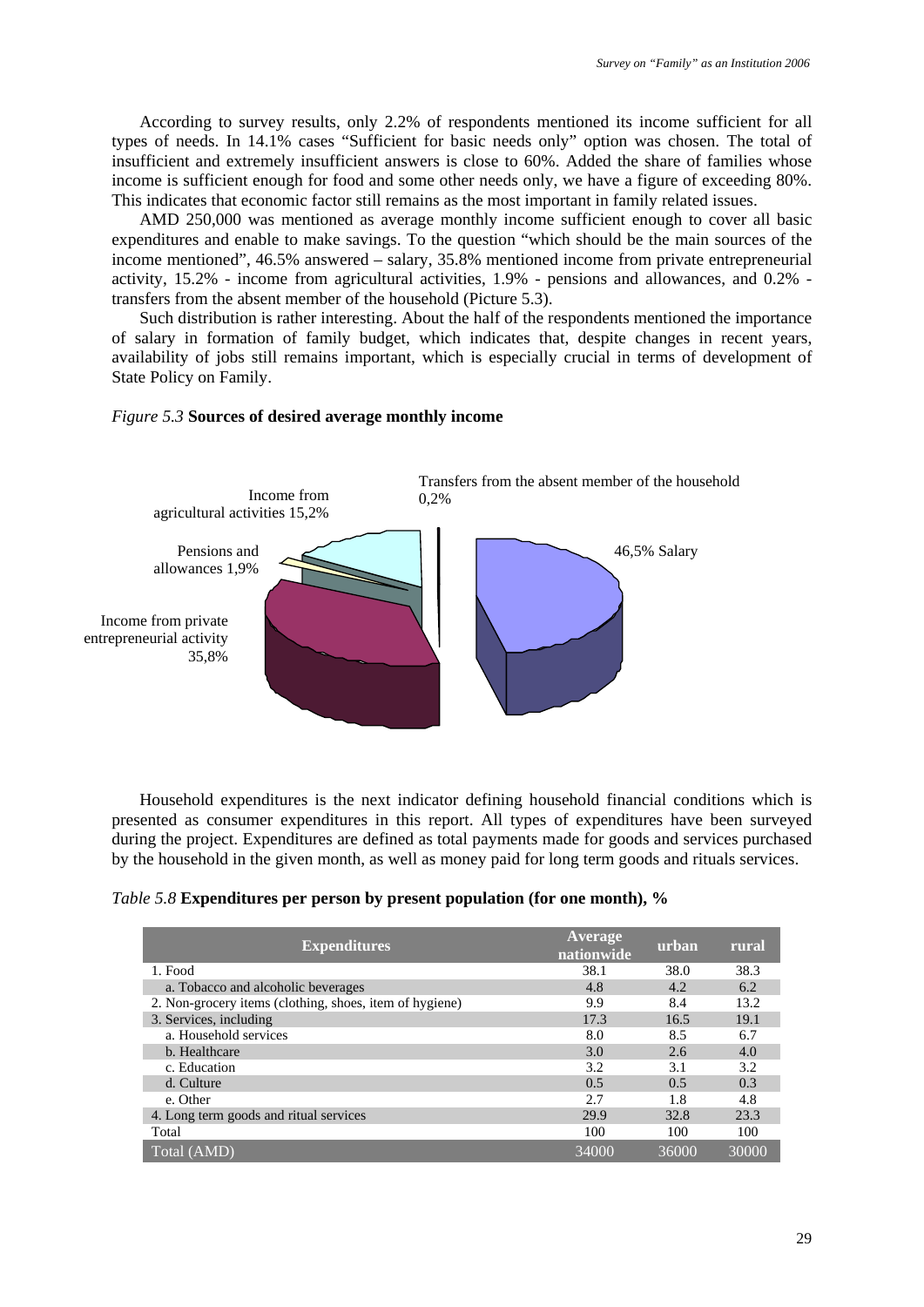According to survey data, expenditures on food have the biggest share in the structure (38.1%): 38.3% - in rural settlements, 38.0% - in urban.

According to Table 5.8, the main part of household expenditures is made on food – 38.1%. No significant changes observed among urban and rural populations.

The next group of expenditures is "long term goods and ritual services" which are one time expenses but rather expensive. These expenses have a little higher share in urban settlements compared to rural ones, which can be explained by the differences in the structure of needs.

Higher is the share of expenses made for services. Certain differences were observed within this group. About 10% of expenditures is made on household services, though they can be assumed to increase in the winter time. It is worthy to mention that expenditures on household utilities in both urban and rural settlements exceed healthcare, educational and cultural expenditures. Household expenditures in urban settlements exceed healthcare and educational expenditures by 2.5 times, and are about 16 times more than cultural ones. In rural settlements these figures are 1.5 times, 2.5 times and 20 times respectively. It can be observed that almost no cultural expenditures are made in the majority of households. Limited are the healthcare and educational expenditures, too.

# *Table 5.9* **Expenditures per person by the number of families in the household, (for one month), %**

| <b>Expenditure</b>                                         | 1     | <b>Number of families in the household</b><br>2 | 3     | 4.    | <b>Average</b><br>nationwide |
|------------------------------------------------------------|-------|-------------------------------------------------|-------|-------|------------------------------|
| 1. Food                                                    | 37.2  | 40.8                                            | 38.3  | 75.0  | 38.1                         |
| a. Tobacco and alcoholic beverages                         | 4.5   | 5.7                                             | 6.8   | 7.5   | 4.8                          |
| 2. Non-grocery items (clothing, shoes, item of<br>hygiene) | 9.3   | 11.4                                            | 12.8  | 7.5   | 9.9                          |
| 3. Services, including                                     | 17.2  | 17.8                                            | 15.9  | 10    | 17.3                         |
| a. Household services                                      | 8.0   | 7.9                                             | 7.8   | 7.5   | 8.0                          |
| b. Healthcare                                              | 2.9   | 3.1                                             | 3.5   |       | 3.0                          |
| c. Education                                               | 3.2   | 3.1                                             | 2.3   |       | 3.2                          |
| d. Culture                                                 | 0.5   | 0.5                                             | 0.6   |       | 0.5                          |
| e. Other                                                   | 2.6   | 3.2                                             | 1.7   | 2.5   | 2.7                          |
| 4. Long term goods and ritual services                     | 31.8  | 24.2                                            | 26.1  |       | 29.9                         |
| Total, %                                                   | 100   | 100                                             | 100   | 100   | 100                          |
| Total (AMD)                                                | 38000 | 26000                                           | 27000 | 20000 | 34000                        |

According to the Table 5.9, structure of expenditures per person varies, depending on the number of families living in the household. The bigger share (75%) of expenses in the households with 4 families is made on food, which is twice the same figure for the households with 1-3 families. Expenditures on services in these households are lower than the average nationwide figure, which is explained by lower electricity, heating and other expenditures per person when families live together. It should be mentioned that, according to survey results, these families do not make educational, healthcare and other expenditures. Objective assessment requires indicating the fact that the survey was conducted in the summer time when educational expenditures were not due, since the academic year had not started. According to survey results, households with 4 families did not have expenditures on long term goods and ritual services. This means that, according to survey results, households with 4 families can afford to mainly pay for food and household utility services. No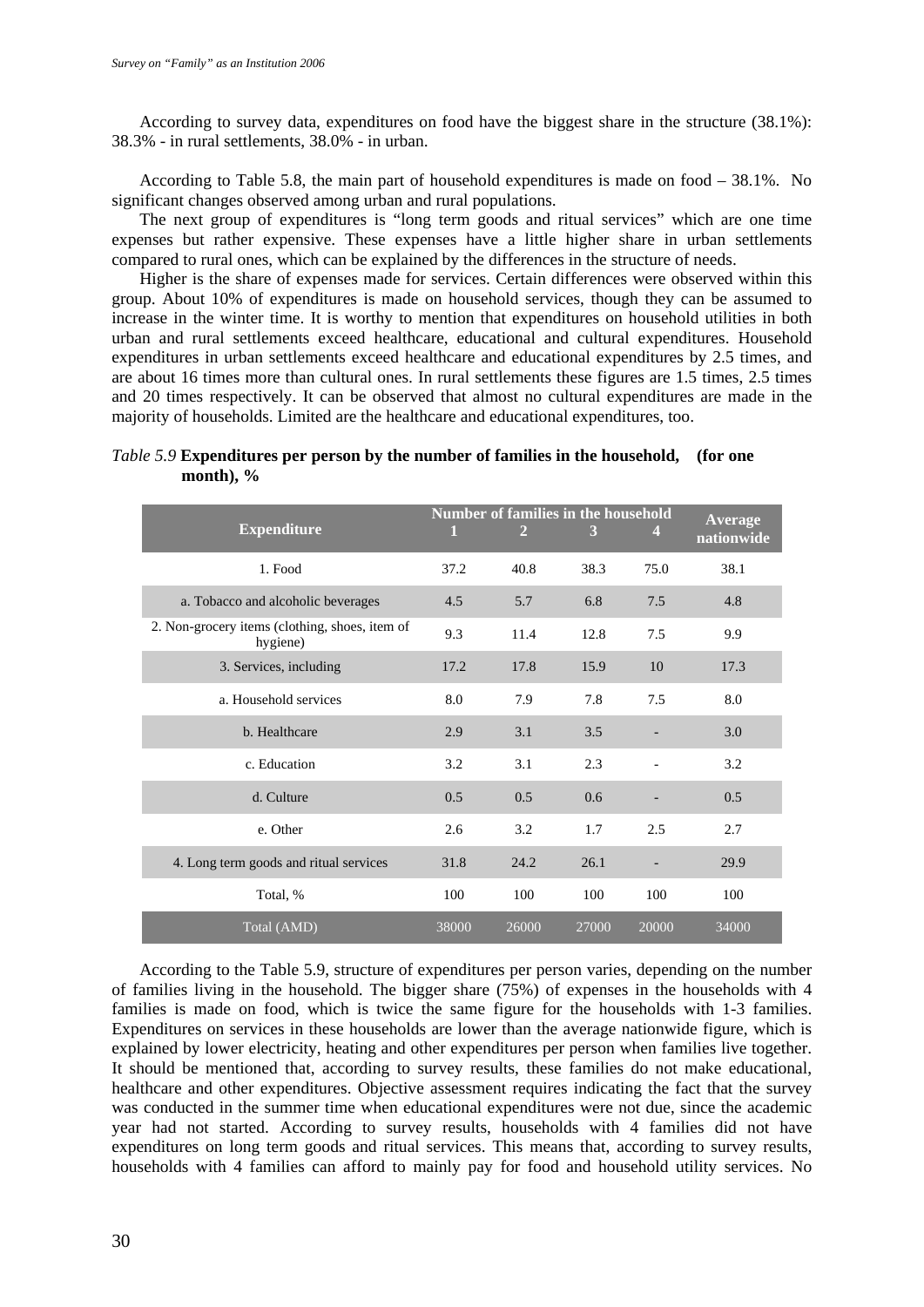significant differences were observed among households with 1-3 families. Almost all the expenditures are made with the same proportion, with the exception that the share of expenditures on long term goods and ritual services is a little lower in the households with 2 and 3 families.

|                                                            | Number of persons in the household |       |       |       |                       |  |
|------------------------------------------------------------|------------------------------------|-------|-------|-------|-----------------------|--|
| <b>Expenditures</b>                                        |                                    |       | 3     | 4 and | Average<br>nationwide |  |
|                                                            |                                    |       |       | more  |                       |  |
| 1. Food                                                    | 42.2                               | 42.2  | 42.0  | 36.1  | 38.1                  |  |
| a. Tobacco and alcoholic<br>beverages                      | 2.4                                | 4.7   | 4.5   | 5.1   | 4.8                   |  |
| 2. Non-grocery items (clothing,<br>shoes, item of hygiene) | 8.6                                | 7.8   | 10.9  | 10.1  | 9.9                   |  |
| 3. Services, including                                     | 20.2                               | 16.0  | 18.0  | 17.1  | 17.3                  |  |
| a. Household services                                      | 10.4                               | 9.4   | 8.7   | 7.3   | 8.0                   |  |
| b. Healthcare                                              | 4.6                                | 3.2   | 2.5   | 3.0   | 3.0                   |  |
| c. Education                                               | 0.3                                | 0.9   | 3.4   | 3.8   | 3.2                   |  |
| d. Culture                                                 | 0.5                                | 0.5   | 0.4   | 0.5   | 0.5                   |  |
| e. Other                                                   | 4.4                                | 2.1   | 3.1   | 2.6   | 2.7                   |  |
| 4. Long term goods and ritual<br>services                  | 26.7                               | 29.3  | 24.7  | 31.4  | 29.9                  |  |
| Total, %                                                   | 100                                | 100   | 100   | 100   | 100                   |  |
| Total (AMD)                                                | 50000                              | 42000 | 37000 | 31000 | 34000                 |  |

# *Table 5.10* **Expenditures per person by the number of persons in the household, (for one month), (%)**

As seen on table 5.10, there are no significant differences observed in the expenditures per person by the number of members in the family. Compared to the previously mentioned tables, it can be mentioned that mainly basic needs are met in the majority of families, since a big share of expenditures is made on food, services, especially household utility expenditures, and long term good and ritual services. Expenditures on healthcare, education and cultural activities are rather limited, which again indicates the limited financial recourses available in the families. This fact influences the reproductive behavior of the family, too. As shown in the further sections, majority of respondents find the changes in reproductive behavior due to socio-economic problems.

Generally, expenditures is a more reliable indicator than income, since income is often hidden or understated by the respondents.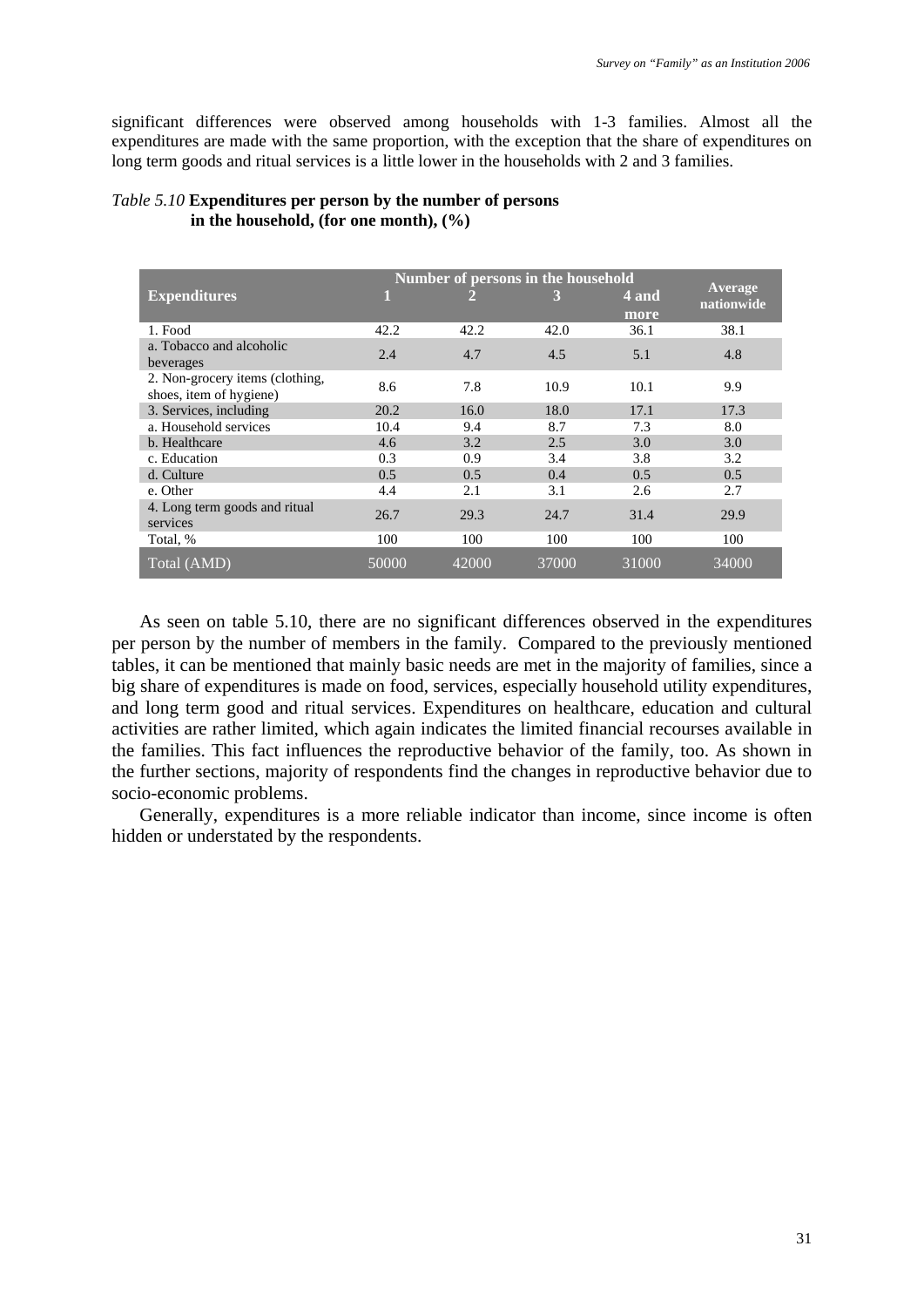#### **6. HEALTHCARE**

Healthcare issues are important in terms of their direct influence on family reproductive behavior and family planning.

The following answers were given to the question "Has any of your household members had a need to apply to a healthcare institution this year?"

# *Table 6.1* **Has any of your household members had a need to apply to a healthcare institution this year, %**

| <b>Option</b>             | <b>Total</b> | <b>Urban</b> | <b>Rural</b> |
|---------------------------|--------------|--------------|--------------|
| 1. Yes, applied           | 36.8         | 41.4         | 27.9         |
| 2. Yes, but never applied | 21.6         | 18.0         | 28.4         |
| 3. No, never had a need   | 41.6         | 40.6         | 43.7         |

Certain differences revealed among urban and rural settlements. 41.4% of urban and 27.9% of rural populations have applied to a healthcare institution, while in the section "yes, but never applied" higher is the share of rural families – 28.4% compared to 18.0% in urban settlements. The share of persons never applied to a healthcare institution is higher in rural settlements.

# *Table 6.2* **Reasons for not applying to a healthcare institution, %**

| <b>Option</b>               | <b>Total</b> | <b>Urban</b> | <b>Rural</b> |
|-----------------------------|--------------|--------------|--------------|
| 1. Financial scarcity       | 86.3         | 84.6         | 88.3         |
| 2. Absence of vehicle       | 0.6          | 0.7          | 0.5          |
| 3. Distance                 | 0.6          | 1.1          | 0.0.         |
| 4. Time scarcity            | 0.5          | 0.2          | 0.9          |
| 5. Religious factors        | 2.1          | 1.7          | 2.7          |
| 6. Family reasons           | 5.4          | 6.1          | 4.5          |
| 7. Distrust towards doctors | 4.5          | 5.6          | 3.1          |

According to the Table 6.2, majority of households cannot afford applying to a healthcare institution in both urban and rural settlements. Though the indicator in rural settlements is higher, since transpiration costs are added to the medical expenses thus more restricting the availability of healthcare services. No significant differences observed among urban and rural settlements in other reasons. Religious factors have a little higher share in rural settlements, the share of family reasons and distrust toward doctors is higher in the urban settlements.

Table 6.3 presents the list of diseases applied to the healthcare institutions for.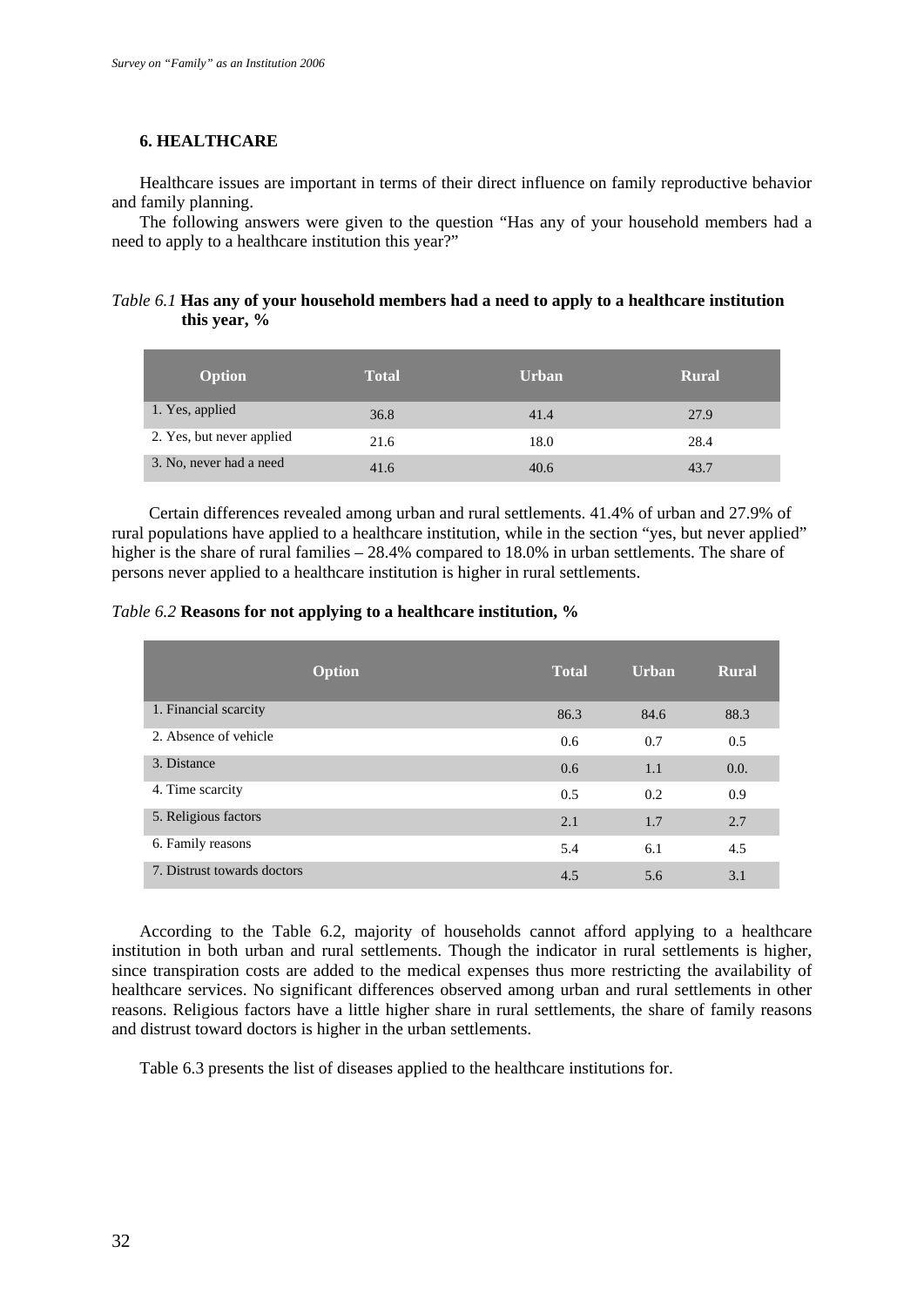| <b>Disease</b>                                                         | <b>Total</b> | <b>Urban</b> | <b>Rural</b> |
|------------------------------------------------------------------------|--------------|--------------|--------------|
| 1. Diseases of the circulatory system                                  | 22.2         | 23.3         | 20.1         |
| 2. Neoplasm                                                            | 2.5          | 3.1          | 1.4          |
| 3. Diseases of the neural system                                       | 9.4          | 7.9          | 12.4         |
| 4. Mental disorder and behavior disorder                               | 1.9          | 1.4          | 2.8          |
| 5. Diseases of the respiratory systems                                 | 10.8         | 10.7         | 11.2         |
| 6. Tuberculosis                                                        | 0.0          | 0.0          | 0.0          |
| 7. Diseases of digestive system                                        | 7.9          | 8.8          | 6.2          |
| 8. Diseases of bone and muscular system                                | 8.4          | 9.1          | 7.0          |
| 9. Diseases of the endocrine system                                    | 6.0          | 6.7          | 4.8          |
| 10. Eye diseases                                                       | 7.4          | 7.1          | 8.0          |
| 11. Periodic diseases                                                  | 3.1          | 3.2          | 2.8          |
| 12. Diseases or urinal/sexual system                                   | 5.6          | 5.1          | 6.3          |
| 13. Inherent disorders (development problems), deformational disorders | 0.9          | 1.0          | 0.8          |
| 14. Other diseases                                                     | 13.9         | 12.6         | 16.2         |

#### *Table 6.3* **List of diseases applied to the healthcare institutions for**

As seen on Table 6.3, diseases of the circulatory system have the highest share among reasons for applying to a healthcare institution for both urban and rural populations. A relatively higher share is observed in the diseases of the respiratory systems, diseases of the neural system, diseases of bone and muscular system and diseases of digestive system. Again, no significant differences observed among urban and rural populations.

Evaluation of availability (physical and financial availability, quality of services, technical capacities of healthcare institutions, etc) of healthcare institutions and services is as follows:

|                   | Grade | <b>Total</b> | <b>Urban</b> | <b>Rural</b> |
|-------------------|-------|--------------|--------------|--------------|
| 1. Excellent      |       | 3.2          | 4.8          | 0.0          |
| 2. Good           |       | 20.3         | 28.8         | 4.1          |
| 3. Satisfactory   |       | 52.4         | 45.1         | 66.4         |
| 4. Bad            |       | 11.8         | 9.8          | 15.8         |
| 5. Poor           |       | 4.4          | 4.7          | 3.7          |
| 6. Absent         |       | 1.2          | 1.6          | 0.6          |
| 7. Did not answer |       | 5.5          | 5.2          | 6.2          |

#### *Table 6.4* **Evaluation of healthcare institutions**

The highest share observed for the answer *satisfactory*, which is 1.5 times higher in rural settlements compared to the urban ones. Significant are the differences between answers *excellent* and *good.* Zero percent or rural population evaluated the quality of healthcare institutions as *excellent*, since the healthcare institutions in the rural settlements are in the forms of ambulatories, medical centers supported by the international organizations and the state with a limited options and quantity of medicine and medical equipment. This is a reason why the answer *good* was 7 times higher in urban settlements compared to rural ones.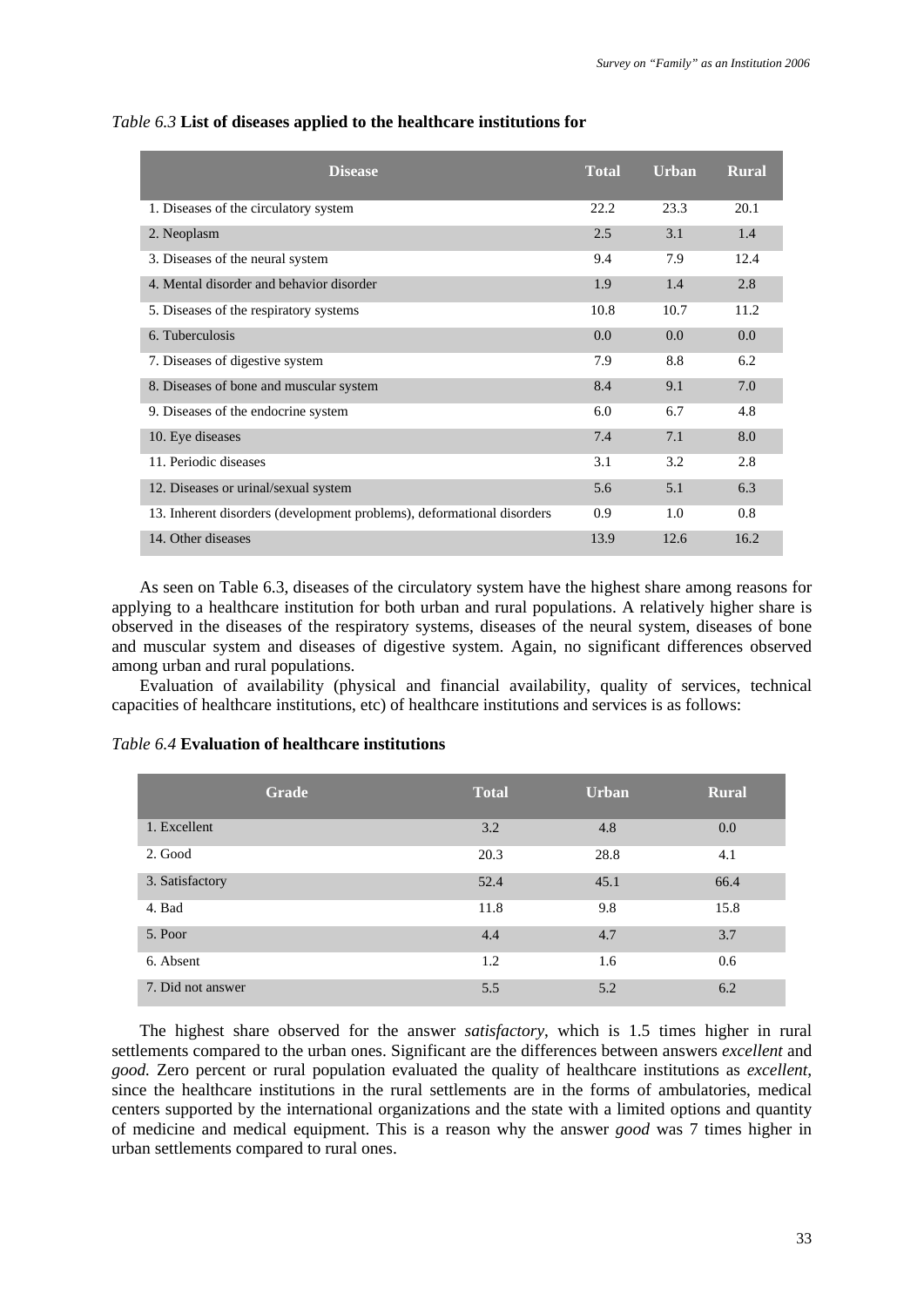Evaluation of availability (physical and financial availability, quality of services, technical capacities of healthcare institutions, etc) of healthcare institutions and services for minors is as follows:

Table 6.5

## **Evaluation of healthcare services to minors**

| <b>Evaluation</b> | <b>Total</b> | <b>Urban</b> | <b>Rural</b> |
|-------------------|--------------|--------------|--------------|
| 1. Excellent      | 3.9          | 5.9          | 0.0          |
| 2. Good           | 20.3         | 30.9         | 0.0          |
| 3. Satisfactory   | 48.0         | 39.0         | 65.2         |
| 4. Bad            | 8.0          | 7.1          | 9.7          |
| 5. Poor           | 3.6          | 5.5          | 0.0          |
| 6. Absent         | 1.9          | 2.9          | 0.0          |
| 7. Did not answer | 12.2         | 8.4          | 19.4         |

Like in the previous case, no *excellent* answer was registered in rural settlements. Neither a *good* answer was mentioned here. The majority of rural population (about 2/3) evaluated the healthcare services provided to minors as *satisfactory*<sup>20</sup>. This kind of situation in rural settlements can be also explained by the non regular nature of the healthcare services, which are limited to services provided by small medical units.

 $^{20}$  This question was not split into lower age groups, that is why the answers refer to all minors. Certain specifics might have been occurred should the age groups be split into more detailed groups. In rural settlements, for instance, medical services provided to the minors basically include the newly born and children 0-5 years old, vaccination of which is done in a timely manner with the financial allocations of the state and support of international organizations.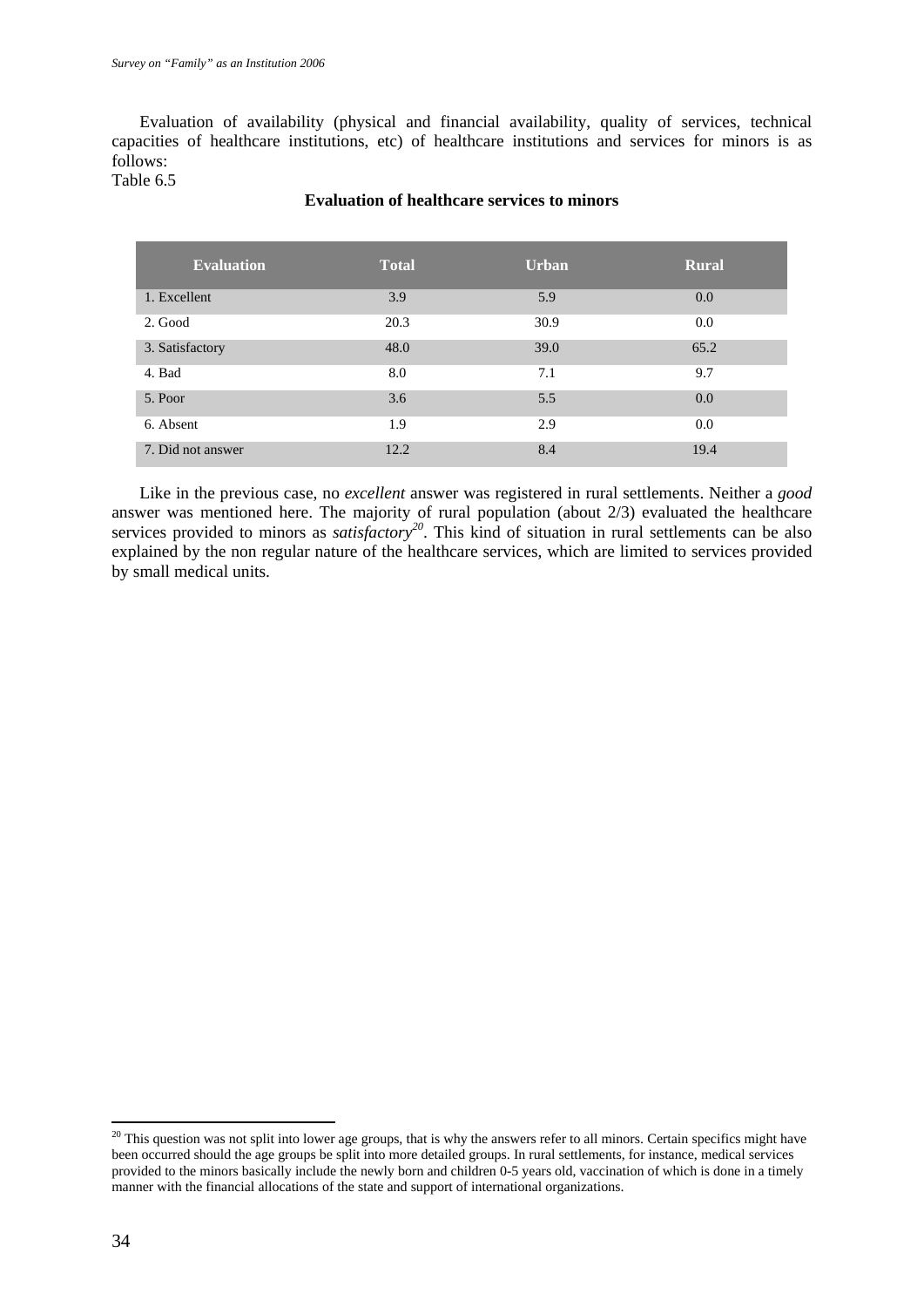# **7. FAMILY REPRODUCTIVE PREFERENCES<sup>21</sup>**

There are a number of reasons why family reproductive behavior and family planning issues have greater importance in the survey.

As mentioned above, the socio-economic and cultural changes of the last fifteen years directly influence the institution that "Family" is. A part of the complex and system changes are new for the Armenian family, since, family, in fact, was isolated from the external non-social world by the "iron curtain" in the Soviet times, having limited information about Western/Euro-Atlantic civilization. Right after the independence, when reforms were taking place in the country, certain components of Western values (democracy, state of law, civil society, market economy, etc) were offered to and, sometimes, imposed on the Armenian family. At first glance, the mentioned may not seem to be related to the family reproductive behavior and family planning, but the in-depth analysis shows that the mentioned are factors determining in-family relations and value system with direct and indirect influence on the development and reproductive behavior of the family<sup>22</sup>.

Introduction of new concepts is a timely matter requiring corresponding socio-cultural environment<sup>23</sup>. Situational decisions are being made in the family effecting the demographic situation in a very short time. Mass emigration of the first half of 1990's was a situational solution on the individual, family and group level. The emigration process had direct influence on the demographic situation in the country – decrease of fertility level, etc. That means the families experience new changes, regardless of their attitude towards the innovations.

The other important reason is related to state regulation policies in the field $^{24}$ . The corresponding bodies of the Government of RA have basically completed the development of "State Demographic policy Concept Paper" and work on the "State Policy Concept on Family". Family reproductive behavior and its components are also analyzed in terms of consideration of basic principles, approaches and orientations existing in the family in the documents mentioned above.

Analysis of the number and the dynamics of children in the family is crucial in terms of demographic situation analysis.

According to the data of the Table 2.8, 44.9% of the families surveyed have children, most of which have  $\overline{1}$  or 2 children<sup>25</sup>. Such situation is a result of significant changes in the demographic behavior in both urban and rural settlements, with both objective and subjective reasons.

Land privatization in 1991 is also an important factor that significantly changed the employment structure in rural settlements. Staring from 1960's, a policy of alternative employment was being practiced by the Soviet government to prevent the youth outflow from the rural settlements. Factories, some of which were operating with loss, were established in many villages employing mainly the youth. The structure of employment, as shown in the corresponding section<sup>26</sup>, is crucial to reveal the demographic behavior of the population. The dual effect of the employment structure should also be

<sup>&</sup>lt;sup>21</sup> The concept *reproductive behavior* is used here not with the classical demographic meaning but in a broader sense, combining elements of culture, values and behavior.

 $2<sup>22</sup>$  The vast majority of researchers find that the most basic feature of the Western civilization is its individual-centered nature. While Soviet and traditional Armenian environments were more of a group-centered. Transition from the latest to the former is a complex and timely process where interim levels with combination of the two systems are possible. Today's Armenian family is in one of such levels where the individual-centered society has not been formed yet, and the components of group-centered one maintain their presence, especially in "emergency situations". 23 Both Western and former Soviet researches paid close attention to the mechanisms of introduction of innovations into the

social (as well as family) environment, since, in some cases, the latest had destructive influence on the society. As a rule, innovations are more welcomed by the societies who have sufficient potential and institutional infrastructures, including elite groups to ensure the introduction and further establishment of the innovations mentioned. For more details see - S. Arutyunov, Nations and Cultures: Development and Cooperation, Moscow, 1989 (in Russian).<br><sup>24</sup> The Poverty Reduction Strategy Paper adopted by the Government of RA in 2003 is directly related to the family, since

the main direction is poverty reduction in RA. See - Poverty Reduction Strategy Paper, Yerevan, 2003.<br><sup>25</sup> According to survey results, the average number of children per family is as follows. For children under 16 years o

average nationwide – 1.61, urban – 1.57, rural – 1.70. For children under 18 years old: average nationwide – 1.74, urban – 1.65, rural – 1.89. According to 2004 data, the Total Fertility Rate (the average number of children woman will give birth to in her reproductive period (15-49 years old)) was 1.3, urban – 1.4, rural – 1.5. Armenian Women and Men: Statistical Report, Yerevan, 2005, p. 14.

<sup>&</sup>lt;sup>26</sup> Section "Employment. Structure of Income and Expenditure"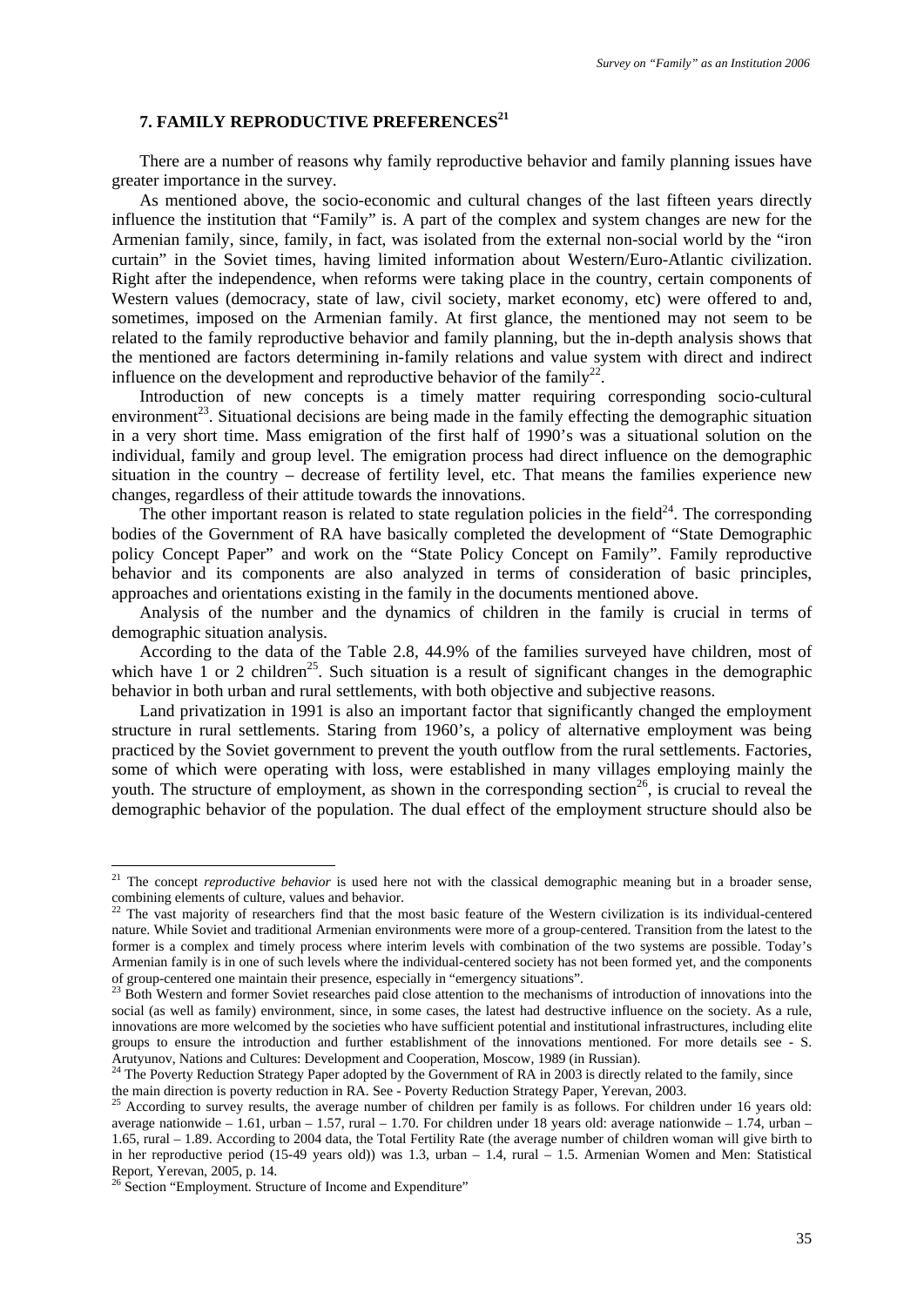mentioned. On one hand, the highly paid and prospective job may "delay the childbirth"<sup>27</sup>, as seen in some of the European countries experiences demographic crisis. On the other hand, the absence of job causes the same result. The second option is more common for rural settlements. Some of the young families do not see a future there for themselves and their children.

The demographic situation in urban and rural settlements is also influenced by the emigration process, since the share of reproductive age population in the number of emigrants is rather high.

Such situation indicates certain directions in the State Demographic Policy and the State Policy towards Family. Ensuring favorable psychological atmosphere and trust towards future, improving household conditions – this is the non complete list of factors determining the demographic behavior of the rural families. Finally, it won't be easy to ensure stable "3 children family" model neither in urban nor rural settlements due to planning of the future and other problems discussed below.

According to survey data, the majority of families are in the field of simple reproduction which is the main *demographic challenge* for the country.

The number of children in the families of the parents of the married couple is examined to see the dynamics of the process.

| Number of<br>children | Hare in the total, % | In the family of the<br>respondent's parents | In the family of<br>spouse's parents |
|-----------------------|----------------------|----------------------------------------------|--------------------------------------|
| 1 child               | 2.8                  | 2.9                                          | 2.7                                  |
| 2 children            | 19.1                 | 20.3                                         | 17.0                                 |
| 3-6 children          | 64.6                 | 63.7                                         | 66.4                                 |
| 7 and more children   | 13.5                 | 13.1                                         | 13.9                                 |

# *Table 7.1* **The number of children in the families of the parents of the married couple<sup>28</sup>**

Comparing the numbers above with the number of children in the families surveyed, it is obvious that significant changes have occurred in the reproductive behavior of the families in a short period (1-2 generations). Figures for urban and rural settlements do not differ much, as per Table 7.1 data. In both urban and rural settlements prevailing was the family type with 3-6 children. The same trends are observed in the western countries in demographic crisis,<sup>29</sup> where the post war generation adopted other reproductive behavior due to social, economic, political and other factors, preferring families with 1-2 children. The Republic of Armenia is currently in such a phase, too<sup>30</sup>.

Responses to the question "What is the ideal number of children in the family in the current situation?" reflect the main principles of the reproductive behavior.

# *Table 7.2* **Ideal number of children in the family**

| <b>Ideal number of children</b> | Share in the total, % | <b>Urban</b> | <b>Rural</b> |
|---------------------------------|-----------------------|--------------|--------------|
|                                 | 10.1                  | 10.3         | 9.8          |
| $\overline{2}$                  | 56.5                  | 59.0         | 51.9         |
| $3-6$                           | 31.8                  | 29.3         | 36.4         |
| and more                        | 1.6                   | 1.4          | 19)          |

<sup>&</sup>lt;sup>27</sup> According to survey results, among the families of representatives of government bodies and high qualified workers the prevailing number of children is 1-2.

<u>.</u>

<sup>28</sup> According to survey results, the average number of children per family is as follows. For children under 16 years old: average nationwide – 1.61, urban – 1.57, rural – 1.70. For children under 18 years old: average nationwide – 1.74, urban – 1.65, rural – 1.89. According to 2004 data, the Total Fertility Rate (the average number of children woman will give birth to in her reproductive period (15-49 years old)) was 1.3, urban – 1.4, rural – 1.5. Armenian Women and Men: Statistical Report, Yerevan, 2005, p. 14.

<sup>&</sup>lt;sup>29</sup> After the World War II, high fertility rates were observed especially in the US and some European countries, which are known as "Baby boomers".

<sup>&</sup>lt;sup>30</sup> For the trends of the last decades, see R. Yeganyan, K. Kuyumjyan, Socio-demographic Challenges of Post-Soviet Armenia, Yerevan, 2004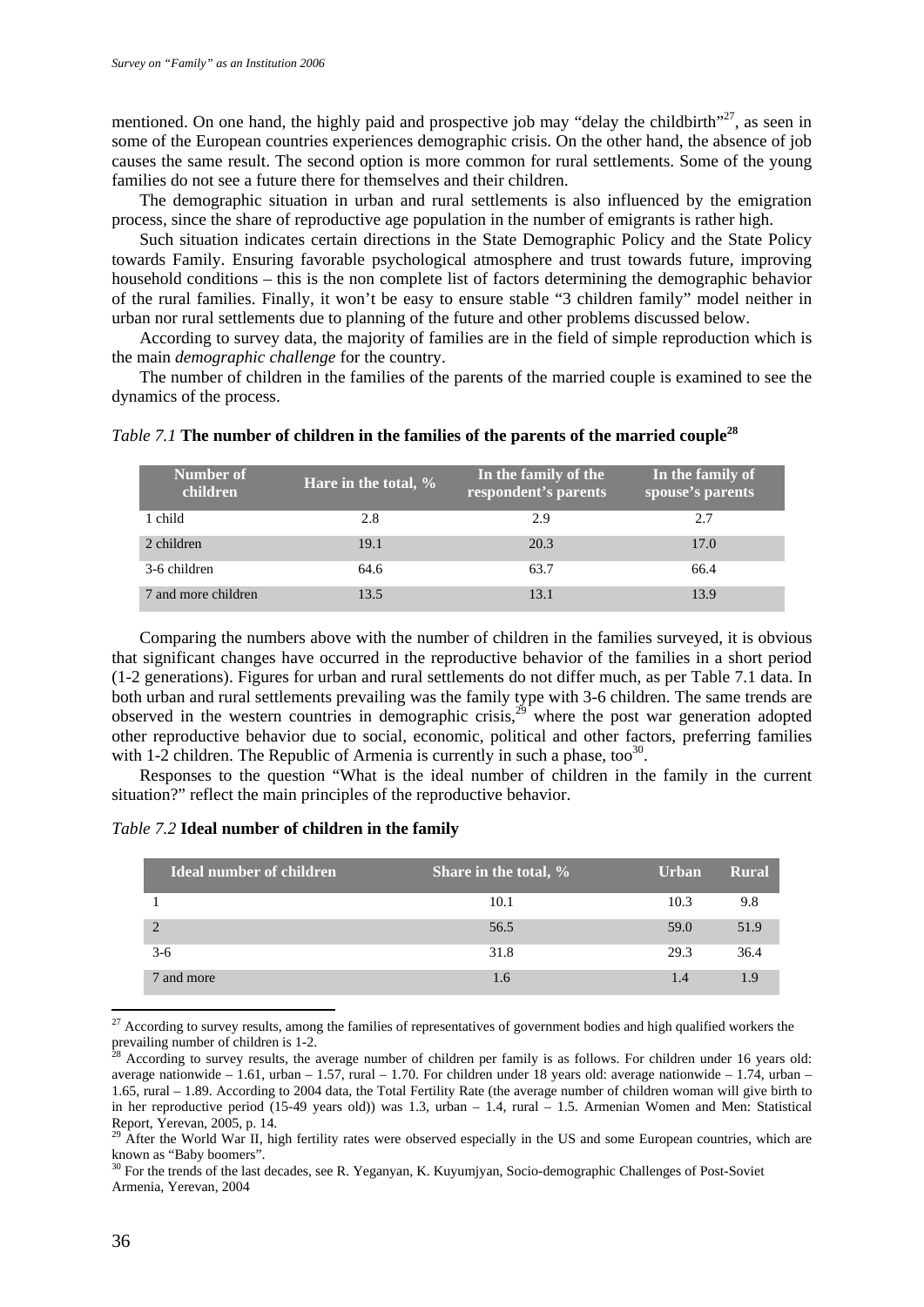No significant changes observed among urban and rural populations. The answer "1 child" was mentioned by the 10.3% of urban population and 9.8% of rural population. This might seem a not very big share, but the tendency itself is rather dangerous, since about 10% does not even want to provide simple reproduction. The ideal number of children among 59.0% of urban settlements and 51.9% of rural population is 2. Added the figures for one child, it can be concluded that 2/3 of the population surveyed find ideal the number of children that does not ensure simple reproduction. That means that State Policy on Family should try to ensure at least simple reproduction. 29.3% of urban population and 36.4% of rural population were for "3 and more children family" model. As seen from the data, the share of this answer is a little higher among rural population but not high enough to lessen the possible negative effects.

The following answers were given to the question "Why do you find the number ideal?"

# *Table 7.3* **Why do you find the number ideal**

| Option                                                | Share in the total, % |
|-------------------------------------------------------|-----------------------|
| It is common in the Armenian environment              | 17.9                  |
| It is modern                                          | 60.6                  |
| Provides for more career opportunities                | 1.6                   |
| Provides more freedom                                 | 5.2                   |
| Helps maintain the good relations between the spouses | 6.3                   |

As seen from Table 7.3, "Modern trends" are becoming the main factor determining the reproductive behavior of the families, since not much difference were revealed in the answers to the question "How many children would you personally want to have?" either.

# *Table 7.4* **How many children would you personally want to have**

| Number of children | Share in the total, % | <b>Urban</b> | <b>Rural</b> |
|--------------------|-----------------------|--------------|--------------|
|                    | 4.9                   | 4.9          | 4.6          |
| $2 - 3$            | 64.4                  | 67.1         | 59.9         |
| $4-6$              | 26.9                  | 25.0         | 30.4         |
| 7 and more         | 3.8                   | 3.0          | 5.1          |

As in the previous answers, no significant differences revealed in urban and rural populations. The share of 4 and more children is a little higher among rural population.

Considering the answer, it can be concluded that family with 1 or 2 children becomes common among population of RA.

Comprehensive analysis of the situation is needed to reveal the "logic" of the changes. According to statistics, families with 4 and more children were prevailing in Armenia in 1950-60's. Fertility rate was 4.7 in 1958, and was more than 3 until 1970. 1950-70's were the period of development of the economy of the Armenian SSR. But the same is not true for the welfare of the population. It was average by the Soviet scale; poor families could be met too, though the Soviet statistics did not admit the existence of poverty in the country. The period discussed was also a period of urbanization: the share of urban population was increasing and the aging tendency of the rural population was becoming more and more vivid. Urban environment and lifestyle had a significant impact on the reproductive behavior. In 1950-70's, the urban population was being replenished by the rural youth, who were trying to solve social mobility, educational and other problems. As a result of the mentioned, the fertility rate was decreasing, comprising 2.8 in 1975 and 2.6 - in 1991<sup>31</sup>. The

<u>.</u>

<sup>&</sup>lt;sup>31</sup> Demographic Indicator of Armenia - 2005, Yerevan, 2005, p. 40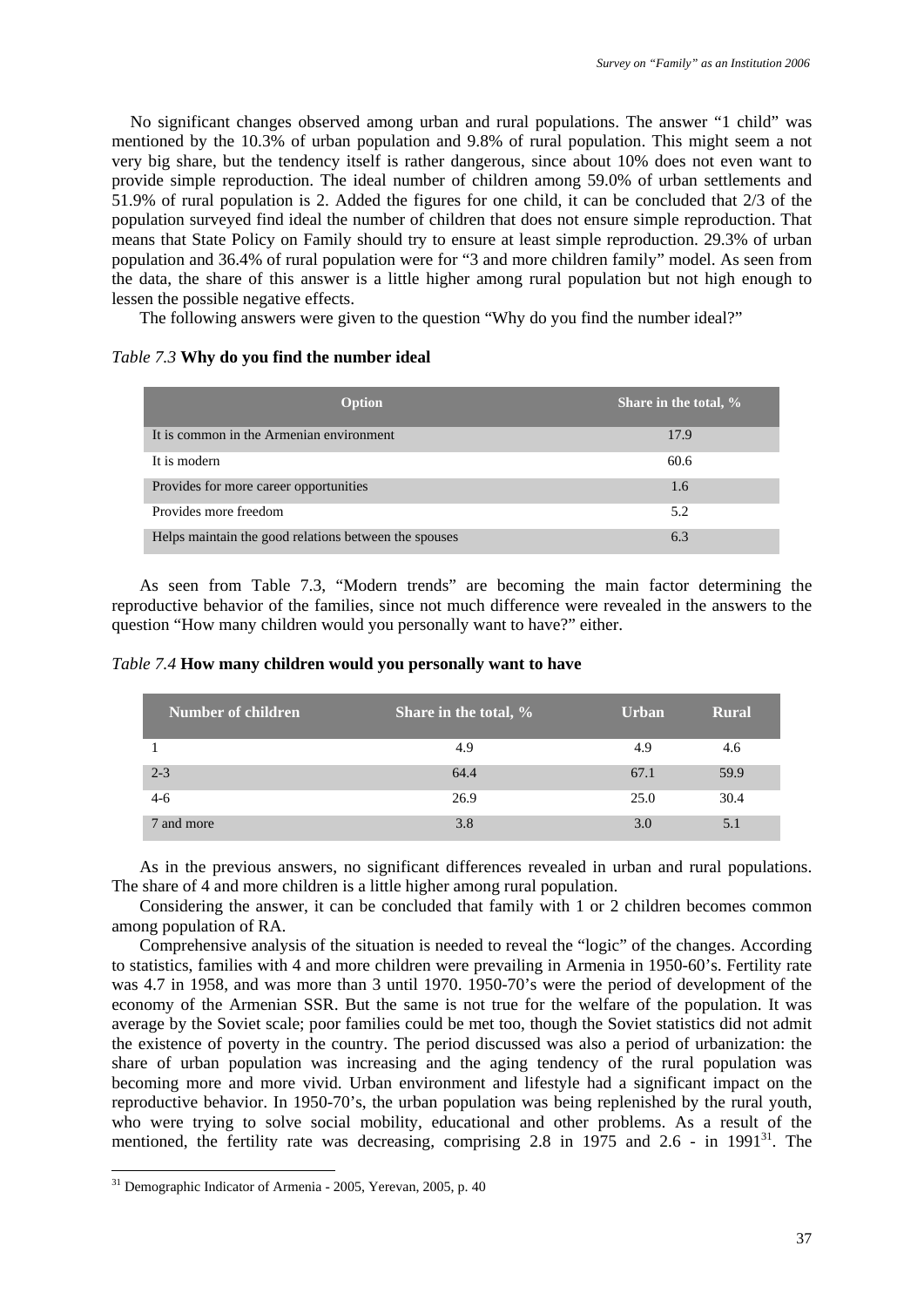decreasing tendency observed for about 20 years was a result of changes in the demographic behavior. Despite the mentioned, the relative stability of the Soviet system, ensured minimum conditions, and the availability of employment made the "3 children family" model more preferable, because average Soviet citizen could solve their education, employment and other problems.

The fertility rate continued to decrease after the independence, too, reaching the lowest point of 1.2 in 2001-2002. The tendency in the soviet times allowed ensuring extended reproduction, while the situation changed rapidly in 1990's.

The influence of external and internal unfavorable factors was considerable in the process of worsening the situation. A vivid proof of the mentioned is the highest share of the answer "It is modern". Components of the "Modern trends" are the unfavorable socio-economic conditions, psychological atmosphere, emigration, etc.

The next group of questions was designed to reveal the main reasons of changes in the reproductive behavior. The question "Do you plan to have children in the coming 3 years?" was positively answered by 13.8% respondents, 78.7% responded negatively, 7.5% hesitated to give a definite answer. The higher share of negative answers indicates the already made decisions and enables to state that without state support and promotional policy positive changes will be hard to achieve.

The next "Would you consider having more children?" question was positively answered by 34.5% of the respondents.

| Answer    | Share in the total, % | <b>Urban</b> | Rural |
|-----------|-----------------------|--------------|-------|
| Yes       | 34.5                  | 36.2         | 31.7  |
| No        | 55.2                  | 56.2         | 53.4  |
| Hesitated | 10.3                  | 7.6          | 14.9  |

#### Table 7.5 **Would you like to have more children**

The answers to the question "If yes, then how many?" were as follows:

#### *Table 7.6* **If you would like to have more children, then how many**

|                | Number of children | Share in the answers, % | <b>Urban</b> | <b>Rural</b> |
|----------------|--------------------|-------------------------|--------------|--------------|
|                |                    | 13.1                    | 12.9         | 13.5         |
| $\mathcal{L}$  |                    | 22.2                    | 22.6         | 21.4         |
| 3              |                    | 26.4                    | 26.2         | 26.7         |
| $\overline{4}$ |                    | 29.7                    | 30.4         | 28.2         |
| 5 and more     |                    | 8.6                     | 7.9          | 10.2         |
| Total          |                    | 100                     | 100          | 100          |

Both in urban and rural settlements more than half of the respondents mentioned they would like to have 3-4 children. That means, despite the changes occurred, it can be assumed that there still is a potential in the Armenian society to improve the current demographic situation, and the corresponding state policy can promote the birth of second, third and forth child in the family.

Table 7.7 below displays the reason why the families do not have the desired number of children.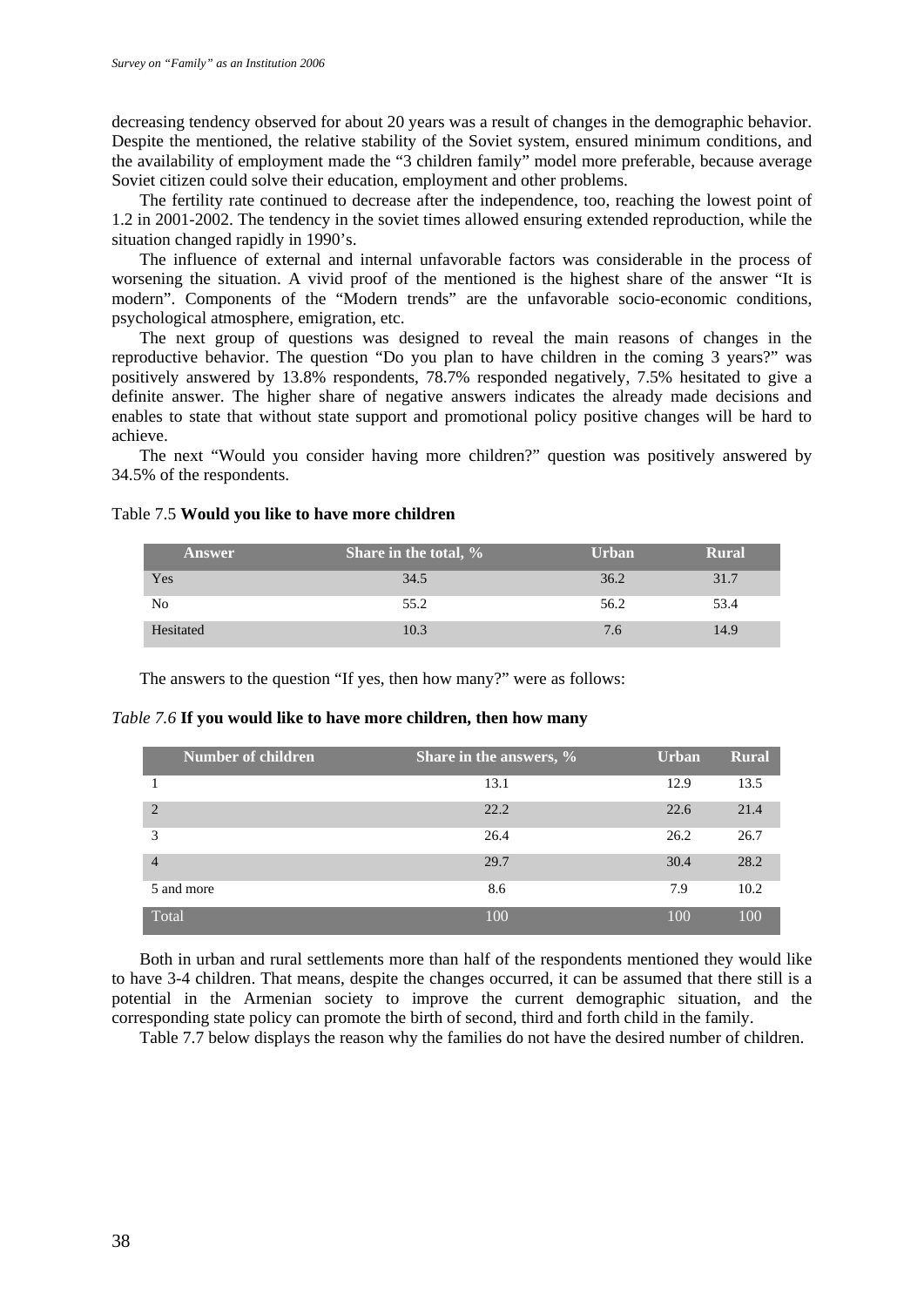#### *Table 7.7* **Reasons of not having the desired number of children**

| Answer                   | Share in the total, % |
|--------------------------|-----------------------|
| Family social conditions | 83.4                  |
| Housing conditions       | 9.9                   |
| Unhealthy family member  | 5.6                   |
| Other                    | 1.1                   |
| Total                    | 100                   |

As seen from Table 7.7, vast majority of reasons are closely tied to the social concerns. Although, improving social conditions does not guarantee an increase in the number of children in the family. Nonetheless, improving social conditions is a basic condition for a better demographic situation.

As per Table 7.8, expectations from the state for ensuring simple reproduction are also from the social sphere.

# Table 7.8 **Expectations from state to ensure simple reproduction (more than one answer could be given)**

| Answer                                                                                                                                 | $\frac{0}{0}$ |
|----------------------------------------------------------------------------------------------------------------------------------------|---------------|
| 1. Assistance in purchasing an apartment or expanding the old one (grants, subsidies, etc.)                                            | 51.2          |
| 2. Significant cash allowance at every child's birth                                                                                   | 38.8          |
| 3. Progressive increase of the cash allowance for every other child                                                                    | 23.5          |
| 4. Monthly cash allowance                                                                                                              | 49.5          |
| 5. Tax benefits                                                                                                                        | 16.6          |
| 6. Ensuring part time working hours with full pay for the working mothers to provide them more time<br>to take care after the children | 20.2          |
| 7. Extension of the post-birth maternity leave with 40% remuneration                                                                   | 19.8          |
| 8. Provision of professional trainings after post-birth maternity leave to recover professional skills free<br>of charge               | 14.2          |

Despite the diversity of answers, only three answers have share of more than 30% - state assistance in purchasing an apartment or expanding the old one, cash allowance at every child's birth, and provision of monthly allowances. Housing problem was predictable, since no measures are taken towards assisting young families in purchasing apartments<sup>32</sup>. Persons born in 1980's are at the marital age now. Soviet Union had solved the housing problems of their parents only. Their housing problems should be solved by their parents and themselves, who have limited resources. In the next two answers direct state assistance is proposed. In the first case it is a one-time cash allowance, in the second one – continuous support, again, in term of money. The share of the other answers is rather small but still higher than 10%. Such composition of answers is also emphasized from the socialpsychological point of view. As generalized from the answers above, families (including young families) basically expect "direct" investments and activities from the state – cash allowances, expansion of the apartment space, with minimum participation from their side. Such composition of answers is also a result of recent changes.

"Cash equivalents of needs and expectations" were mentioned in some responses.

<u>.</u>

The structure of answers regarding "significant cash allowance at every child's birth" is as follows:

 $32$  For the housing conditions analysis and influence on the family reproductive behavior, see section "Housing Conditions".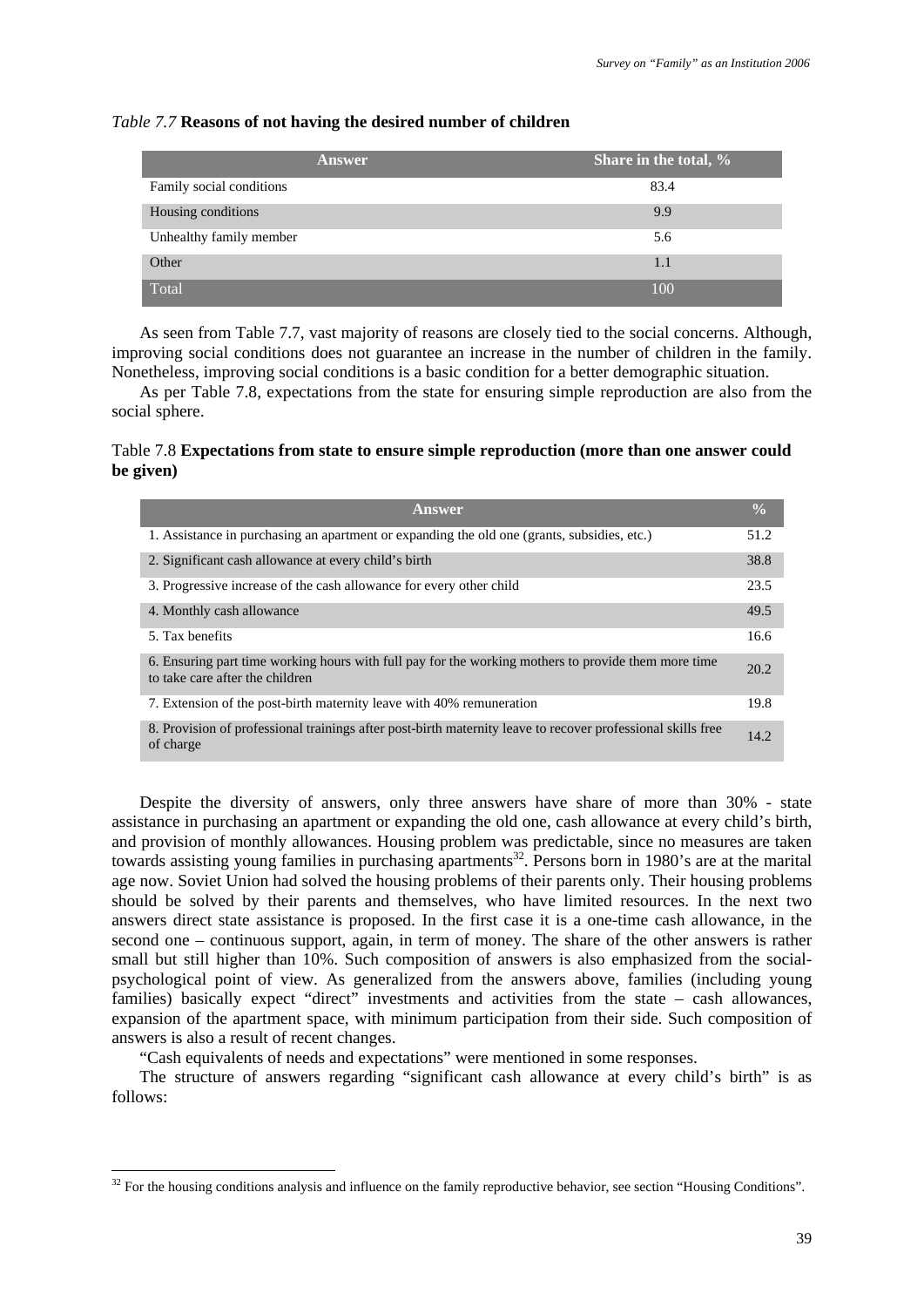|                         | Answer | $\overline{\mathbf{0}}_0$ |
|-------------------------|--------|---------------------------|
| 1. Less than AMD 50,000 |        | 24.8                      |
| 2. AMD 50,000-100,000   |        | 48.1                      |
| 3. AMD 100,000-200,000  |        | 12.6                      |
| 4. AMD 200,000-500,000  |        | 14.5                      |

#### Table 7.9 **Expected one-time cash allowance from the state at every child's birth**

In 24.8% of responses less than AMD 50,000 was mentioned as such amount, 48.1% mentioned AMD 50,000-100,000, 12.6% - AMD 100,000 – 200,000, and 14.5% - AMD 200,000-500,000. Answers for "Progressive increase of the cash allowance for every other child" have a similar scale, which means the expectations are not very high considering today's formal and non-formal expenses related to child birth, which can hardly be covered by the amounts mentioned.

The structure of answers to the "monthly cash allowances" is rather interesting and important in terms of development of state policy.

### *Table 7.10* **Expected monthly cash allowance**

| <b>Answer</b>           | $\frac{0}{0}$ |
|-------------------------|---------------|
| 1. less than AMD 20,000 | 20.9          |
| 2. AMD 20,000-50,000    | 62.7          |
| 3. AMD 50,000-100,000   | 15.0          |
| 4. AMD 100,000 and more | 1.4           |

20.9% of respondents mentioned less than AMD 20,000 as an amount for monthly allowance, 62.7% - AMD 20,000-50,000, 15.0% - AMD 50,000-100,000, 1.4% of respondents mentioned more than AMD 100,000 as monthly cash allowance. Again, considering the realistic expenses related to childcare in Armenia, it should be mentioned that the answers are rather "conservative". According to the answers, the annual cash allowances per child vary from AMD 200,000 to AMD 1,000,000. The average figure is about AMD 500,000 – 600,000 (about USD  $1,500 - 1,600$  according to today's exchange rate of 1 USD = 370 AMD). The average one-time allowances make about USD 300-400, which means that state annual allowance per child will comprise to about UDS 2,000. This is the respondents' expected price from the state.

From the viewpoint of strategic planning, the quality of conditions in the settlement for the children, as well as the way the parents or the respondents plan the future of the children is important.

The question "How would you evaluate the conditions for children in your settlement in a 5 point scale?" had the following answers:

|       |  |  |  | Table 7.11 How would you evaluate the conditions for children in your settlement in a 5 point |  |  |  |  |
|-------|--|--|--|-----------------------------------------------------------------------------------------------|--|--|--|--|
| scale |  |  |  |                                                                                               |  |  |  |  |

| <b>Sphere</b>                                           |      | 27   | 3 <sup>1</sup> | $\overline{4}$ |     | <b>Hesit</b><br>ated |
|---------------------------------------------------------|------|------|----------------|----------------|-----|----------------------|
| 1. Conditions of pre-schools                            | 7.8  | 7.2  | 29.2           | 17.0           | 5.1 | 33.7                 |
| 2. Conditions of secondary schools                      | 3.0  | 6.4  | 36.8           | 20.5           | 6.4 | 26.9                 |
| 3. Quality of education in schools                      | 4.1  | 10.1 | 37.6           | 17.6           | 3.6 | 27.0                 |
| 4. Conditions of special secondary schools              | 10.8 | 7.8  | 23.9           | 9.5            | 1.3 | 46.7                 |
| 5. Chances to enroll to higher educational institutions | 26.8 | 17.8 | 18.0           | 6.3            | 1.0 | 30.1                 |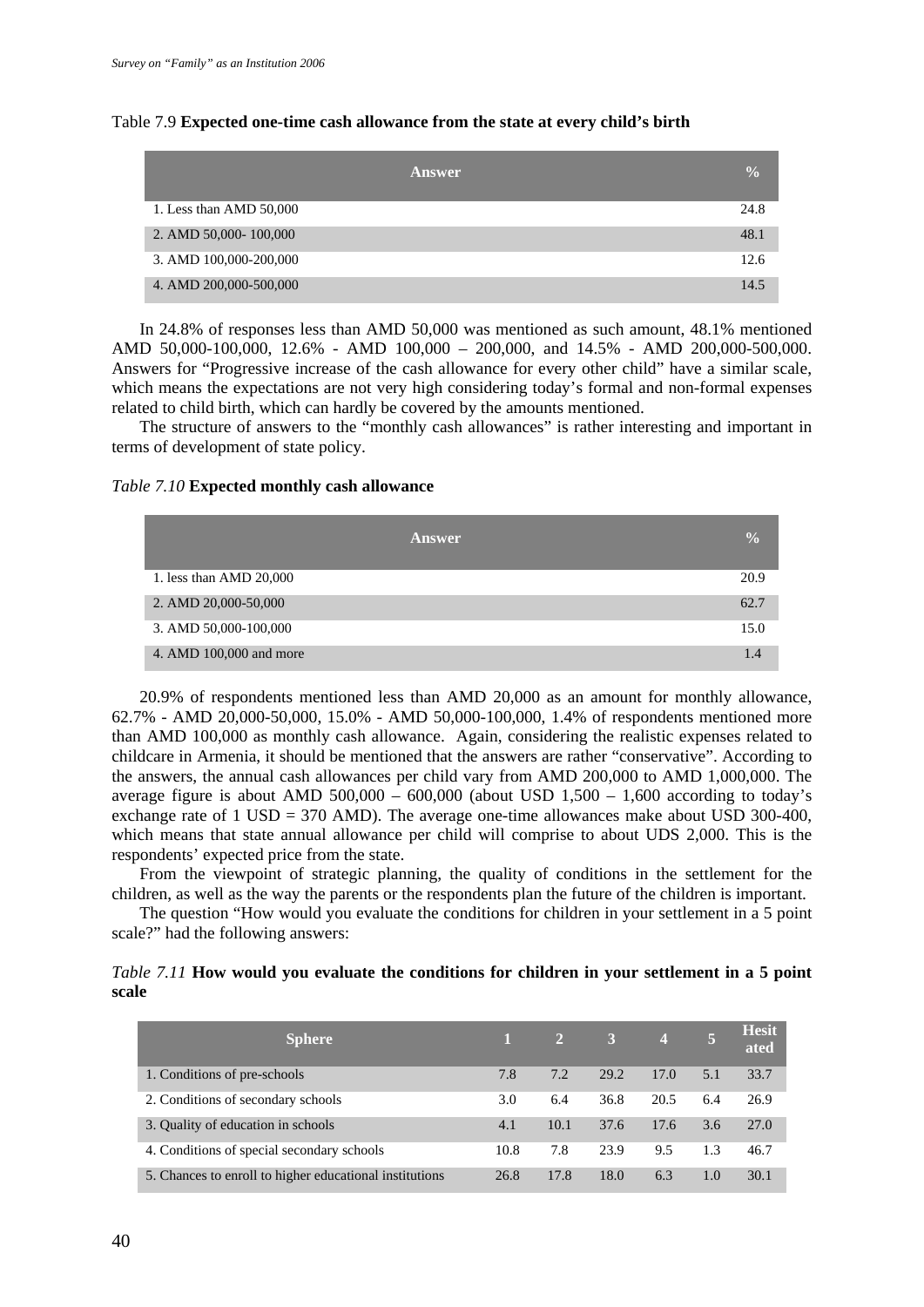| without additional tutoring                                                      |      |      |      |      |     |      |
|----------------------------------------------------------------------------------|------|------|------|------|-----|------|
| 6. Opportunities for additional knowledge                                        | 16.3 | 17.7 | 19.7 | 10.5 | 4.1 | 31.7 |
| 7. Opportunities for additional information (Internet)<br>clubs, computer rooms) | 17.6 | 13.1 | 17.8 | 13.4 | 4.4 | 33.7 |
| 8. Spare time                                                                    | 28.3 | 15.0 | 18.0 | 7.0  | 1.9 | 29.8 |
| 9. Job opportunities                                                             | 47.8 | 14.1 | 11.5 | 3.7  | 0.7 | 22.2 |
| 10. Ensuring high living standards staying in the<br>settlement                  | 26.9 | 16.5 | 20.6 | 5.8  | 1.2 | 29.0 |
| 11. Availability/affordability of healthcare institutions                        | 13.4 | 18.2 | 29.1 | 12.8 | 2.5 | 24.0 |

The structure of answers shows that despite the implementation of different programmes and activities, serious problems exist in the fields of education, especially the quality of education, and healthcare. These problems are very important first of all from the planning point of view. In none of the fields the share of excellent answers is higher than 10%. 4 and 5 point answers together have share higher than 20% only in three cases – conditions of pre-school, conditions of secondary schools, and quality of education in schools. The share of 3 point answers is also rather low, the share of 30% is exceeded only in the answers related to schools; in the fields of healthcare and preschools the share is getting close to 30%.

There is a huge diversity among the answers 1 and 2 points. In all the fields the share of these answers is higher. The share of 1 and 2 point answers is higher than 60% in case of "Job opportunities", higher than 40% in "Ensuring high living standards staying in the settlement", "Spare time", and "Chances to enroll to higher educational institutions without additional tutoring", and higher than 30% in cases of "Availability/affordability of healthcare institutions", "Opportunities for additional information", and "Opportunities for additional knowledge".

The dynamics of 1 and 2 point answers indicates the prevailing uncertainty towards children's future. Relatively higher indicators registered among the answers concerning the quality of preschools, schools and the knowledge provided. What are the reasons? The main reason is that the absence of preschools in villages and small towns is not viewed as serious social problem, since a big share of young mothers is actually unemployed, and assistance in childcare is provided by the parents or other relatives of either spouse. Reasons for such evaluation of educational system are also numerous. Certain output is seen as a result of the recent reforms. Besides, a serious "struggle" for pupils is going on in schools, especially in towns, since the schools are funded based on the number of pupils, which is a serious argument "to ease" the attitude towards pupils.

Another social-psychological factor is the fact that preschools and schools closely relate to the early stages of children's socialization process. Traditionally, the influence of parents and other relatives of the children is significant at that phase of children's life, which means the gaps in the institutions mentioned are easily filled by the family members.

The other group with high share of negative answers consists of "Ensuring high living standards staying in the settlement", "Spare time", "Chances to enroll to higher educational institutions without additional tutoring", "Availability/affordability of healthcare institutions", "Opportunities for additional information", and "Opportunities for additional knowledge". There, too, are factor directly related to the child's future, but, based on the results of this and other surveys, socio-economic crisis, high poverty level, and prevailing problems to provide basic needs very often simply dismiss many problems directly related to the children. Some of the parents find them important, but delay them "until better times". This is also an important cultural-psychological factor reflecting the diminishing tendency of the needs of both the society and the individuals, on one hand, and the tendency to dismiss some very important elements while planning the future of the children, on the other. Although, the higher share of negative answers itself indicates the high importance of the problem mentioned.

Relatively higher share of negative answers are observed regarding "Job opportunities" and "Ensuring high living standards staying in the settlement". These are the spheres and problems solutions of which are not directly related to the parents and other relatives. The higher share of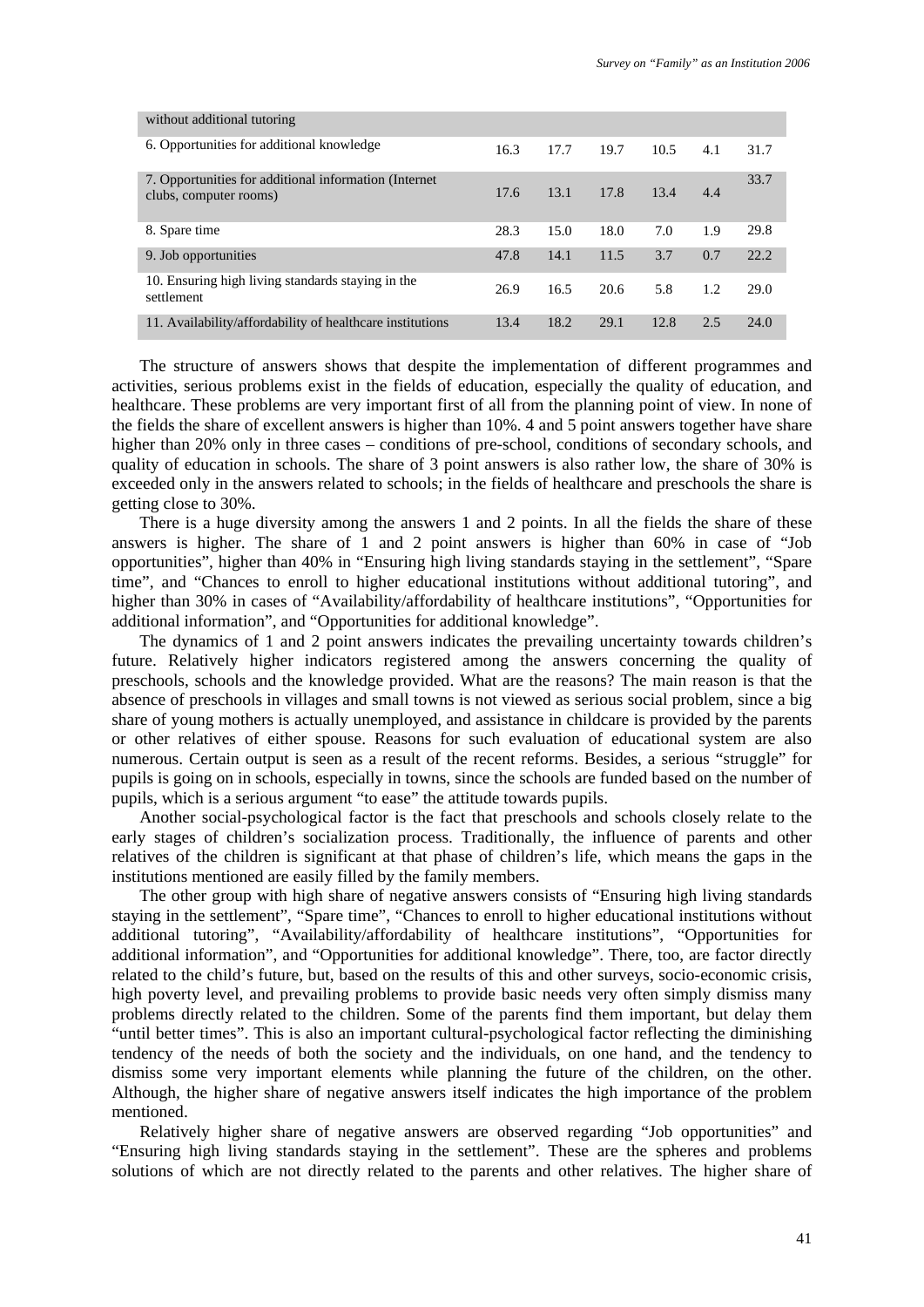negative answers in these fields proposes that the *demographic problems* cannot be solved separately. According to survey results, we are dealing with a very complex group of reasons and impacts. The higher share of the last two questions directly indicates the prevailing uncertainty towards future which can be overcome employing not only economic, but also social, political and cultural complex approaches. It is very hard to develop and try to implement a state policy concept on family with a lack of confidence from the society. Moreover, direct cash allowances, need for which, as discussed above, is rather high, may cause outflows from certain settlements, since improvement of lifestyle and living standards usually raise the needs of population and make them look for better chances to satisfy them. Once again, we deal with complex and serious problems requiring detailed planning and justification of the solutions proposed.

Planning for the future of the children directly relates to the intentions of the children or the family members to continue living in the settlement. The following answers were given to the question "Would you like your children to live in this settlement?"

|  |  |  |  |  | Table 7.12 Would you like your children to live in this settlement (where you live now) |
|--|--|--|--|--|-----------------------------------------------------------------------------------------|
|  |  |  |  |  |                                                                                         |

|           | Answer | Share in the total, % | <b>Urban</b> | <b>Rural</b> |
|-----------|--------|-----------------------|--------------|--------------|
| Yes       |        | 47.2                  | 51.8         | 38.7         |
| No        |        | 26.4                  | 22.7         | 33.5         |
| Hesitated |        | 26.4                  | 25.5         | 27.8         |

Certain differences observed among urban and rural populations. 51.8% (slightly higher than the average) of urban population answered positively. This indicator is less than average among rural families – 33.5%. Every  $4<sup>th</sup>$  person surveyed, and every  $3<sup>rd</sup>$  person in rural settlements, does not envision the future of his future in the settlement he currently lives. Factors determining positive and negative answers are interesting from the psychological point of view.

| Table 7.13 Reasons for positive or negative answers, % |  |  |  |  |  |
|--------------------------------------------------------|--|--|--|--|--|
|--------------------------------------------------------|--|--|--|--|--|

| <b>Answer</b>                                                      | $\frac{0}{0}$     |
|--------------------------------------------------------------------|-------------------|
| <b>Positive</b>                                                    |                   |
| They are more secure here than in other settlements                | 22.0              |
| There is more serious future vision here than in other settlements | 12.8              |
| I would like my children live next to me                           | 65.0              |
| We can help them become self-sustainable                           | 0.2               |
| <b>Total positive</b>                                              | <i>100</i>        |
| <b>Negative</b>                                                    |                   |
| There are no visions for future of the children                    | 13.0              |
| Cannot get the desired education                                   | 13.7              |
| Cannot have a proper job                                           | 70.8              |
| It is not safe to live here                                        | 2.5               |
| <b>Total negative</b>                                              | <i><b>100</b></i> |

According to the Table 7.13, the main justification of the positive answer is the wish to see the children by their side, which means the children are imposed the situation and reality their parents live in. Such approach means that, despite the changes in the last fifteen years, certain traditions common to 1970-80's still exist in the Armenian family, at least among parents. The tendency described has dual interpretation. The positive one, however, is that along with the improvement of socio-economic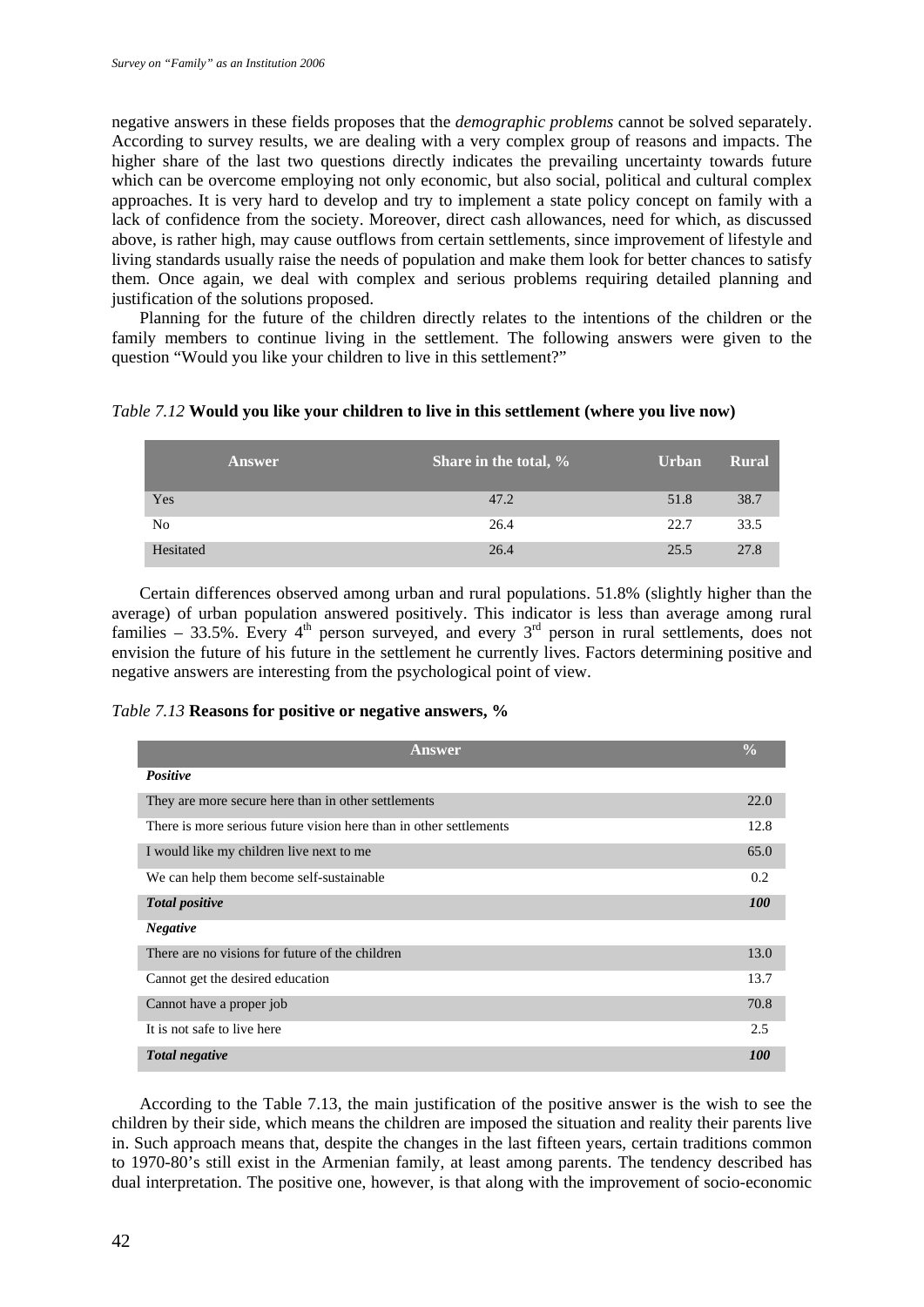conditions and psychological atmosphere, such attitude from the parents' side can become an important factor to "tie" the children to their settlements. Majority of negative answers are because of employment problems, which sounds logical since the problem of youth employment in urban and especially rural settlements is rather actual. The absence of jobs is one of the main causes for emigrations, and solution of employment problem will definitely decrease the migration flows.

The following answers were given to the question "Where would you like your children to live, if you do not want them to live in this settlement?"

| Answer                    | Share in the total, % | <b>Urban</b> | <b>Rural</b> |
|---------------------------|-----------------------|--------------|--------------|
| Yerevan                   | 48.6                  | 44.0         | 56.5         |
| Marz center               | 3.1                   | 0.2          | 8.1          |
| <b>Russian Federation</b> | 15.9                  | 16.7         | 14.6         |
| European country          | 20.8                  | 26.5         | 11.0         |
| <b>USA</b>                | 6.4                   | 8.8          | 2.4          |
| Other                     | 5.2                   | 3.8          | 7.4          |

| Table 7.14 Where would you like your children to live (if you do not want them to live in this |  |  |
|------------------------------------------------------------------------------------------------|--|--|
| settlement)                                                                                    |  |  |

As opposed to previous answers, in this case the differences between urban and rural settlements are significant. More than half of the rural population surveyed (56.5%) wishes to see the future of his/her children in Yerevan, which means that major internal migration directions in the near future will be towards Yerevan. Compared to rural population, urban families have higher share in the answers "European country" and "USA" (by 2.5 and 3 times respectively). This means that possible migration directions may differ a lot. The answers discussed are important from the psychologicalcultural point of view. Yerevan, as it was in the Soviet times, will continue to remain the main destination point of the migration flows. This tendency is notable nowadays, too. Because of big volume of construction works in the capital, a big number of specialists and workers from various marzes (both far and close) of the country works in Yerevan. At the same time, Yerevan may serve as the main leaving point for the possible emigrants, taking into account the significantly high share of population living in the capital. The latest may have a dual impact on the demographic changes. Studies of the emigration trends and the analysis of the social-professional structure of the emigrants show that high quality specialists are the main group of population leaving the country. This is the sector that has adopted or will adopt in the near future the "1-2 children family" model. It is crucially important what kind of group is going to fill the "vacuum formed". The main contingent of the migrants from villages to Yerevan is mainly youth, i.e. the sector that has adopted or will adopt the same model. From this prospective, expecting serious changes is not realistic. Nonetheless, based on the assumptions, such "shift" will have more negative than positive effects on the capital. First of all, the youth trying to establish in Yerevan will most likely go with the same reproductive behavior, but with longer period of adaptation and socialization, causing marriage delays and raise of the marital  $\text{age}^{33}$ .

On the other hand, tendency to move to Yerevan will cause certain demographic problems in terms of deepening the aging process in villages and small towns. It should be also considered that in case of stabilization of socio-economic situation, Gyumri and Vanadzor may also become recipients of certain number of migrants, which means, should relevant measures not be taken in rural settlements, the demographic crisis in the villages will move even further.

As seen from the answers, the share Russian Federation as a desired place of living is not high. Supposedly, this is a result of anti-Caucasus (as well as anti-Armenian) atmosphere prevailing in the

<u>.</u>

<sup>&</sup>lt;sup>33</sup> For social-cultural changes in Yerevan for the recent years, see A. Tadevosyan, Reflection of Emigration Effects on the Social-cultural Life of the City of Yerevan, 1991-1996, Yerevan, 2006, pp 62-68; M. Gabrielyan, On the Certain Ethnological Specifications of "Understanding" Yerevan from the Outside, Yerevan, pp 56-61.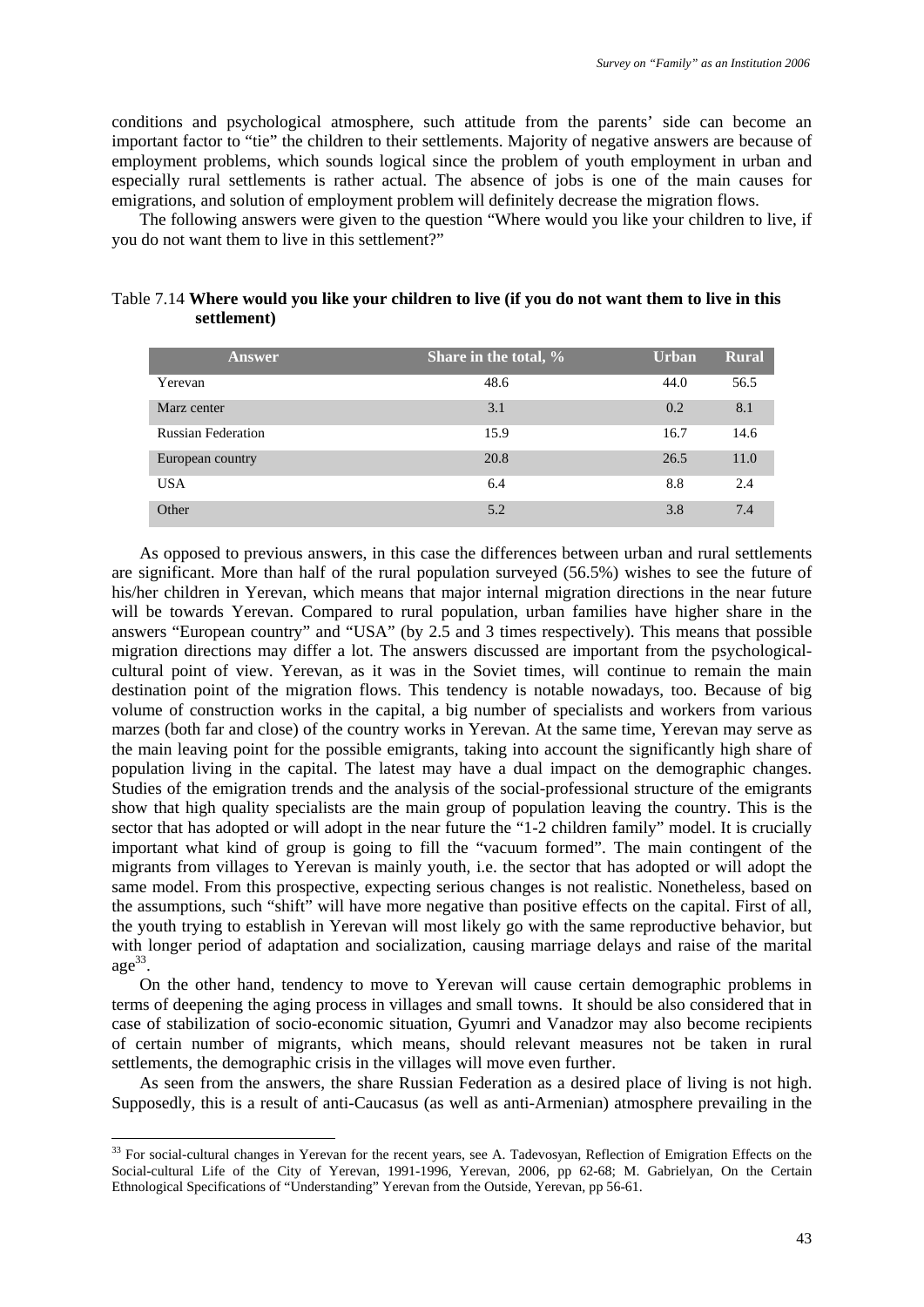Russian Federation in the recent years. The higher share of respondents seeing Europe and the US as a future living place for their children is an alarming tendency from the demographic point of view. Though, this tendency, too, may have dual interpretations, since opportunities for education, social mobility, and providing higher living standards are much higher in Europe and the US. It should be mentioned that the possible migration flows to Yerevan can be lessened through reforms in governing systems, raising the efficiency of self-governing bodies, reducing the functions of Yerevan, and territorial redistribution. Efficient socio-economic, educational and cultural policies locally in both urban and rural settlements may reduce the migration tendency. The above mentioned thought is reflected in the answers of the following question: "What needs to be done, to keep the children in your settlement?"

| Answer                                                                           | $\frac{0}{0}$ |
|----------------------------------------------------------------------------------|---------------|
| 1. Solve the economic problems of the settlement                                 | 59.1          |
| 2. Provide for better education                                                  | 46.6          |
| 3. Generate well-paid jobs                                                       | 77.2          |
| 4. Reduce the poverty level                                                      | 49.2          |
| 5. Eliminate corruption in the country                                           | 24.2          |
| 6. Create positive psychological atmosphere                                      | 20.9          |
| 7. The government should pay special attention to the problems of young families | 36.1          |
| 8. Privileged long-term loans provided to young families                         | 31.8          |
| 9. Solve the housing problems through mortgages                                  | 18.0          |
| 10. Raise the amount of allowances for the minors                                | 30.2          |
| 11. Set special privileges for families with 4 and more children                 | 26.8          |
| 12. Set special privileges for the youth                                         | 28.6          |

|  |  |  |  | Table 7.15 What needs to be done, to keep the children in your settlement |  |
|--|--|--|--|---------------------------------------------------------------------------|--|
|--|--|--|--|---------------------------------------------------------------------------|--|

As seen from table 7.15, the main factors that will keep the families in their settlements are *wellpaid jobs* and *solution of economic problems*, which are, in fact, tied to each other. Among the important issues are *poverty reduction* and *providing for better education*. State policy towards young families is also a priority, according to the answers. The families surveyed have shown an approach of two levels: a) solution of general problems, and b) emphasizing problems of young families within the general ones. The structure of answers determines the main directions of the state policy. They may seem not directly related to the demographic policy and family planning issues, but based on the data of Table 15, together with other data presented previously, one can conclude that complex approaches are primary in this issue. These approaches should be targeted towards infrastructural development in urban and rural communities, as well as towards solution of economic and cultural, educational and healthcare issues. The mentioned is more prior especially for young and newly created families whose needs are not limited to the economic ones, and making them stay in their settlements will require satisfaction of those needs too.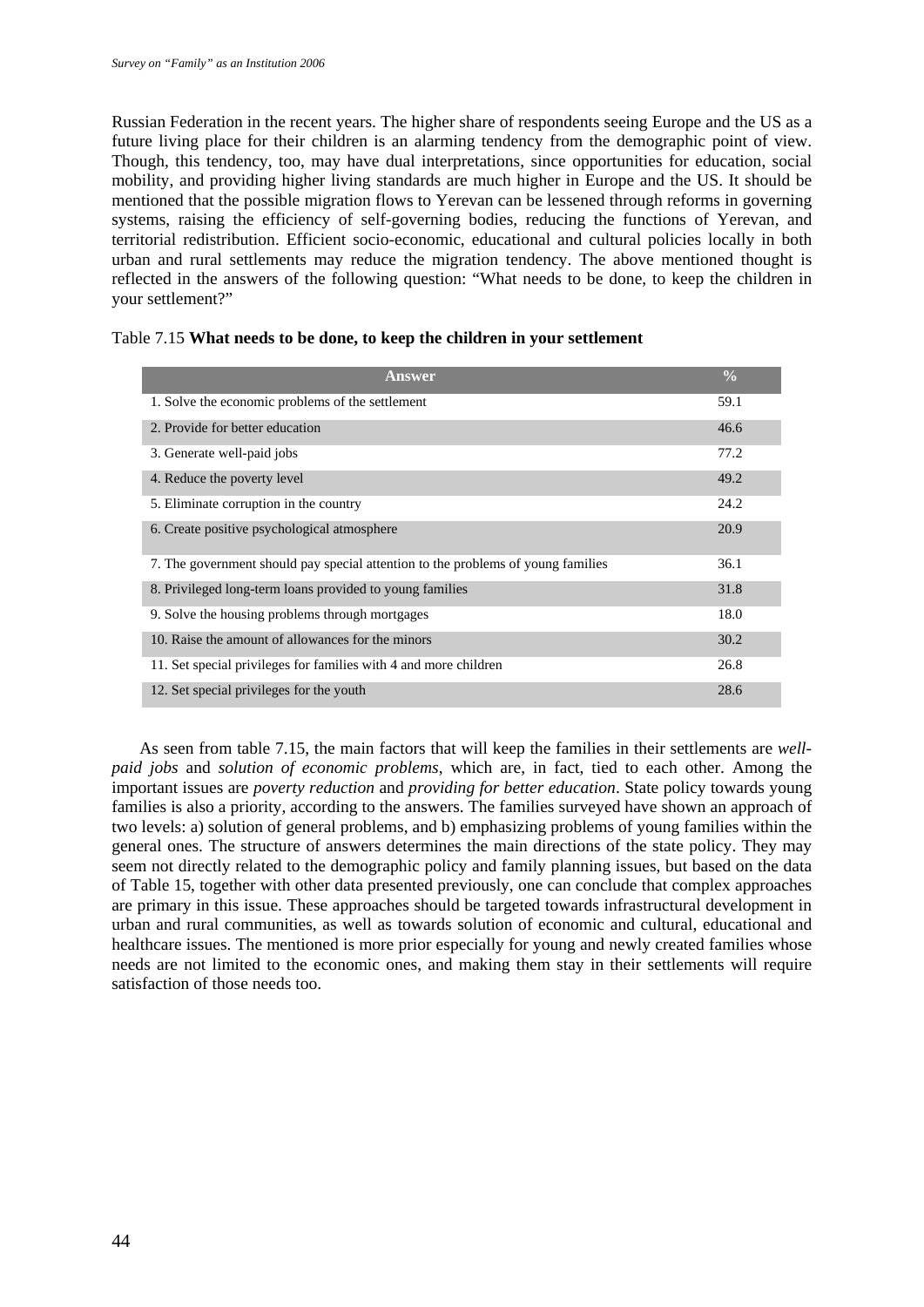#### *7.1 DECISION MAKING IN THE FAMILY*

The following structure of answers shows the decision making mechanism in the family.

#### *Table 7.16* **Who makes the decisions in the family**

| <b>Answer</b>                                           | Husband alone <sup>3</sup> | Wife alone | Spouses together | Parents of one of the<br>spouses alone | Parents of one of the<br>spouses together<br>spouses and the | opinion of the famil<br>Considering the<br>members |
|---------------------------------------------------------|----------------------------|------------|------------------|----------------------------------------|--------------------------------------------------------------|----------------------------------------------------|
| 1. Decisions on raising the children                    | 4.1                        | 17.9       | 59.9             | 0.4                                    | 2.8                                                          | 14.9                                               |
| 2. Decisions related to education                       | 3.5                        | 9.7        | 64.6             | 0.2                                    | 1.9                                                          | 20.1                                               |
| 3. Decisions related to the marriage of the<br>children | 2.6                        | 4.1        | 58.7             | 0.6                                    | 2.1                                                          | 31.9                                               |
| 4. Other important issues related to the family         | 4.7                        | 7.1        | 53.2             | 0.7                                    | 3.5                                                          | 30.8                                               |
| 5. Important household issues                           | 5.2                        | 10.1       | 52.5             | 0.8                                    | 3.4                                                          | 28.0                                               |
| 6. Other household issues                               | 5.1                        | 21.4       | 48.4             | 0.9                                    | 1.9                                                          | 22.3                                               |
| 7. Issues related to the spouses                        | 5.4                        | 4.5        | 80.7             | 0.5                                    | 0.4                                                          | 8.5                                                |
| 8. Purchasing expensive items                           | 3.9                        | 5.5        | 51.6             | 0.5                                    | 3.6                                                          | 34.9                                               |
| 9. The number and sex of children                       | 2.4                        | 4.4        | 89.3             | 0.1                                    | 0.2                                                          | 3.6                                                |
| 10. Pregnancy termination (induced abortion)            | 2.3                        | 9.0        | 85.6             | 0.1                                    | 0.2                                                          | 2.8                                                |

In almost all the answers, the share of "spouses together" has the highest share. It is especially high in the matters related to the married couple only – stop of pregnancy, number and sex of children, issues related to the spouses, and decisions related to education of the children. The share of "considering the opinion of the family members" is also rather high, especially in the household matters. The share of "wife alone" is also high in some cases (on raising children, stop of pregnancy). The share of "parents of one of the spouses alone" is very limited. Such structure of answers reflects two main tendencies. Starting from 1959-60's, young couples of three-generation families were getting more and more involved in the decision making process of the family. That means we are experiencing the continuation of the tendency developed back in Soviet times. On the other hand, the impact of the changes in the last fifteen years is also considerable. The latest causes change of roles in the family.

From the viewpoint of the State Policy towards Family, it is more reasonable to have the bigeneration family consisting of married couple and children as the "object" of the policy. Participation of elder members in family management and planning gradually decreases, though in some cases the decisions are made considering the opinion of the family members. This might be a reason of the low case of arguments in the course of decision making.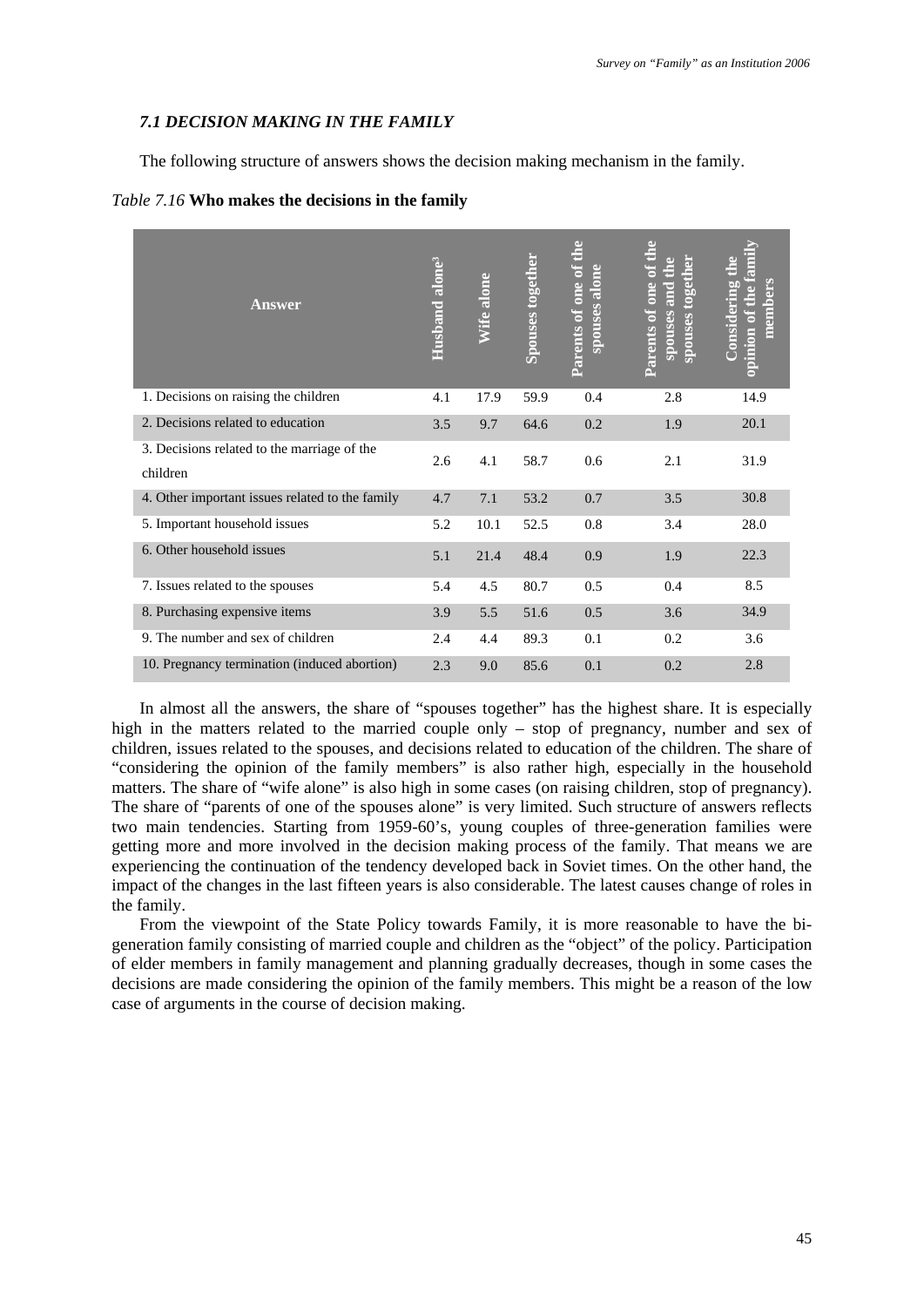|  | Table 7.17 Are there arguments regarding decision making in the family |  |  |
|--|------------------------------------------------------------------------|--|--|
|  |                                                                        |  |  |

|                      | <b>Answer</b> | $\frac{0}{0}$ |
|----------------------|---------------|---------------|
| 1. Yes, always       |               | 2.6           |
| 2. Yes, occasionally |               | 33.5          |
| 3. Almost never      |               | 27.2          |
| 4. Never             |               | 36.3          |
| 5. Other             | 0.4           |               |

According to Table 7.17, the arguments regarding decision making in the family are rather rare, although, the "ideal atmosphere" in the family is due to the limited "field" of decisions because of unfavorable socio-economic conditions, continual absence of a family member, and other psychological factors. Many families are trying to meet only some very basic needs where complex mechanisms of decision making are not required.

90.0% of respondents evaluated his family as strong; only 4.1% had negative answer to this question.

*Table 7.18* **The main element of strong family** 

| Answer                              | $\frac{0}{2}$ |
|-------------------------------------|---------------|
| 1. Love and compromising atmosphere | 80.2          |
| 2. Existence of children            | 15.8          |
| 3. Socio-economic circumstances     | 0.5           |
| 4. Other                            | $\mathbf{3}$  |

The structure of answers given to the question "Would you like to live in a family with three generations?" reflects the trends described above. 35.1% of respondents had given negative response, 38.1% - positive response, and 26.8% hesitated to answer. The positive and negative answers are almost equal, but in the context of possible demographic developments, with "one or two children family" model prevailing, this tendency may become a "reason for additional social burden" for the state in the not very far future. The traditional for Armenian society fact that "parents stay with one of the sons, usually with the youngest one" is gradually giving up its positions. The tendency described will, of course, worsen the housing problems especially for the young families.

According to survey results, the tendency of newly married couple to live separately right after the marriage or after a short time is becoming prevailing.

Table 7.19 **How do you look at living separately from parents** 

| Do you find it right to separate after marriage<br>or live with parent under one shelter | $\%$ in<br>total | <b>Urban</b> | Rural |
|------------------------------------------------------------------------------------------|------------------|--------------|-------|
| 1. Separate right after the marriage, regardless of anything                             | 24.4             | 25.8         | 21.6  |
| 2. Separate after some time after marriage or after the first child's birth              | 15.2             | 13.8         | 17.7  |
| 3. Separate only if housing problem is solved                                            | 16.3             | 16.4         | 16.2  |
| 4. Separate only if all the financial issues are solved                                  | 17.9             | 18.8         | 16.2  |
| 5. Live with parents                                                                     | 22.6             | 21.6         | 24.5  |
| 6. Hesitated to answer                                                                   | 0.2              | 0.3          | 0.1   |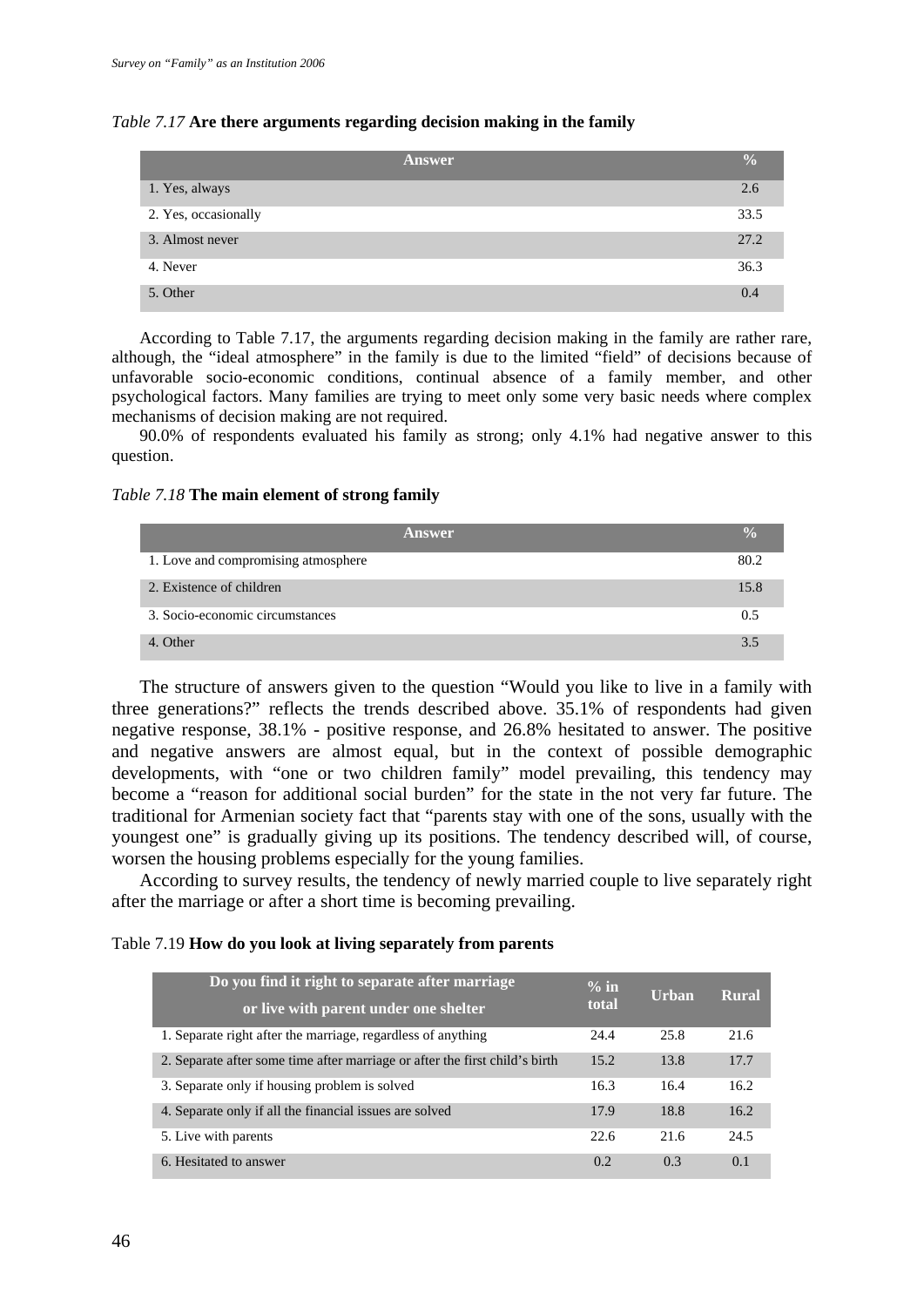According to the answers above, despite the fact that every forth respondent wants to separate right after marriage, a big share of respondents emphasize the importance of solving housing and financial problems, and every forth respondent finds appropriate living with parents. No significant differences observed in urban and rural settlements, though the share of respondent desiring to live with parents is slightly higher among rural population. "Conservatism" regarding separation after marriage is also noticeable among rural population. This difference has its interpretation, too. In the section "Housing Conditions" it was revealed that in terms of availability of living space rural settlement are in more favorable situation, which means that married couple can live for some time with parent without causing additional inconvenience. The other important problem is related to the opportunities in urban and rural settlements. Renting an apartment is an alternative for having an apartment of ones own in urban settlements, while such opportunities are limited in rural settlements. Traditionalism in rural settlements should be also considered, meaning that it is not common among rural population to separate right after marriage and live in a rented apartment.

Direct reflection of changes in attitude and behavior is the following structure of answers: 26.0% of the respondents finds it appropriate to advise with parents in all matters with no exceptions, while 61.9% finds it appropriate only in case of important matters.

# *7.2 DOMESTIC VIOLENCE*

Domestic violence related questions were included in the survey to reveal the public perception and the impact of the latest on the in-family relations.

### Table 7.20 **Is domestic violence common for RA**

|                           | $\frac{0}{0}$<br>Answer |
|---------------------------|-------------------------|
| 1. Yes, it is wide spread | 22.2                    |
| 2. Partially              | 28.3                    |
| 3. Not common             | 15.5                    |
| 4. Hesitated              | 33.8                    |
| 5. Other                  | 0.2                     |

According to the structure developed, more than half of the respondents admit the existence of domestic violence in Armenia.

Typology and perception of violence is shown in the Table 7.21 below.

# Table 7.21 **Specifics of violence typology against different family members**

| <b>Type of violence</b> | r=<br>husban<br>surea | wife<br>Against | Against<br>children | parents<br>Đ<br>E<br>spouses<br>Ğ.<br>gainst<br>one<br>a | 'nт<br>famil<br>gainst<br>E |
|-------------------------|-----------------------|-----------------|---------------------|----------------------------------------------------------|-----------------------------|
| 1. Menace               | 23.4                  | 32.8            | 26.8                | 24.6                                                     | 22.0                        |
| 2. Continuous remarks   | 11.8                  | 16.5            | 12.2                | 10.9                                                     | 8.9                         |
| 3. Rude speech          | 16.2                  | 22.9            | 18.1                | 16.8                                                     | 13.0                        |
| 4. Curse                | 23.1                  | 38.7            | 33.5                | 28.0                                                     | 22.7                        |
| 5. Slap                 | 26.4                  | 45.4            | 39.2                | 29.4                                                     | 25.9                        |
| 6. Beating              | 43.3                  | 71.0            | 64.7                | 49.0                                                     | 44.7                        |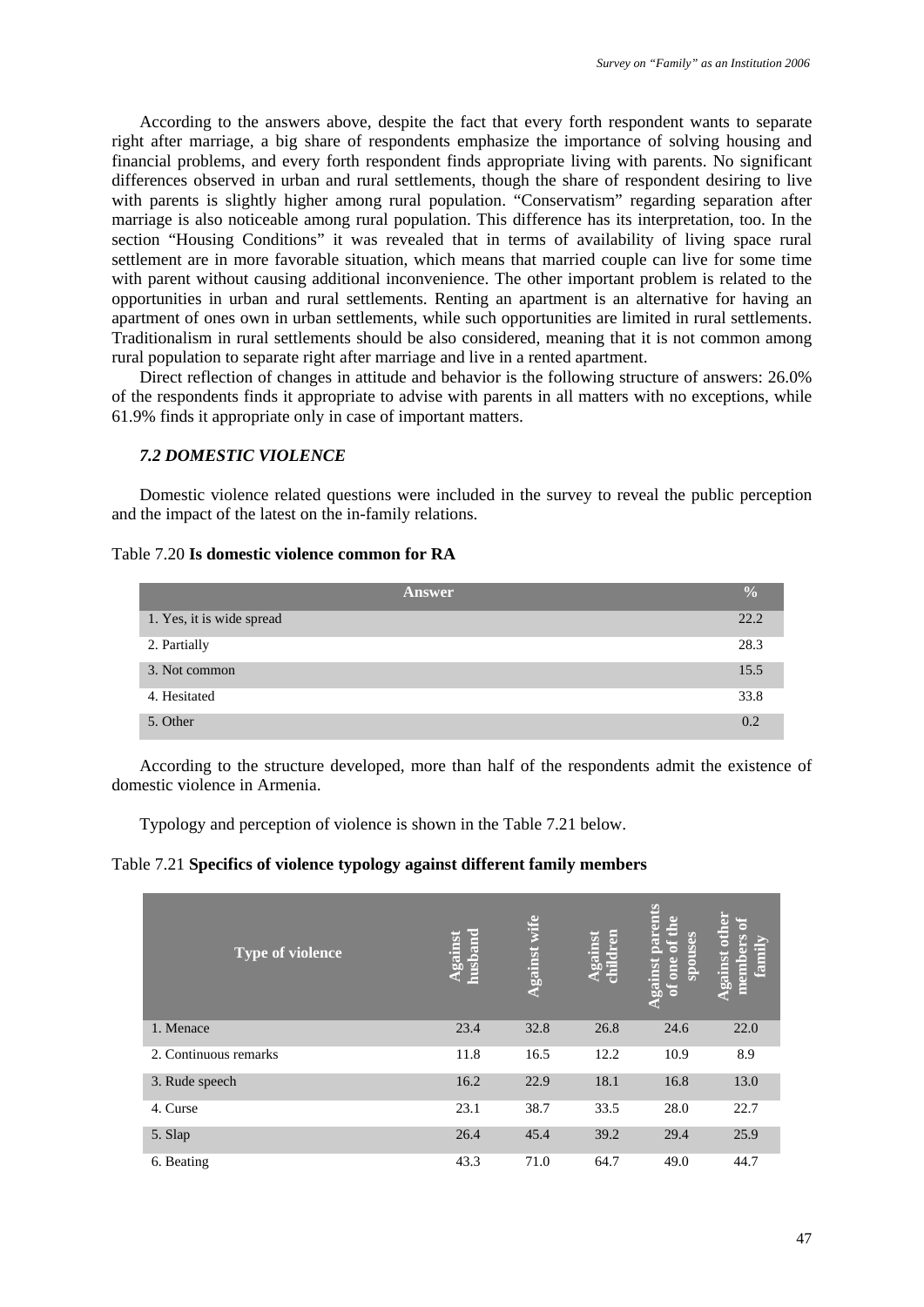| 7. Causing injuries                             | 39.9 | 58.8 | 55.7 | 44.1 | 39.9 |
|-------------------------------------------------|------|------|------|------|------|
| 8. Dismissal regardless of reason               | 11.9 | 16.7 | 13.6 | 16.1 | 12.2 |
| 9. Overload with hard physical work             | 11.9 | 20.4 | 21.0 | 15.8 | 13.3 |
| 10. Impose something against one's will         | 19.7 | 28.2 | 23.4 | 21.4 | 15.4 |
| 11. Keep away from working/being employed       | 11.1 | 21.6 | 12.3 | 12.4 | 11.6 |
| 12. Forbid getting in touch with relatives      | 19.0 | 30.3 | 21.3 | 20.9 | 18.6 |
| 13. Ignore opinions on important family matters | 14.9 | 20.4 | 12.8 | 17.8 | 13.8 |

According to the Table 7.21, there are certain specifications in the perception of violence in the Armenian environment. According to the answers, causing injuries, beating, cursing, menace, slap, i.e. mainly physical types, were considered as violence. Psychological types of violence has had rather high share, too - dismissal regardless of reason, impose something against one's will, ignore opinions on important family matters. The answers are almost equal by the family members. That means, certain intolerance exists towards physical and psychological violence against all the members of the family. As a result, dismissal of children, imposing something against child's will, overloading with hard physical work, and ignoring child's opinion on important family matters is characterized as violence by as low as 20% of respondents. The same is for the other members of the family.

About the same model of violence perception is observed in various surveys and studies in Armenia of the recent years.

The group of reasons for such a situation is hard to be revealed. On one hand, hard physical work done by children, women and other members of family is viewed as a consequence of the prevailing unfavorable socio-economic situation, where the minimal means for living can be earned by the efforts of all the family members. On the other hand, not less important are the norms traditionally formed and practiced in the Armenian society, according to which, especially in the early stages of child raising, parents have lots of rights and privileges. Interesting is the fact that, according to various studies, children, women and other family members themselves are less likely to characterize as violence a number facts commonly described as psychological or physical violence.

This type of perception model is another reason why the share of domestic violence is low in certain families.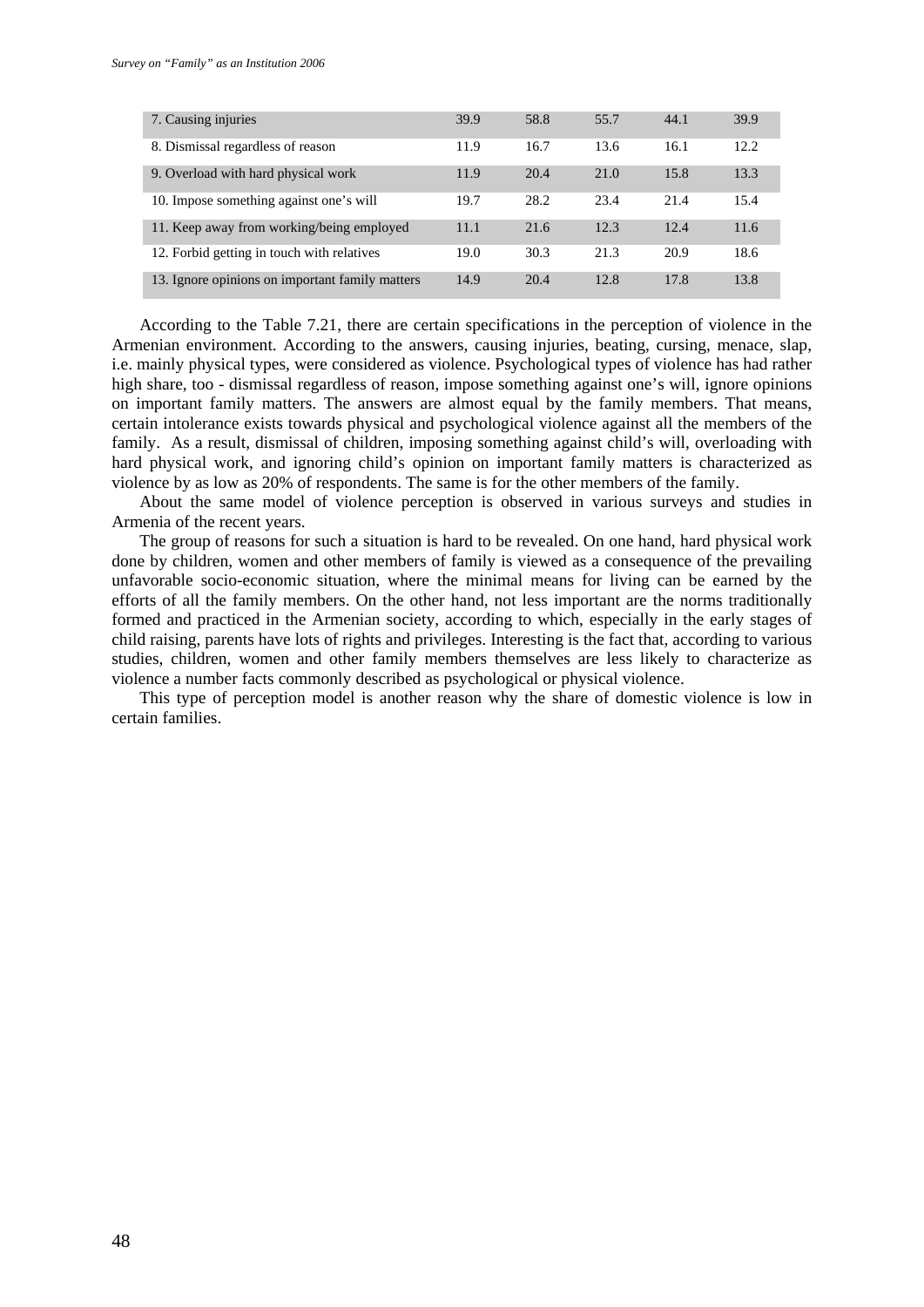| <b>Type of violence</b>                         | <b>Against</b><br>husband | gainst wife | dren<br>gains | gainst parents<br>of one of the<br><b>spouses</b> | <b>Against other</b><br>members of<br>family |
|-------------------------------------------------|---------------------------|-------------|---------------|---------------------------------------------------|----------------------------------------------|
| 1. Menace                                       | 0.2                       | 0.7         | 1.1           | 0.1                                               | 0.1                                          |
| 2. Continuous remarks                           | 2.4                       | 3.8         | 6.8           | 1.8                                               | 1.7                                          |
| 3. Rude speech                                  | 2.5                       | 4.6         | 3.2           | 1.3                                               | 1.3                                          |
| 4. Curse                                        | $\overline{0}$            | 1.7         | 0.6           | 0.2                                               | $\mathbf{0}$                                 |
| 5. Slap                                         | $\Omega$                  | 0.9         | 2.2           | $\mathbf{0}$                                      | 0.1                                          |
| 6. Beating                                      | $\Omega$                  | 0.8         | 0.6           | 0.1                                               | 0.1                                          |
| 7. Causing injuries                             | $\overline{0}$            | 0.3         | 0.2           | 0.1                                               | 0.1                                          |
| 8. Dismissal regardless of reason               | 0.1                       | 0.2         | 0.2           | 0.4                                               | 0.1                                          |
| 9. Overload with hard physical work             | 0.1                       | 0.1         | 0.6           | $\mathbf{0}$                                      | $\theta$                                     |
| 10. Impose something against one's wish         | 0.2                       | 1.3         | 0.9           | 0.2                                               | 0.2                                          |
| 11. Keep away from working/being employed       | $\theta$                  | 1.3         | 0.4           | 0.1                                               | 0.1                                          |
| 12. Forbid getting in touch with relatives      | 0.1                       | 1.0         | 0.1           | 0.2                                               | 0.1                                          |
| 13. Ignore opinions on important family matters | 0.1                       | 0.9         | 0.6           | 0.8                                               | 0.3                                          |

#### *Table 7.22* **Is there violence in your family**

Despite the relatively low share of different types of violence, certain specifics are mentioned.

The highest share belongs to continuous remarks and rude speech. Differences are observed by the "objects" of violence: these are mainly women and children. The highest figures were observed in the violence against women in almost all the answers. The share of violence against children is also higher compared to the violence against other family members, which might be a result of the aforementioned specifics of violence perception.

It should be also considered that domestic violence is rather hard to be revealed. In some cases, respondents prefer not to talk about violence or simply indicate the absence of domestic violence, even though violence does exist in the family.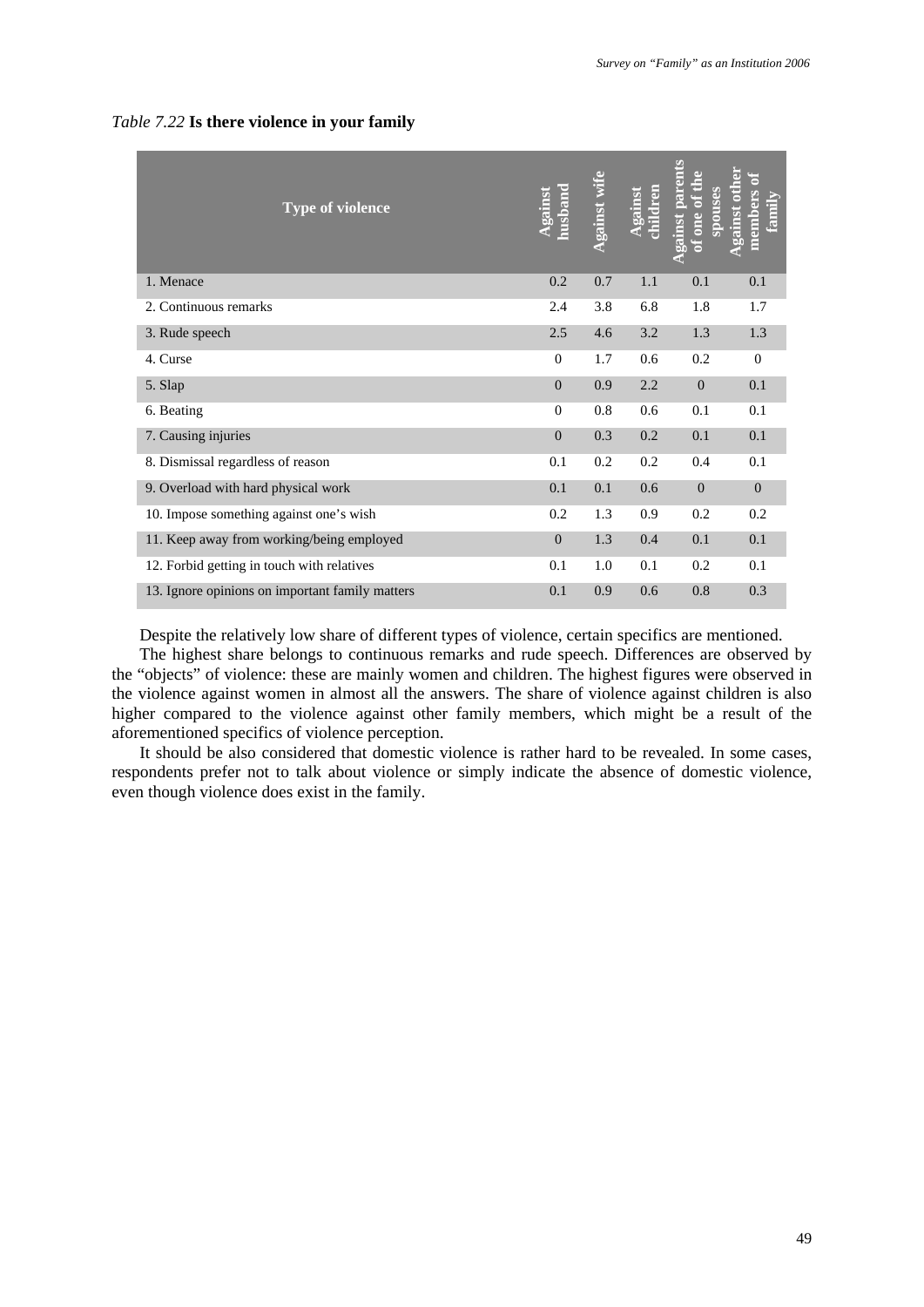#### **SUMMARY AND PROPOSALS**

Development of Armenian society, as well as Armenian family, in the last fifteen years is characterized with controversial phenomena also revealed as a result of the survey implemented.

Survey results revealed the complex nature of the problems existing in the Armenian family. This means that the demographic crisis and changes in the demographic behavior discussed in the corresponding sections of the report are directly related to not only economic, but also social, political, cultural and psychological factors.

Overcoming demographic crisis is declared priority in the state policy and a crucial element for national security. With this regards family becomes the main subject of state demographic policy. Perception of family as a subject and incorporation into state policy projects has crucial importance.

Keeping in mind the complex nature of the problems, we further discuss the main problems revealed as a result of the survey and propose ways to solve the problems observed.

# *1. SOCIO-DEMOGRAPHIC SPHERE*

According to survey results, changes in different spheres have effected the demographic description, composition and structure of the family. According to survey results, the average number of persons living in a household is 3.6; there are 2.9 persons on average living in a family. The share of families with 1-4 members is 84.4%, while the share of families with 5 and more members is as low as 15.6%. 19.3% of the families surveyed has one under-18-year-old child, 19.1% has two children under 18. Only 6.5% of the households surveyed has 3 and more minor children.

*Based on the situation described above, the number one problem is revealed: the number of children in the family which does not provide, and will not do so in the near future, should the current tendencies persist, the simple reproduction of the family.* 

Another problem of socio-demographic nature is related to *social-professional even-out and limitations in roles and importance of different groups* in urban and especially rural settlements. According to survey results, optimal proportions of the structure by education level are maintained in urban environment, though, these proportions have been broken in urban settlements. The share of population with higher education in rural settlements is as low as 6.5%. This is an impoverishment of social-cultural sphere, constraint of management in the community level, as well as self-management, since persons with higher education have traditionally played an important role in the Armenian society. Such situation may also promote migration flows and worsen the lack of belief toward children's future especially in rural settlements.

Activities proposed in such situation are:

- Provision of special spots for rural youth in higher and special-secondary institutions, with clarified mutual obligations. The following as an option to be considered: The young person studied in higher or special-secondary institution for X years is obliged to work in a rural settlement for X times a coefficient years, otherwise has to compensate the state for the investment in his/her education $34$ .
- A promotional policy like this can be practiced for urban youth, too, defining other privileges: additions to the salary to be accumulated in the bank account and be used after a certain period of time, and be returned to the state in case of breach of the contract.

The combination of activities described above should be discussed in the context of other projects of state policy, particularly the PRSP.

<u>.</u>

 $34$  Practiced in different countries, particularly in the Islamic Republic of Iran.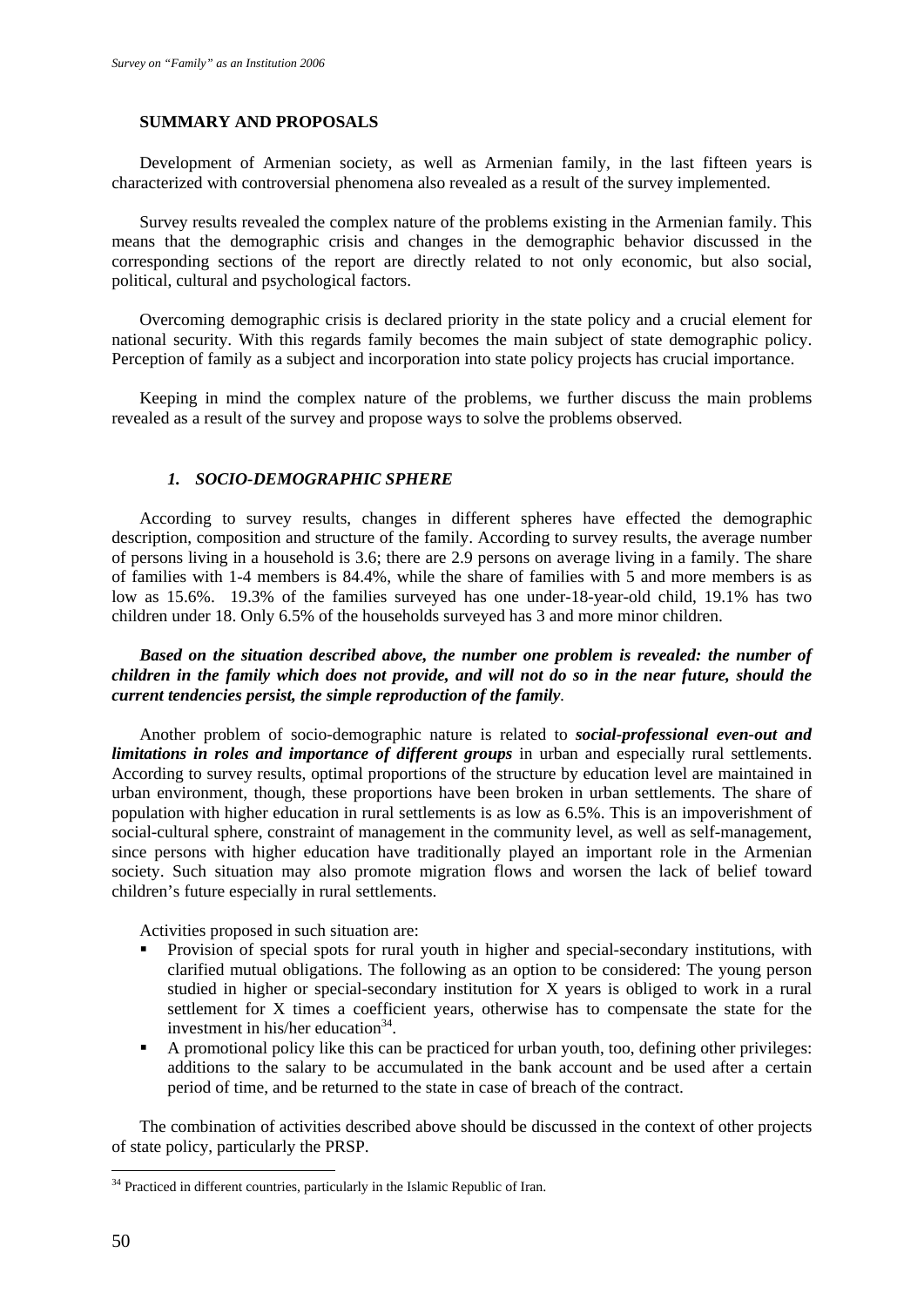#### **2. HOUSING CONDITIONS**

According to survey results, 14.4% of surveyed urban population lives in one-room dwellings: 7.3% of under-16 population, 6.2% of 16-30-year-old population, and 7.3% of 35-49-year-old population live in one-room apartments. Also considered the higher share of population living in twoand three-room apartments, it can be concluded that housing problem especially for younger families will worsen in the near future, since very few young families have high enough salary to afford an apartment. It is not surprising that among the answers on expectations from the state, assistance in purchasing an apartment or expanding the old one (grants, subsidies, etc.) had the highest share – 51.2%.

Taking into account the limited resources of the state, this problem can be given complex solutions requiring revisions and additional economic justifications and calculations. Possible solutions may include:

- The vast majority of Armenian population is concentrated in the city of Yerevan, and the majority of towns and villages is losing its "attractiveness". Some urban and rural settlements have housing surplus which can be purchased by the local self-governing bodies and provided to the young families either for the fund provided by the state or on long-term, privileged, and low-interest-rate loans. On the event of every child's birth, a part of the amount payable can be deducted from the loan.
- The activities mentioned can be practiced especially in the regions with tourism development potential, where additional jobs can be generated for the youth. Finally, in case of efficient implementation of the activities mentioned, problems of "overload" of the city of Yerevan and disproportion of population distribution in the country can be solved.

# **3. EMPLOYMENT SPHERE, INCOME STRUCTURE**

According to survey results, 28.6% of family members surveyed was employed: males – 36.2%, females  $-21.8\%$ . The shares of employed in urban and rural settlements is almost the same  $-28.8\%$ and 28.2%. In almost all the fields of employment the share of males is higher then the one of females. There are 2 times more males in the field of Managers and representatives of all levels of government bodies; the number of males is about 7 times more among qualified workers.

Certain differences are observed between urban and rural populations. Considerable are the differences between employment of families with under-16-year-old children. Employment issues of women, especially the ones having under-16-year-old children, are of high priority in this sphere. Female employment is important also because employment, as seen in the relevant sections, affects family planning, the number of children in the family, and various spheres of in-family relations. The state has rather limited influence in regard of direct assistance in terms of employment, too, especially on the private sector employers.

Institutions of state government system, self-governing bodies, Marz Offices, and other institutions under supervision of state and self-governing bodies have bigger opportunities to practice this policy and promote female employment in the country. The institutions mentioned can also promote alternative employment for women, taking into consideration the fact that nowadays a lot of projects on this issue are being implemented in the country. These projects aim to develop the traditional handicrafts (carpet-making, embroidery, etc.) in household conditions, especially in the tourism related regions.

At the same time, increasing female employment will help regulate family planning, and eliminate problems in in-family relations.

The same is true for men, especially youth employment. Both state and self-governing institutions should promote youth employment, and, in came cases, establish certain quotas.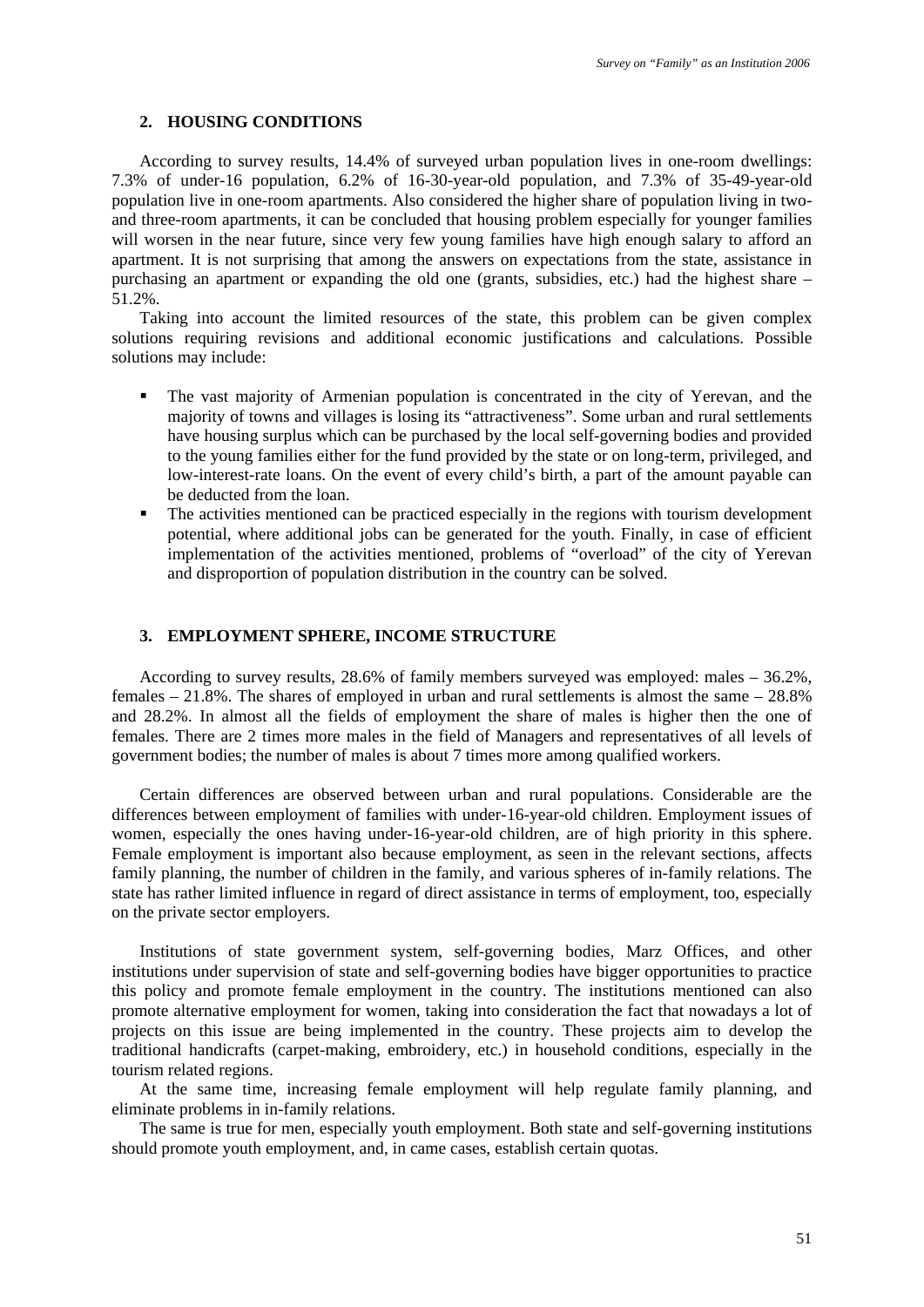#### **4. HEALTHCARE**

Rather serious problems were revealed in the sphere of healthcare, too. Particularly, 21.6% of families surveyed (18.0% and 28.4% in urban and rural settlements respectively) has had a need to apply to a healthcare institution but did not. The main reason for not applying is financial scarcity for the 86.3% of respondents. The majority respondents evaluated the quality of healthcare services as very low.

Like in some of the spheres above, in this case, too, the activities should be discussed in the context of general socio-economic activities, particularly the PRSP. Among the activities implemented, especially in rural settlement and small towns, quality services provided to the pregnant, women in post-birth period and the newly born are prioritized. Because of financial problems, many families can not afford applying to even regional or marz hospitals, though certain positive trends were observed in the recent years related to state assistance policies and programmes by the international organizations.

## **5. FAMILY REPRODUCTIVE BEHAVIOR**

Problems observed in the family reproductive behavior are complex and in some cases may repeat the ones revealed in previous sections. The survey examines changes in reproductive behavior as an important reason for changes in the overall demographic situation. In the majority of families surveyed, both urban and rural, "multi-children family" model was prevailing only a few decades ago. The situation has changed nowadays, and the majority of families expect assistance from the state for child birth and care. The assistance is expected not only in terms of money, but also in terms of provision of favorable conditions in the settlement for the future of the children.

According to survey results, majority of respondents are not satisfied by the conditions for the children's future. Despite the programmes and activities implemented, there are serious educational, healthcare and other problems crucial from the viewpoint of planning. A rather big share of negative answers was registered for the question on "Job opportunities and ensuring high living standards staying in the settlement", which proves the previously mentioned thought that the demographic problems cannot be solved separately isolated from other concerns. Based on the survey results, it can be concluded that we deal with very complex group of reasons and effects. According to the results, there is an expressed uncertainty towards future, which can be overcome through economic, social, political, and cultural complex approach. It is very hard to develop and implement a state policy towards family in such an uncertain vision toward future. Moreover, direct financial incentives, mentioned by a rather big share of respondents, may cause migration from certain settlements, since improvement of lifestyle and living standards usually raise the needs of population and make them look for better chances to satisfy them. Every forth respondent (every third in the rural settlements) does not see the future of his/he child in the settlement he currently lives. Among the activities to keep the residents in the settlements they currently live *well-paid jobs and solution of economic problems of the settlements, as well as poverty reduction and ensuring quality education* were mentioned by the respondents.

Possible changes in this field should be discussed in the context of complex economic and sociocultural reforms.

In order to solve the main part of the problems revealed, a professional examination of the projects related to different aspects of "Family" institute should be conducted from the view point of "State policy towards Family" and "State Demographic Policy", where the youth and young families should be viewed as the main target groups.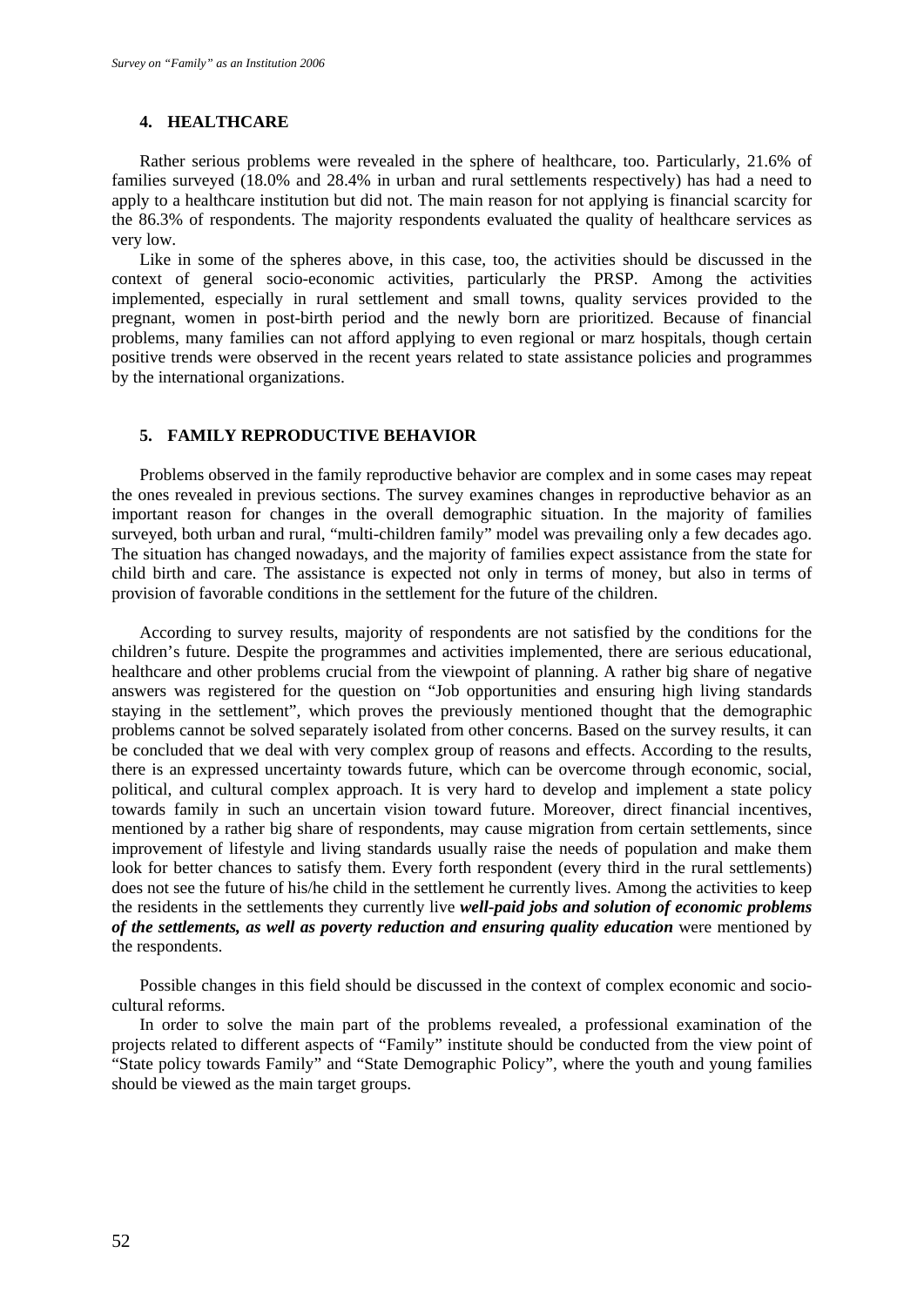#### ABBREVIATIONS

- PRSP Poverty Reduction Strategy Paper
- NSS National Statistical Service
- RA Republic of Armenia
- UN United Nations
- ACSNR Armenian Center of Strategic and National Researches
- IDHR Institute of Democracy and Human Rights